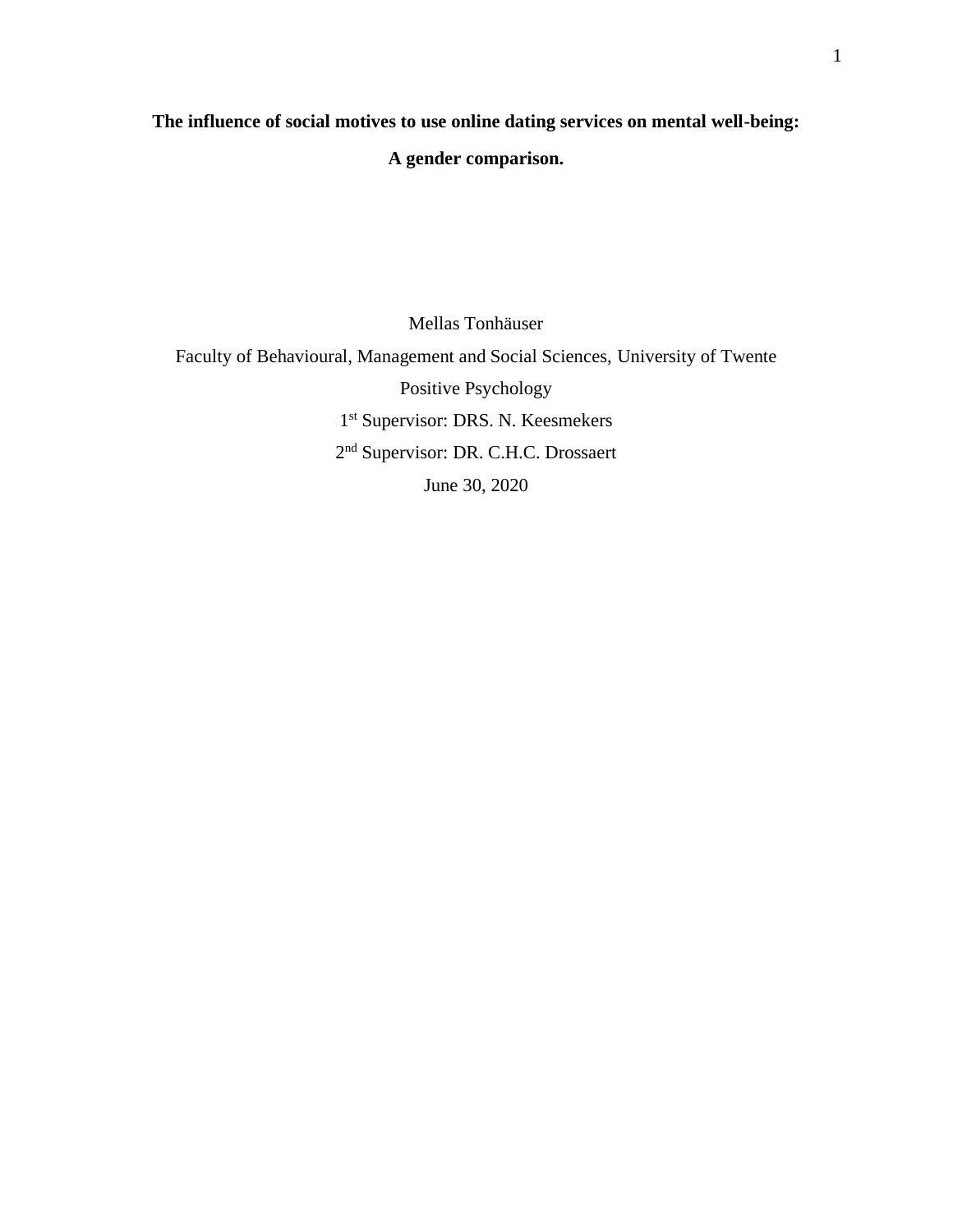# **Table of Content**

| $\textbf{Materials.} \textcolor{red}{}\textcolor{red}{}\textbf{max.} \textcolor{red}{}\textcolor{red}{}\textbf{max.} \textcolor{red}{}\textcolor{red}{}\textbf{max.} \textcolor{red}{}\textbf{max.} \textcolor{red}{}\textbf{max.} \textcolor{red}{}\textbf{max.} \textcolor{red}{}\textbf{max.} \textcolor{red}{}\textbf{max.} \textcolor{red}{}\textbf{max.} \textcolor{red}{}\textbf{max.} \textcolor{red}{}\textbf{max.} \textcolor{red}{}\textbf{max.} \textcolor{red}{}\textbf{max.} \textcolor{red}{}\textbf{max.} \textcolor{red}{}\textbf{max.}$ |  |
|-----------------------------------------------------------------------------------------------------------------------------------------------------------------------------------------------------------------------------------------------------------------------------------------------------------------------------------------------------------------------------------------------------------------------------------------------------------------------------------------------------------------------------------------------------------|--|
|                                                                                                                                                                                                                                                                                                                                                                                                                                                                                                                                                           |  |
|                                                                                                                                                                                                                                                                                                                                                                                                                                                                                                                                                           |  |
|                                                                                                                                                                                                                                                                                                                                                                                                                                                                                                                                                           |  |
|                                                                                                                                                                                                                                                                                                                                                                                                                                                                                                                                                           |  |
|                                                                                                                                                                                                                                                                                                                                                                                                                                                                                                                                                           |  |
|                                                                                                                                                                                                                                                                                                                                                                                                                                                                                                                                                           |  |
|                                                                                                                                                                                                                                                                                                                                                                                                                                                                                                                                                           |  |
|                                                                                                                                                                                                                                                                                                                                                                                                                                                                                                                                                           |  |
|                                                                                                                                                                                                                                                                                                                                                                                                                                                                                                                                                           |  |
|                                                                                                                                                                                                                                                                                                                                                                                                                                                                                                                                                           |  |
|                                                                                                                                                                                                                                                                                                                                                                                                                                                                                                                                                           |  |
|                                                                                                                                                                                                                                                                                                                                                                                                                                                                                                                                                           |  |
|                                                                                                                                                                                                                                                                                                                                                                                                                                                                                                                                                           |  |
|                                                                                                                                                                                                                                                                                                                                                                                                                                                                                                                                                           |  |
|                                                                                                                                                                                                                                                                                                                                                                                                                                                                                                                                                           |  |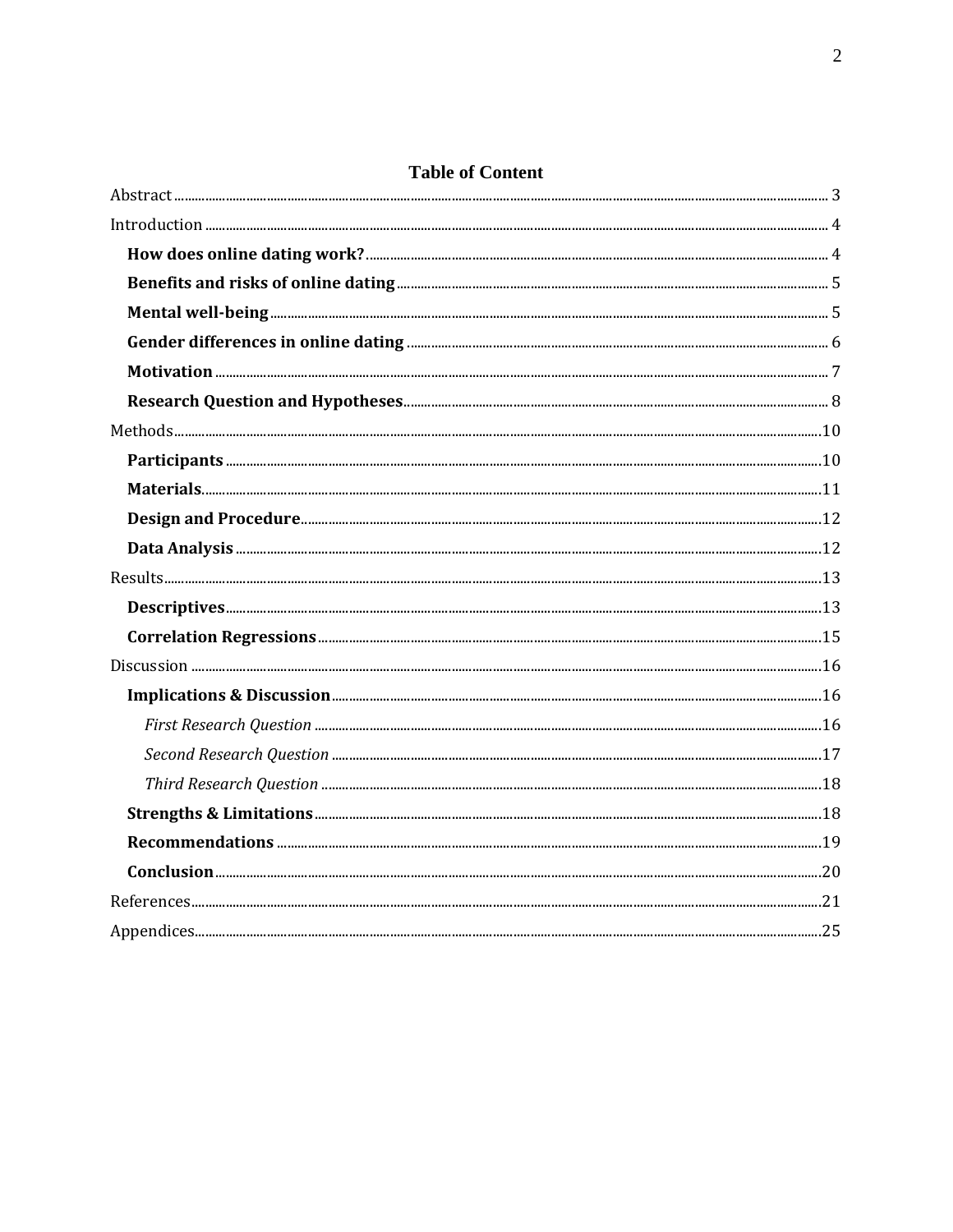#### **Abstract**

<span id="page-2-0"></span>Introduction. Online dating services experienced increasing popularity over the last years resulting in more and more studies analysing different consequences and reasons for dating online. Regardless of the multiple reasons to use of such services, most common are social motivations such as looking for new friends, seeking a romantic relationship, or to engage in casual sex. The different social motives can lead to different outcomes e.g. success rate, therefore, influencing mental health of an individual. Since men and women have been found in past research to differ in their main motives to date online it could also influence a possible relationship between social motives and mental well-being. This study aims to find out 1)*"Which social motive to use online dating results in the highest level of mental well-being?";* 2)*"What gender differences can be found for the three most common social motives?";* 3)*"Is the relationship between social motives and mental well-being moderated by gender?".* **Methods.** An online survey was carried out with 151 participants (63 males, 88 females) that filled out all the necessary items. The required items were the demographics, the social motives and well-being (assessed with the MHC-SF scale). For the first research question, a 'One-way ANOVA' was carried out to compute means and statistical significance of possible mean differences. For the second research question, a crosstabs table with a chi-square test was chosen to analyse gender differences for each social motive ('friendship', 'romantic relationship', 'casual sex'). Lastly, a mean cantered moderator analysis was conducted to investigate a moderator effect on the relationship between casual sex and mental well-being. **Results.** The descriptives showed differences in the mental well-being level for all three social motives, however, these differences were not statistically significant (*p = .*610). Gender was found to be associated with social motives  $(X^2 (2, N = 151) = 22,772, p < .001)$  and gender differences existed for all three motives. The moderation analysis revealed that there was also no statistical significance for a moderator effect of gender  $(p = .562)$ . **Discussion.** The findings that more men would date online for casual sex while women would look commonly for friendship and romantic relationship was in line with the expectations of previous research. However, the social motives of online dating users had no influence on their mental health. This might explain that social motives do not have a direct influence on mental health or that non-social motives are more suitable predictors. Furthermore, gender as a moderator did not influence the relationship between casual sex and mental well-being but a mediation model or another composition could be more applicable for the relationship between these three variables which are connected based on past research.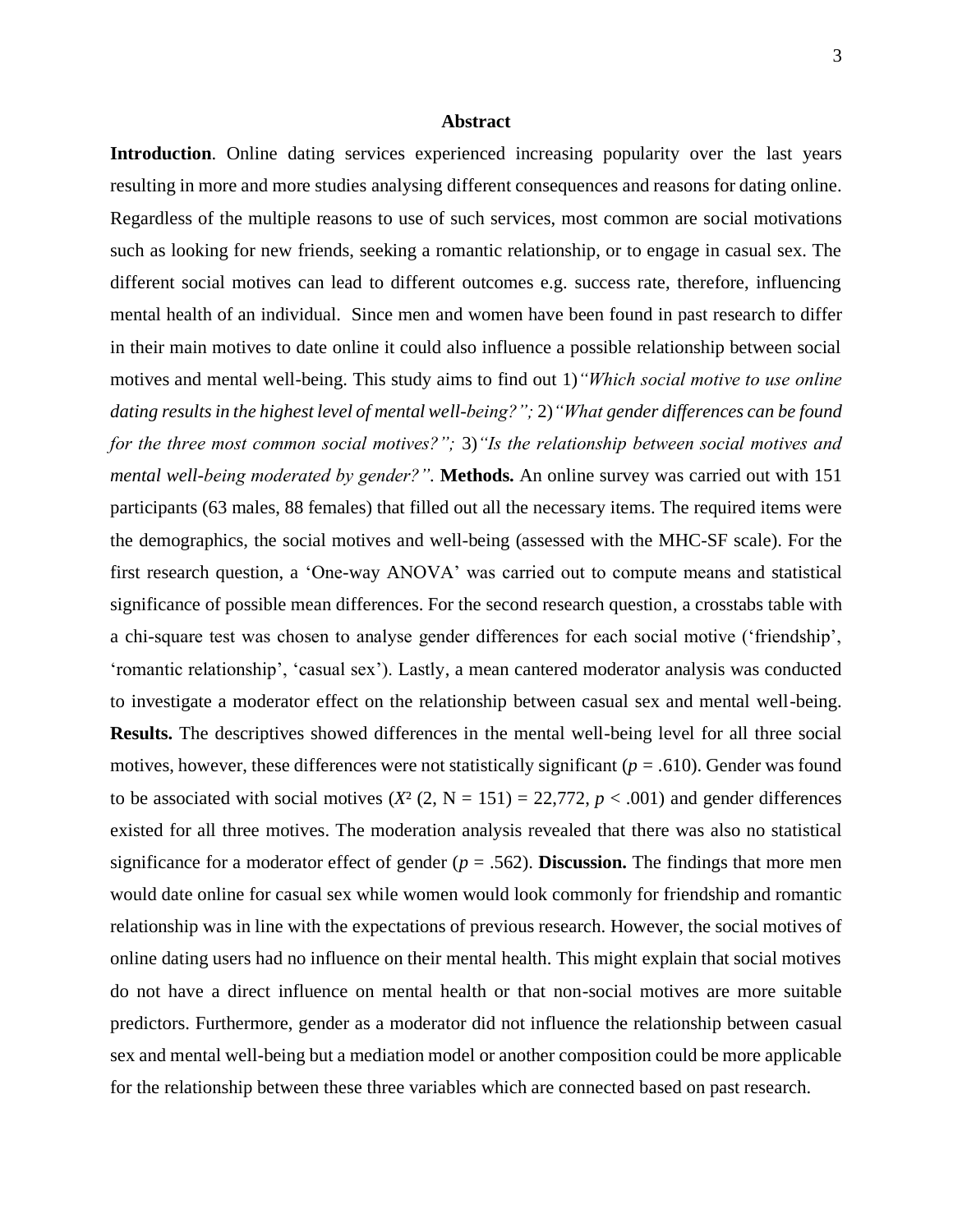#### **Introduction**

<span id="page-3-0"></span>Over the last years and due to digitalization, looking for a partner online has become more and more popular. In 1994 and 1995, the first modern dating websites 'kiss.com' and 'match.com' were launched focusing at that time on international dating mostly in terms of 'mail-order bride' services (Ali & Wibowo, 2011). In the beginning, online dating had a negative reputation in the general society because it was assumed to be an indicator of despair and people lacking social skills (Finkel, Eastwick, Karney, Reis, & Sprecher, 2012). A study by Smith and Duggan (2013) showed that this attitude changed and became more positive over time. Due to the change in attitude towards online dating, new dating websites were developed for almost all variables of interest such as religion, demographics, intentions, or cultural/ethnic background (Scheinbaum & Zinkhan, 2004). With the increasing opportunity and acceptance towards online dating the user number raised worldwide so that in 2019 it was estimated that 38% of all singles within the age of 16-64 used online dating services (Beer, 2019). Based on the "eServices Report 2019" regarding online dating a total number of 239.9 million people used such services, most of which were 25-34 years old, therefore, presenting the most popular age group dating online.

Moreover, the use of online dating technology can be found in almost all age groups (Beer, 2019; Smith, & Duggan, 2013; Statista, 2019). This could be explained due to lack of time in modern society including increased time-pressure and need for mobility making it very difficult to meet new people face-to-face (Konijn, Utz, Tanis, & Barnes, 2008). The relatively low difficulty to use and access such services offers a very efficient way to meet and interact with new people, making it attractive to all age groups (Konijn, Utz, Tanis, & Barnes, 2008).

#### <span id="page-3-1"></span>**How does online dating work?**

Most online dating services follow the same steps and make it relatively easy to create a user profile for which only an internet connection and an electronic device such as a laptop, smartphone or tablet are needed (Finkel, Eastwick, Karney, & Sprecher, 2012). Such profile set-ups have the function to give a first description of the users and allow them to look for certain attributes in potential partners. Some dating services help the user to find matches through algorithms whereas other websites and apps give almost unlimited freedom in meeting different individuals (Finkel, Eastwick, Karney, & Sprecher, 2012).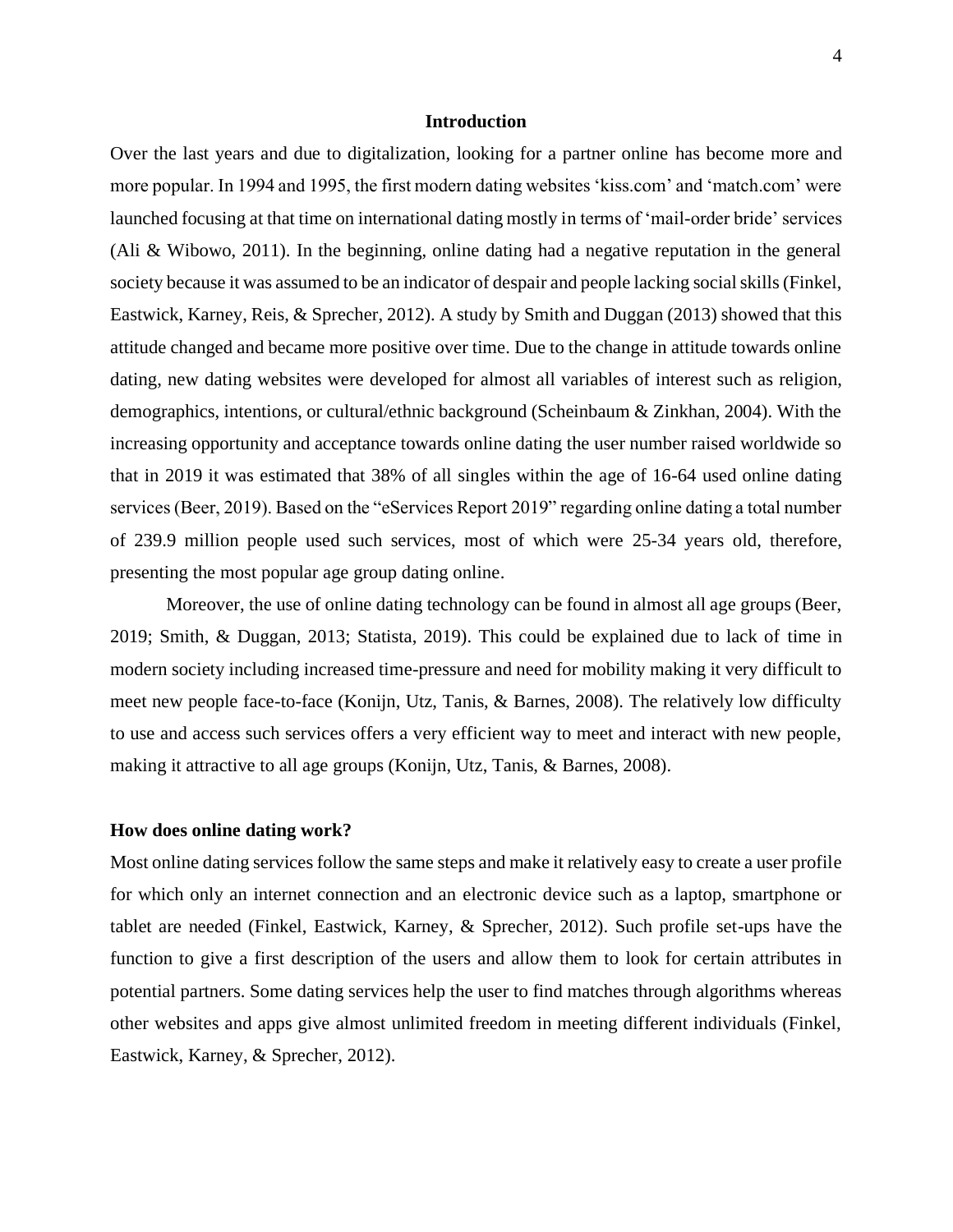#### <span id="page-4-0"></span>**Benefits and risks of online dating**

Next to the benefit of narrowing down possible partners to certain attributes, online dating is not limited to boundaries of geographical nature or social networks (Finkel, Eastwick, Karney, & Sprecher, 2012; Wiederhold, 2015). Moreover, online dating does seem to provide a relatively unthreatening way and place to develop and maintain social skills and relationships (McKenna, Green, & Gleason, 2002; Wiederhold, 2015). These aspects were found to be perceived as even more beneficial for shy and socially anxious individuals and people that lack social face-to-face skills. (Brannan, & Mohr, 2020; McKenna, Green, & Gleason, 2002).

Besides the advantages of seeking a romantic relationship online, this form of dating also includes certain risk factors. These are the potential objectification of individuals, unwillingness in terms of commitment, making unthoughtful decisions and communication problems e.g. the misunderstanding of a text message (Wiederhold, 2015). Furthermore, people can use the anonymity of the Internet for pervasive lies, letting out electronic sexual aggression, cyberbullying, unwanted exposure to pornographic material, cyberbullying, or scammers attempting financial exploit (Pujazon-Zazik & Park, 2010; Vandeweerd, Myers, Coulter, Yalcin, & Corvin, 2016).

#### <span id="page-4-1"></span>**Mental well-being**

Experiences such as the encounter of cyberbullying, objectification and sexual aggression can have negative psychological consequences on the mental well-being of an individual (Vandeweerd, Myers, Coulter, Yalcin, & Corvin, 2016). Nevertheless, online dating can also have a positive impact of mental health as it can decrease loneliness and promotes happiness and confidence when experiencing successful satisfaction of one's needs (Finkel, Eastwick, Karney, Reis, & Sprecher, 2012; Her & Timmermans, 2020).

Since there is an extensive selection of possible partners presented by online dating services, it can very quickly lead to a phenomenon called "relationship shopping" (Aron, 2012; Firestone, 2019; Heino, Ellison, & Gibbs, 2010). This phenomenon is related to online shopping and implies that individuals on online dating apps and websites are less seen as human beings but more as objects presenting certain attributes. This objectification of individuals online can influence physical self-perception and psychological well-being (Finkel, Eastwick, Karney, Reis, & Sprecher, 2012). Moreover, this factor can also lead to an online dating addiction underlying the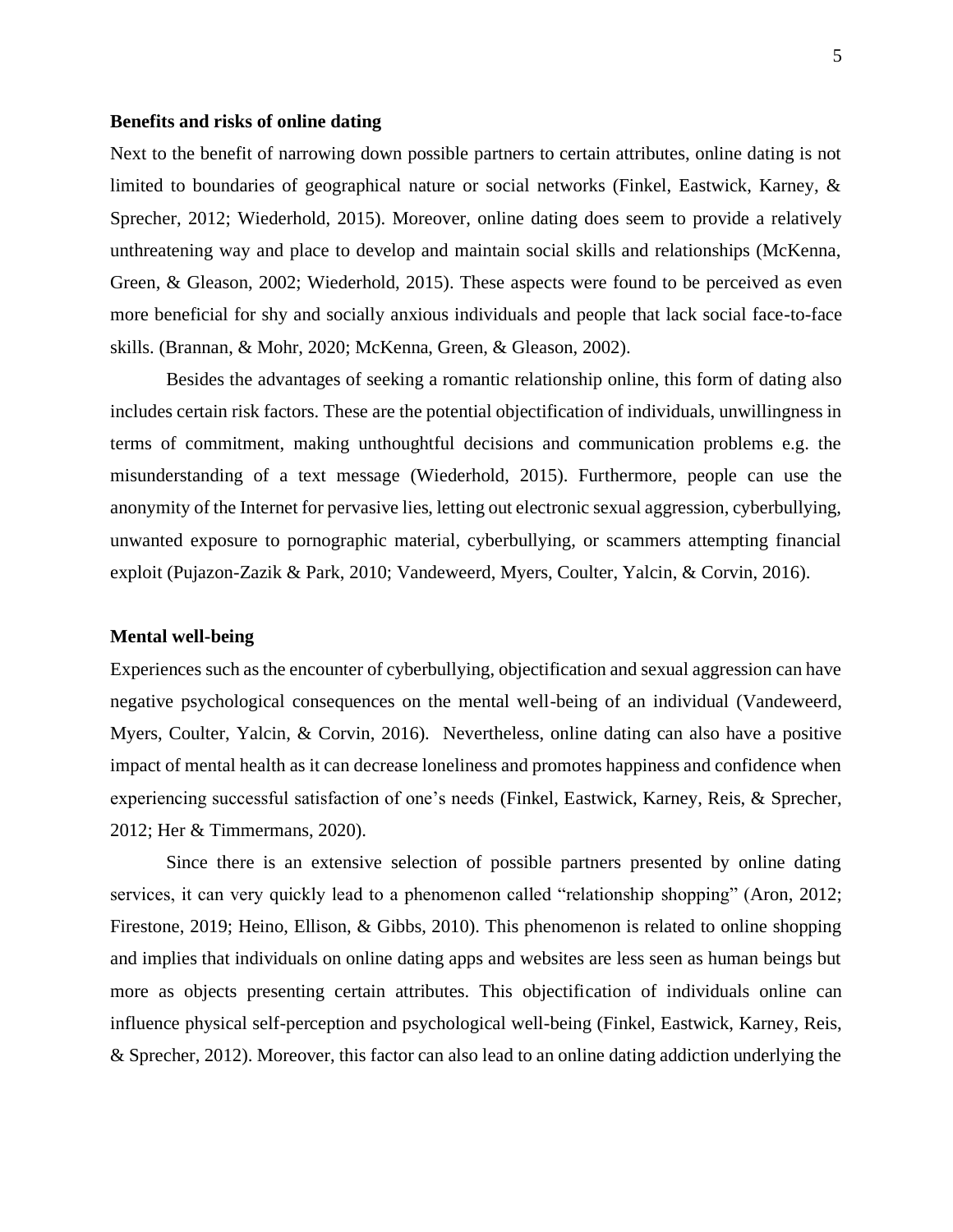effect of online dating, using intensity on the mental health of an individual (Bloom & Dillman Taylor, 2019).

To improve their chances on the online partner market, some individuals lie about physical information e.g. height, age, or weight or even tend to false self-representation during their interactions on online dating apps/websites (Johnson, 2015). The consequences on an individual experiencing false representation by another person online can result in serious psychological problems including mental breakdown, depression or suicide (Johnson, 2015). The main factor is the anonymity on the Internet that allows false representations, persuasive lying, and 'catfishing' (Brannan, & Mohr, 2020; Johnson, 2015). But not only the anonymity but also affordability, accessibility; approximation in online activities has been found to cause intimacy problems regarding trust, communication, and loss of security for online dating individuals (Hertlein  $\&$ Stevenson, 2010).

However, there are findings that report positive effects of online dating on mental wellbeing. A study by Young and Caplan (2010) showed that online dating services can serve as places for processing past experiences and self-discovery after a post-identity loss. Additionally, the wellbeing of individuals having social concerns, difficulties finding a matching partner, or relocated recently can be positively influenced by e-dating services (Finkel, Eastwick, Karney, & Sprecher, 2012). Besides the benefit of decreasing loneliness and sadness, individuals can learn social skills during online dating, build up confidence and use their new gained skills in offline social face-toface interaction (Finkel, Eastwick, Karney, Reis, & Sprecher, 2012; Her & Timmermans, 2020). A decrease in negative emotions and an increase in positive feelings and confidence can influence mental health.

Despite all the possible risks and negative effects of online dating on well-being, most men and women reported having personally experienced positive effects while dating online (Anderson, Vogels, & Turner, 2020).

#### <span id="page-5-0"></span>**Gender differences in online dating**

While men and women seem to share similar positive dating experiences, gender differences have been found in various studies analysing online dating behaviour and outcomes. Men and women differ in their (risk)perception of online dating but also in their reasoning, self-presentation, preferred information, interaction styles, mate preferences, and expectations when using online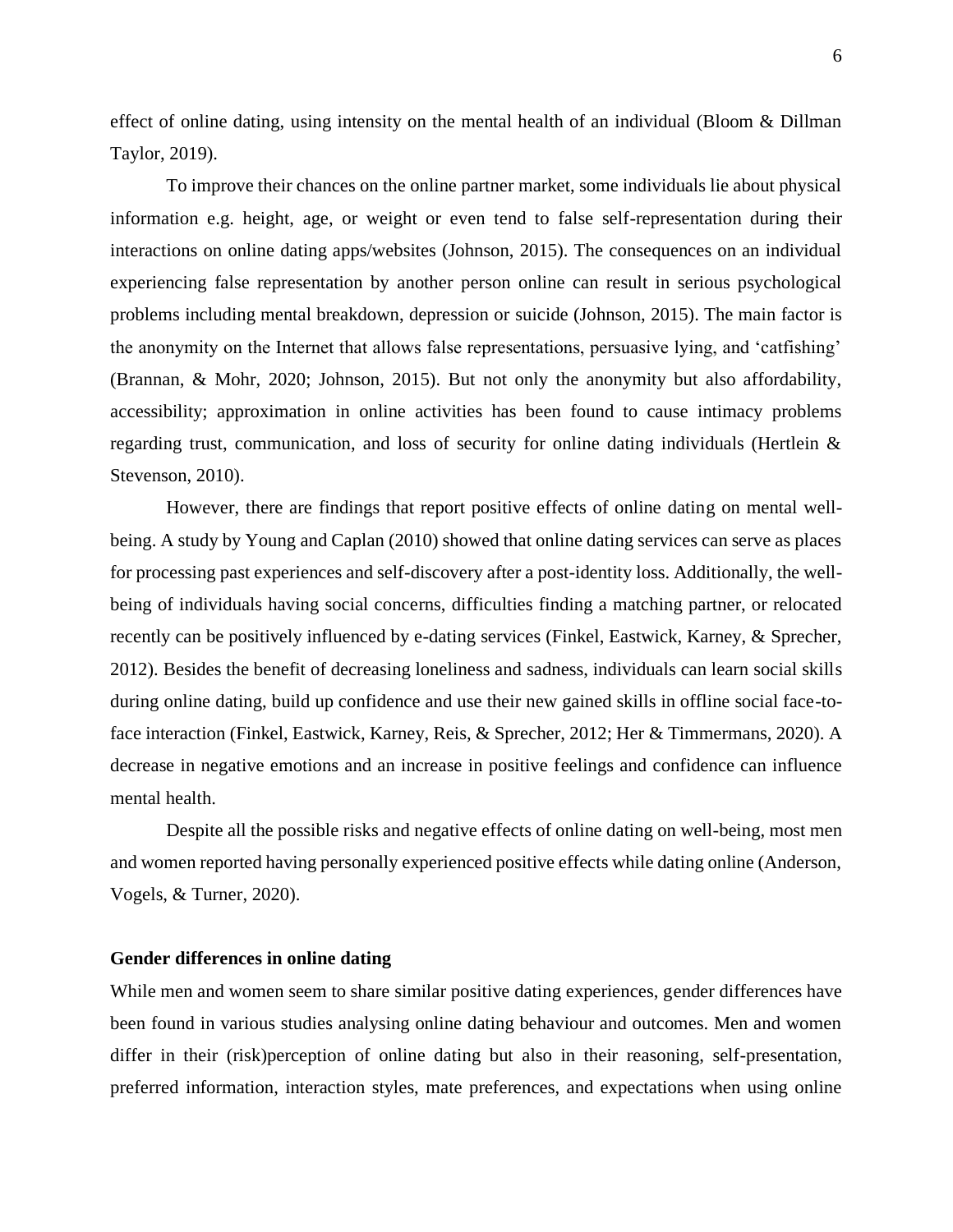dating services (Abramova, Baumann, Krasnova, & Buxmann, 2016). Whilst both men and women seem to benefit by uploading more pictures, especially women show a higher need for selfrepresentation through pictures on their dating profiles to achieve their favourable dating outcome (Abramova et al., 2016; Fiore & Donath, 2005). The number of chat requests and messages was found to be positively influenced by the number of pictures they uploaded which implies that men find physical attractiveness very important (Abramova et al., 2016; Bak, 2010; Fiore & Donath, 2005; Kreager, Cavanagh, Yen, & Yu, 2014; Xia, Jiang, Wang, Chen, & Liu, 2014). In relation to this, men approach women through online dating services more often than women initiating contact with men (Abramova et al., 2016).

As men are found to be more interested in physical appearance, women show their preferences in socio-economic attributes such as financial stability, profession and intelligence (Abramova et al., 2016; Xia et al., 2014). Thus, women are also more interested in longer selfdescriptions rather than solely physical self-representation (Xia et al., 2014).

When dating online, men tend to be more open, while women display higher levels of creativity and variety of presented information. Nonetheless, both male and female individuals were found to lie about some information regarding themselves (Abramova et al., 2016). Women mainly used digital programs to enhance their physical attractiveness whereas men more mainly lie about their relationship status, their intentions and motives to use online dating services.

Gender does not only affect different aspects of online dating, but gender differences also seem to be in relation to psychological factors. Some of the main psychological factors are personality traits, rejection anxiety, bonding styles, and motivation (Blackhart, Fitzpatrick, & Williamson, 2014; Timmermans & De Caluwé, 2017b).

#### <span id="page-6-0"></span>**Motivation**

Despite all the differences in men and women regarding the use of online dating services, certain motives to use such services have been found in previous research and are applicable to both genders. The motives found in literature can be divided into two main categories, social motives and non-social motives (Timmermans & De Caluwé, 2017a). Both non-social and social motives can be linked to 'Maslow's Hierarchy of Needs' which deals with the different levels in human motivations and needs (Maslow, 1943). These five levels are presented in a hierarchical structure and deficits in a level must be relatively satisfied before an individual can encounter a higher level.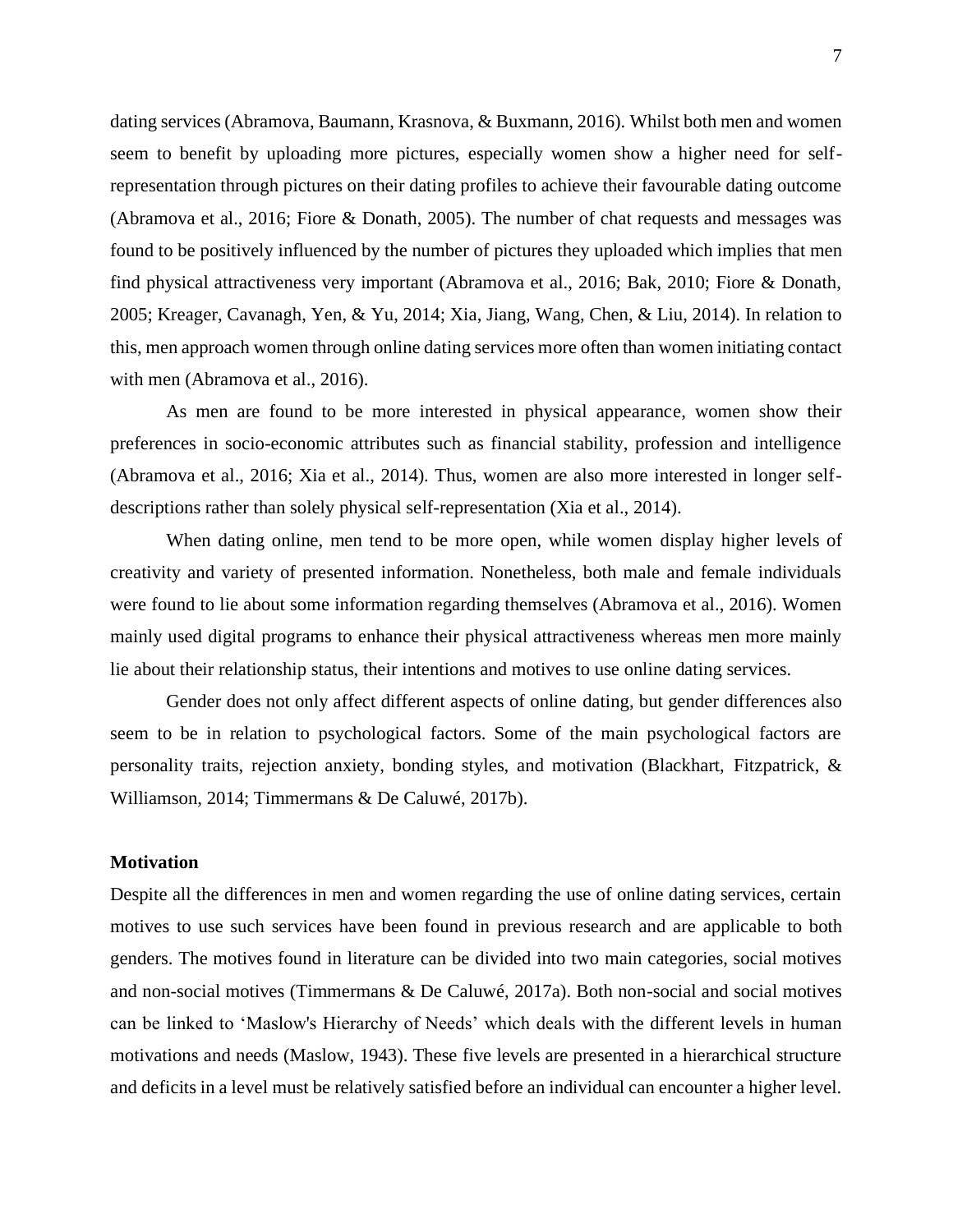8

The first two stages include basic needs such as 'physiological needs' and 'safety needs'. The second and third level 'love and belongingness needs' and 'esteem needs' are also called 'psychological needs' making them applicable for this research in terms of online dating and mental well-being.

Non-social motives such as using online dating services for ego-boosting would refer to Maslow's 'esteem needs' (Maslow, 1943; Timmermans & De Caluwé, 2017a). It is relatively common that individuals use online dating apps or websites in order to improve their confidence or in times of procrastination when they seek entertainment (Kallis, 2020; Timmermans & De Caluwé, 2017a). Nevertheless, most individuals use online dating for socializing and meeting other people (Kunst, 2019). This could be explained by Maslow's theory emphasizing that humans have a higher need for 'love and belongingness' than 'esteem needs' meaning that online dating is mostly used due to social motives to satisfy social needs (Maslow, 1943).

A study by Timmermans and De Caluwé (2017a) used the Uses and Gratifications Theory (U&G) to explain the reasons behind the use of online dating services. The U&G implies that individuals are motivated to gratify psychological and social needs through the active use of media. In a survey Kunst (2019) found that main reasons for individuals using online dating services such as meeting people with the same interests or hobbies, finding a partner for a long-term relationship or marriage, meeting people for sexual encounters without being in a committed relationship, and meeting people that share the same values or beliefs. These findings are in line with the results of Timmermanns and De Caluwé (2017b) which identified, among a total of 13 motives, three main social motives including friendship, casual sex, and romantic relationships for their research.

#### <span id="page-7-0"></span>**Research Question and Hypotheses**

As the literature analysis revealed, a lot of research has already been conducted about gender differences, online dating, social motives, and mental health. Studies by Timmermann and De Caluwé (2017b), James (2015) or Kunst (2019) established the motives of individuals to use online dating services but did not further examine the influence of such motivations on mental health. This study will focus on the social motives because the majority of online users have been found to use online dating services to meet other people (Kunst, 2019). The influence of social motives on mental well-being was based on the study by Her and Timmermans (2020) who found that different social motives had different success rates. Those differences in success rates of social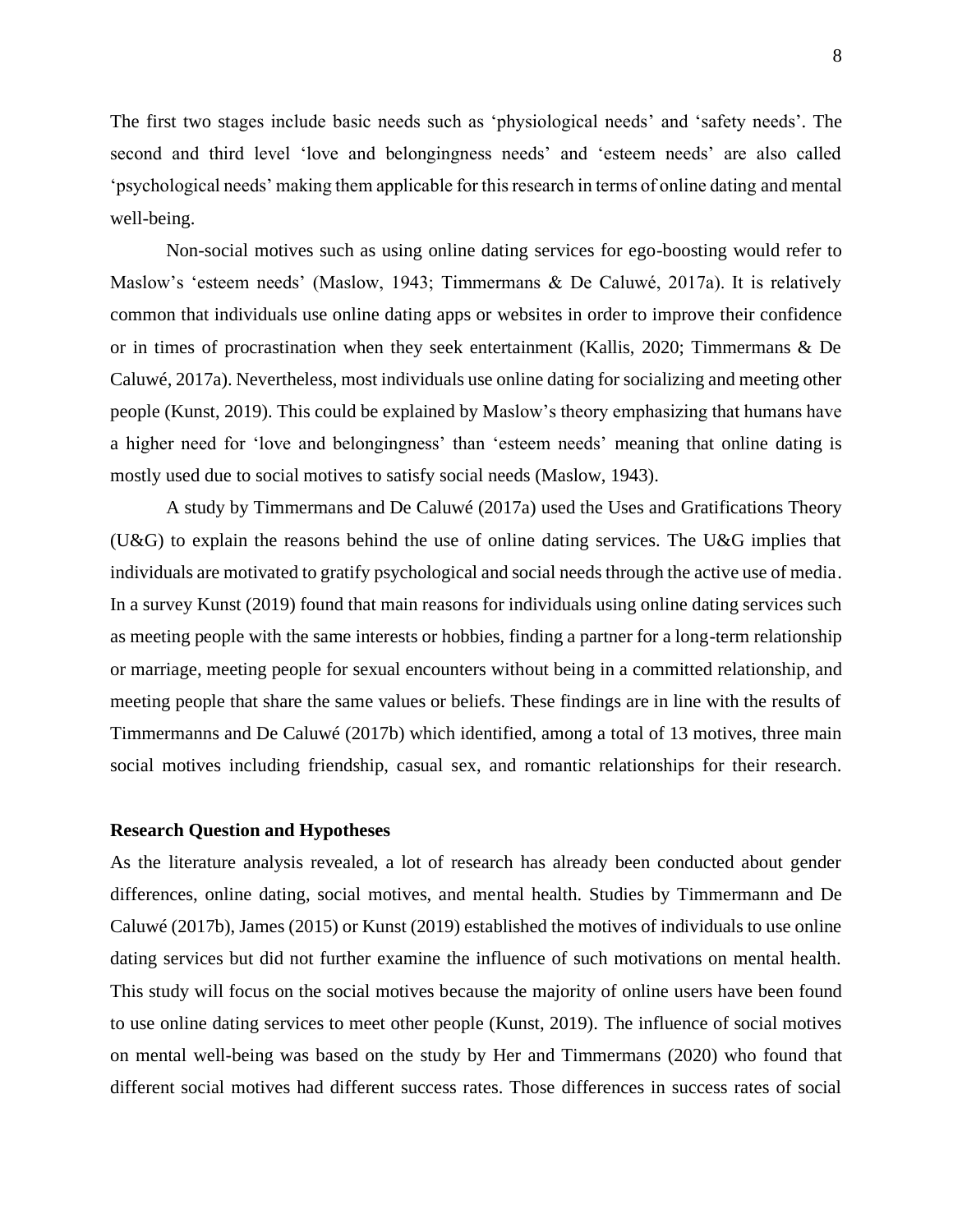motives determined the satisfaction of social needs such as decreasing sadness and loneliness in addition to an increase of positive emotions and mental well-being (Ando & Sakamoto, 2008; Finkel, Eastwick, Karney, Reis, & Sprecher, 2012; Her & Timmermans, 2020).

Moreover, gender differences have been found in the motivation and online dating behaviour but a more detailed analysis of gender as a possible moderator for the relationship between mental well-being and online dating motives was disregarded (James, 2015; Timmermann & De Caluwé, 2017a; Timmermann & De Caluwé, 2017b). Since the increased popularity of online dating, various studies have been carried out about motivation including social motives, gender, and mental well-being. However, research is lacking insight of the relational composition of all three concepts combined. In consideration of the small existing number of studies, this research focused on the direct influence of social motives to use online dating services on individual's mental well-being. In addition, this study included a gender comparison in order to determine a possible moderator effect.

The three main social motives friendship, romantic relationship, and casual sex, identified in the study of Timmermanns and De Caluwé (2017), are also used in this study in order to enable a better comparison of past and future research findings. Based on this, the first research question is *"Which social motive to use online dating results in the highest level of mental well-being?"*. It was expected that individuals looking for friendship would have the highest level and individuals that are only interested in casual sex would have the lowest level of mental well-being. Therefore, individuals that are looking for a romantic relationship would have a lower level of mental wellbeing compared to friendship but a higher level than casual sex. These expectations are based on the prevalence for the three main social motives, as friendship was found to be the most common social motive followed by seeking a romantic relationship and lastly looking for casual sex (James, 2015; Timmermann & De Caluwé, 2017). The higher the number of people sharing the same social motive would increase the chance to satisfy one's social needs potentially resulting in a higher mental well-being (Her & Timmermans, 2020).

To analyse gender differences among looking for friendship, seeking a romantic relationship and casual sex, the second research question is examining *"What gender differences can be found for the three most common social motives?"*. Gender differences are expected for all three motives as men and women were found to have different motivations when using online dating services (Abramova et al., 2016; Kallis, 2020; Lopes & Vogel, 2019; Timmermanns & De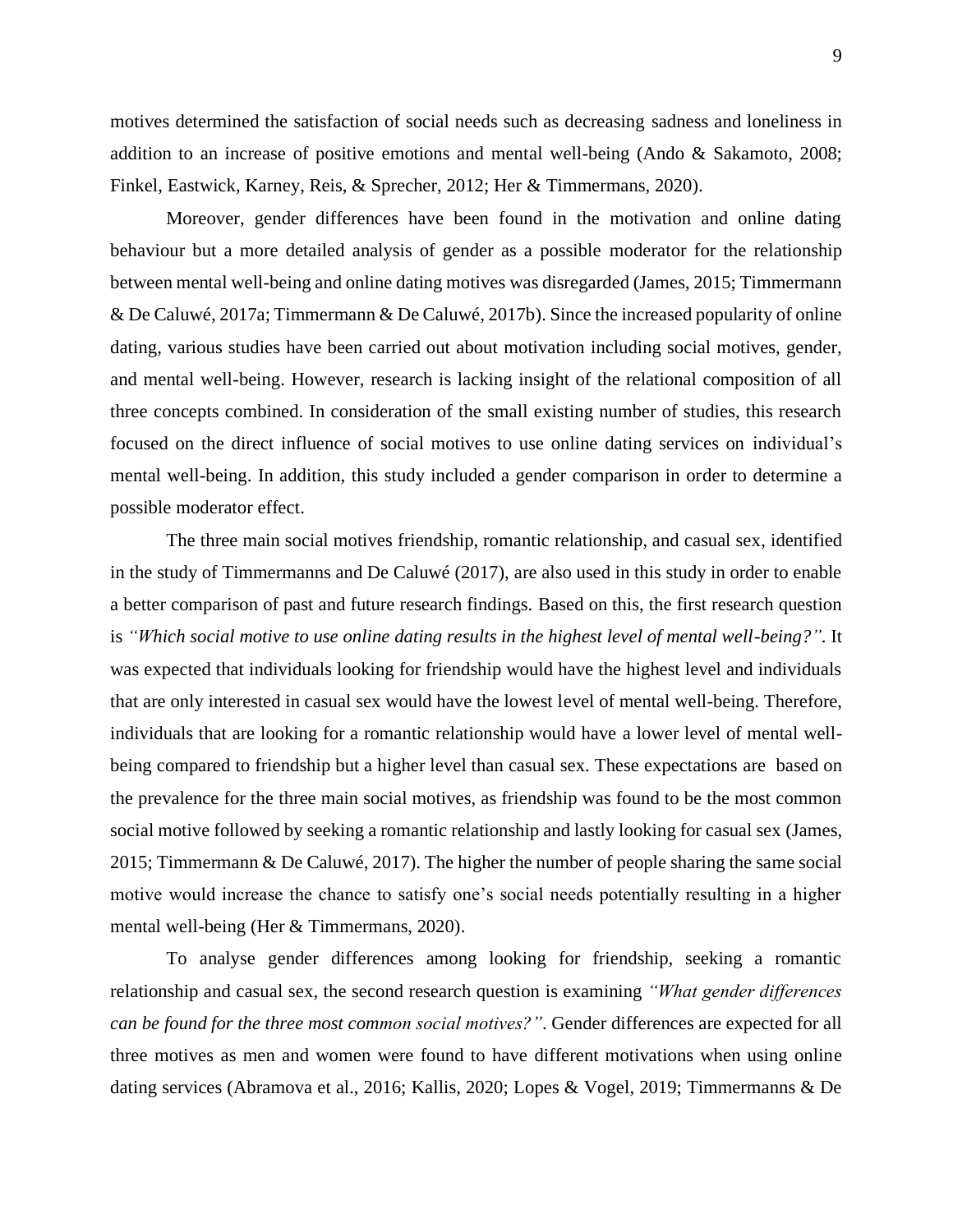Caluwé, 2017b). Based on previous research, the social motive casual sex was found to more common for men as men in general would have a higher sex drive (Lopes & Vogel, 2019; Timmermanns & De Caluwé, 2017b). Furthermore, it was expected that men and women show divergence for friendship and romantic relationship as earlier studies stated women would more often use online dating to find new friends or a romantic partner than men (Abramova et al., 2016; Kallis, 2020; Lopes & Vogel, 2019).

Research showed that gender influences aspects such as motivation for using online dating services as well as the behaviour, and experiences of individuals using this form of technology (Abramova et al., 2016; Xia et al., 2014). Therefore, the third research question is: *"Is the relationship between social motives and mental well-being moderated by gender?"*. For this, the relationship between casual sex and mental well-being was chosen based on previous research revealing most gender differences for using online dating service for casual sexual activity (Abramova et al., 2016; Lopes & Vogel, 2019; Timmermanns & De Caluwé, 2017b). A negative moderation effect was expected on mental well-being for individuals seeking sexual encounters. Furthermore, it was expected that this negative effect will be higher on men than women as men look more often solely for casual activities when using online dating services. (Timmermanns & De Caluwé, 2017b). This could imply a higher success rate for women who are looking for casual sex, because they could have it easier to find a male partner that matches their social motive, resulting in faster satisfaction of their own (social)needs (Her & Timmermans, 2020).

#### **Methods**

#### <span id="page-9-1"></span><span id="page-9-0"></span>**Participants**

The participants were reached through convenience sampling, they were contacted through personal connections and social media followed by the snowball principle. They received a link that forwarded them to the online questionnaire. Moreover, the study was published on 'SONA SYSTEMS', a test subject pool of the University of Twente, to recruit more participants (Sona Systems, 2002). On this website students of the University of Twente can participate in different research projects to earn credits for their own study progress.

Earlier studies targeted participants from all age groups starting mostly from 18 years old without any upper cut-off (Smith, & Duggan, 2013; Statista, 2019). For this study, such age classifications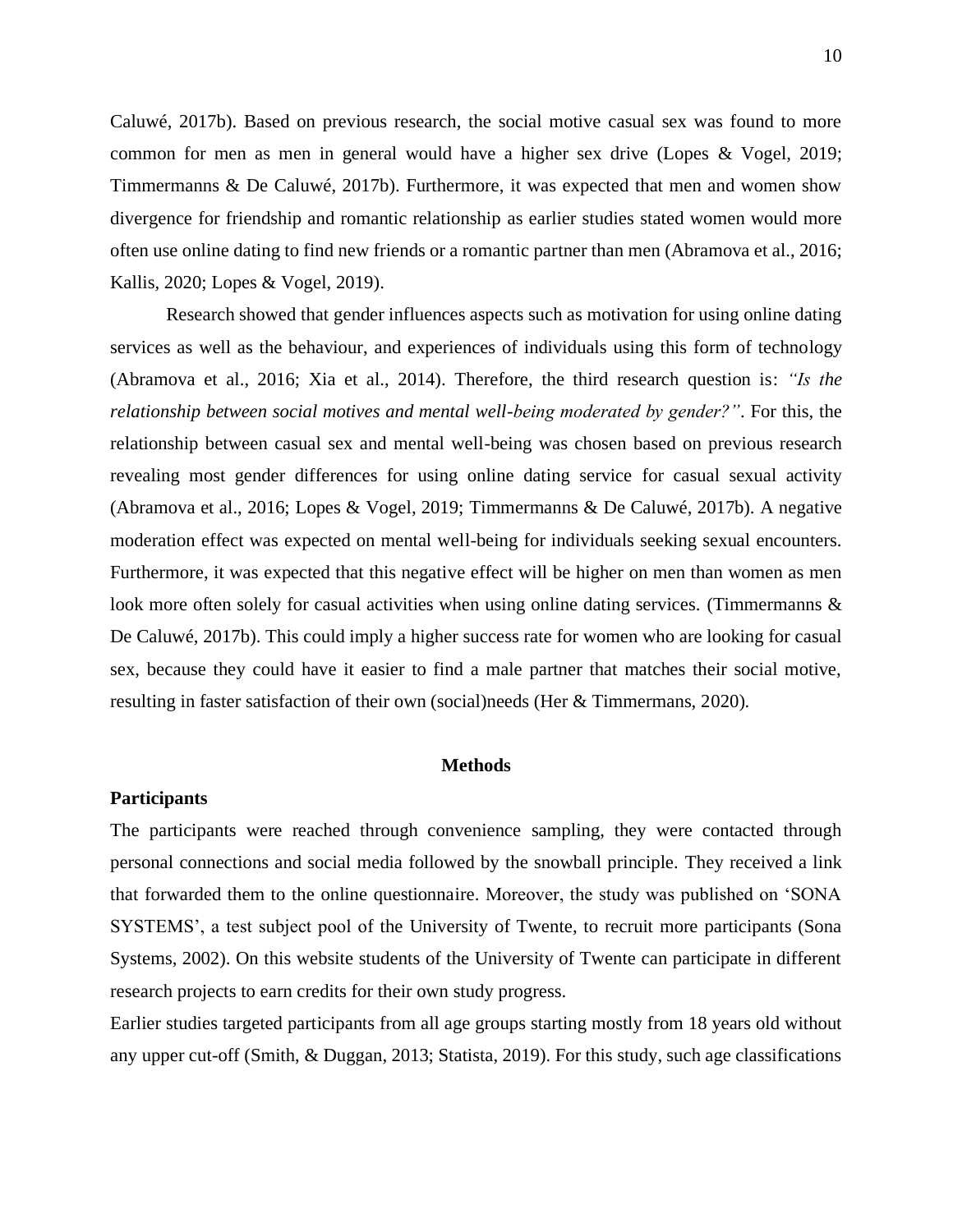were adopted not only regarding the legal age of participants but also to keep an international comparison for past and future research possible.

In total, 262 individuals participated in a combined study of multiple researchers who investigated different aspects of online dating. However, 111 participants were excluded during the data analysis because they did not fill out the necessary items relevant for this research paper. This resulted in a convenience sample size of 151 individuals ranging from the age of 18 until 55 (*M*(age)= 23.34, *SD*(age)= 5.08). This number includes 63 male participants and 88 female participants. The majority of the participants were German (107), followed by Dutch (16) and other nationalities (28). Most participants (86.1%) reported to be heterosexual, 9.3% bisexual, 2.6% homosexual, 1.3% other sexual orientation, and 0.7% preferred not to answer.

The frequencies for social motives revealed that 47.7% of the participants use/used online dating for a romantic relationship. In comparison, 29.8% of individuals dating online used such services for casual sex while 22.5% were only interested in meeting new people and making friends.

#### <span id="page-10-0"></span>**Materials**

An online questionnaire with 66 items was created based on different pre-existing scales and questionnaires. The full version can be found in the Appendix (Appendix A). Since this research was part of a bigger research group, the questionnaire was divided into 12 different scales. Scales that were not relevant for this study, but part of the overall questionnaire measured the concepts of self-esteem, rejection, body-satisfaction, self-compassion, body image, and self-objectification. The scales of interest for this study were 'Demographics', 'Online dating', and 'Mental Health Continuum-Short Form'.

The first category of interest 'Demographics' contained five items about demographic information including age, gender, nationality, sexual orientation, and if a participant uses/used or never made use of an online dating service.

Secondly, the category 'Online dating' included one item of interest in relation to the social motives to use online dating apps or websites. The item was based on the research findings by James, (2015), and Timmermann and De Caluwé (2017). In detail, the participants were asked what statement they could mostly identify with regarding the social motives to use online dating services.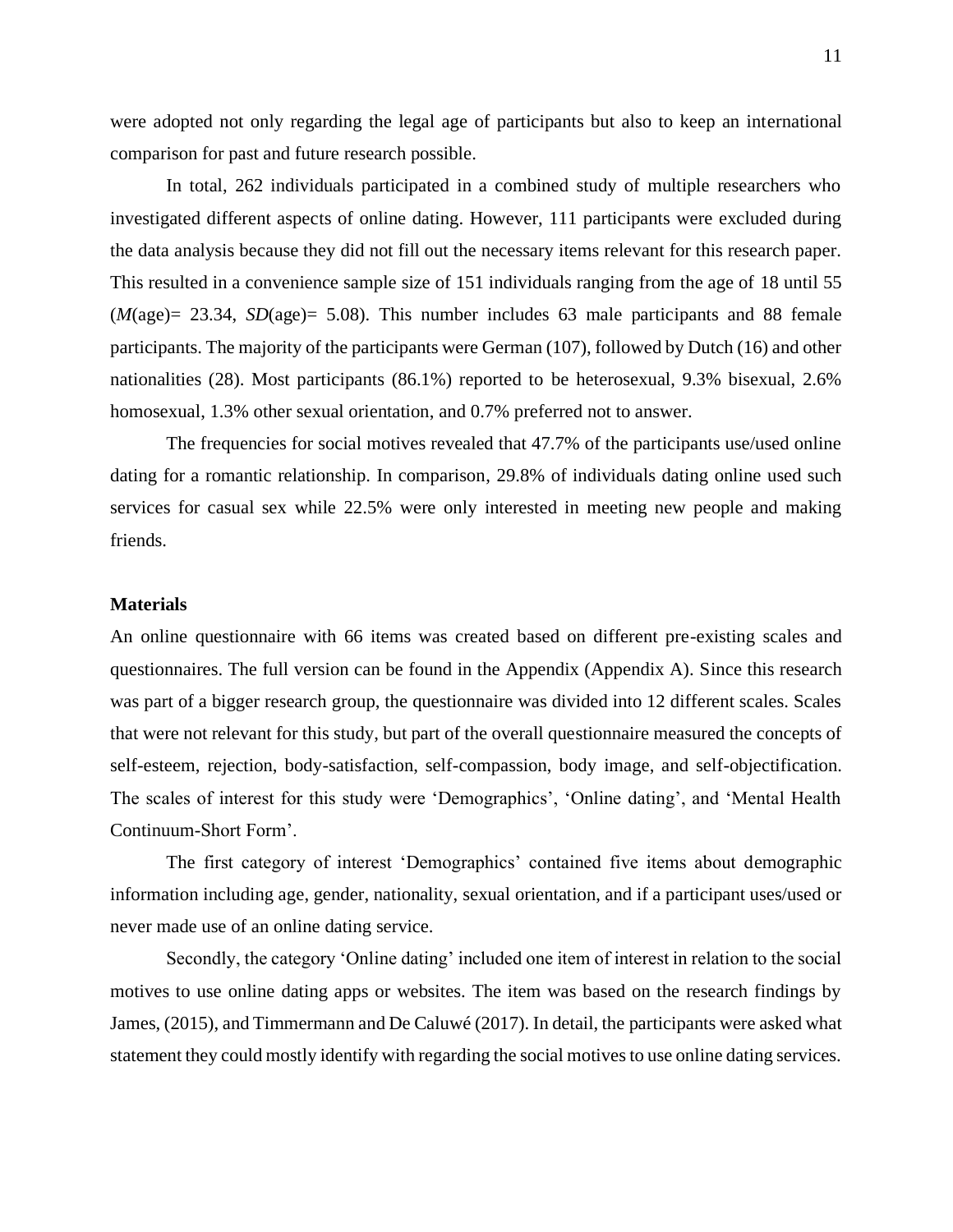It was then possible to select only one of the following three statements: "I want to meet new people/ find new friends", "I am seeking a romantic relationship", or "I am looking for casual sex".

The third category measured the mental well-being of the participants. In this scale the participants had to answer the questions of the 'Mental Health Continuum-Short Form (MHC-SF)' developed by Keyes (2005). The test was chosen because of its good psychometric properties (Cronbach's alpha = .91) providing good internal reliability, divergent validity and convergent validity (Luijten, Kuppens, van de Bongardt, & Nieboer, 2019). The scale consisted in total of 14 items measuring not only the overall mental well-being but also included three subscales of mental health such as emotional, social, and psychological well-being (Keyes, 2005).

#### <span id="page-11-0"></span>**Design and Procedure**

A questionnaire survey design was carried out online via an online survey tool by the software company 'Qualtrics' in order to test the four hypotheses related to the research topic "The influence of social motives to use online dating services on mental well-being: A gender comparison." (Smith, Smith, Smith, & Orgill, 2002).

At the beginning of the questionnaire, the participants had to read through an introduction including a general description of the purpose and procedure of the survey followed by the informed consent. They could only proceed to the next elements of the survey after agreeing on the informed consent. If they declined the participation, they got redirected to the end of the questionnaire. If they agreed to participate, they had to answer the first two categories of items 'Demographics' and 'Online dating' followed later on by the 'MHC-SF' as the third scientific scale.

After the participants filled out all items in the survey, the questionnaires were collected by the online tool and later transferred into a statistic-software program to analyse the data in greater detail.

The survey took around 20-30 minutes to complete and was open for participation from the third of April 2020 until 30th of April 2020.

#### <span id="page-11-1"></span>**Data Analysis**

The statistic program IBM SPSS Statistics 25 was used for analysing the collected data. At first, the final data set was determined by screening the data and including all items necessary to answer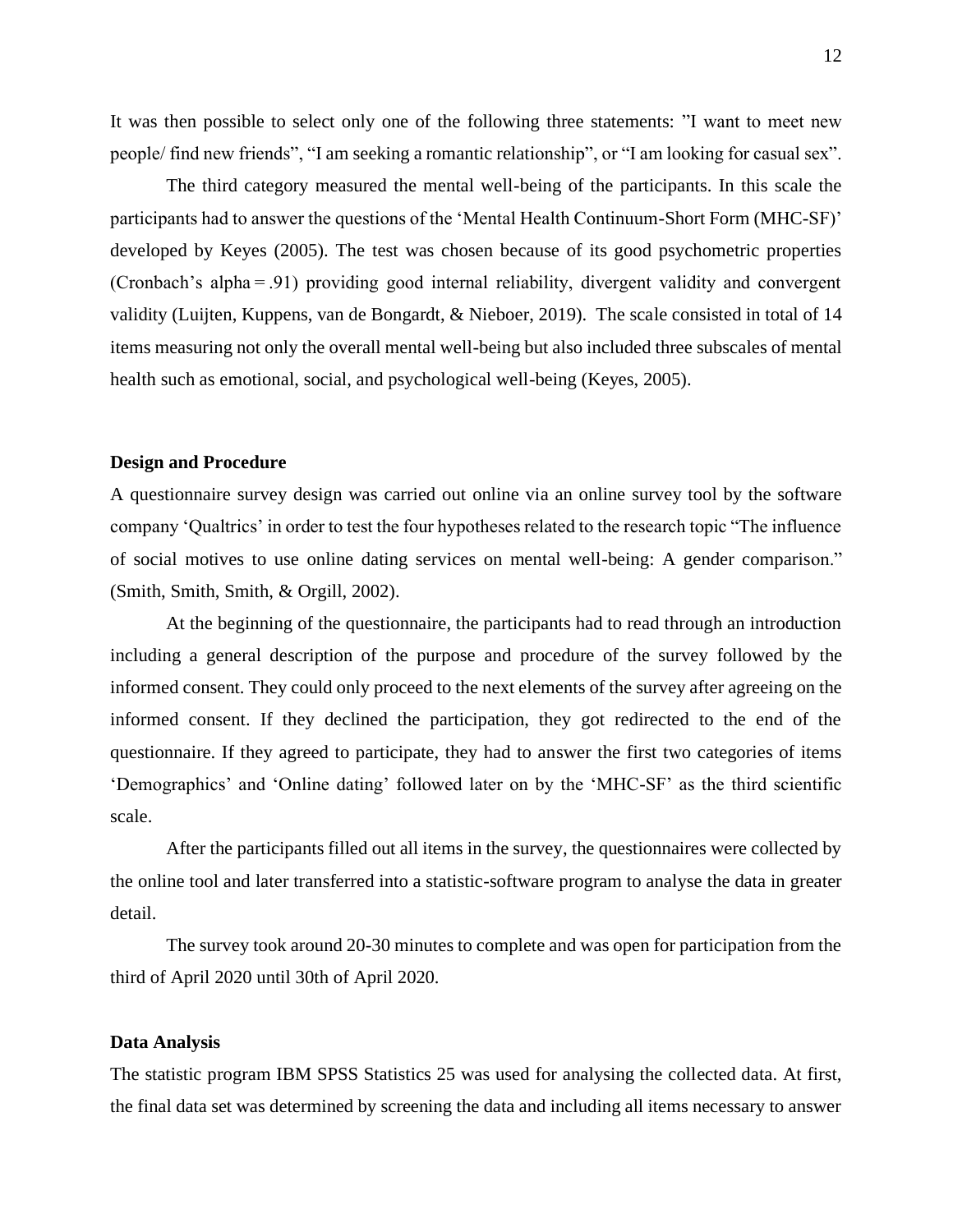the four hypotheses. Following the data screening, the total score of the MHC-SF and the score for its subscales were calculated and transformed into four ratio variables (mentalWB total score, emotionalWB total score, socialWB total score, and psychologicalWB total score). Following, the frequencies for the relevant demographics were calculated including the mean, the standard deviation. After that, the descriptives of the scale mental well-being and the subscales emotional, social, and psychological well-being were determined for all participants and separated by gender.

A 'One-way-ANOVA' was carried out in order to investigate possible statistically significant differences between the group means of the MHC-SF scale and its subscales for the independent variable social motives with its values: 'friendship'(=1), 'romantic relationship'(=2), and 'casual sex'( $=3$ ). This was done to examine the first research question.

In order to answer the second research question, a crosstabs table with chi-square test was carried out including the variables 'social motives' and 'gender'. Thereby, the three social motives friendship, romantic relationship and casual sex were placed in the rows and gender containing male and female participants in the columns. The cross tab should present the observed percentages for each social motive divided by gender while the chi-square test analysed the statistical significance of an association between these two variables.

To answer the third research question regarding a possible moderation effect of gender on the relationship between social motives and mental well-being of online dating app users, the additional SPSS extension tool 'Process Macro' (Version 3.5; Hayes, 2013) was used to carry out a mean centred moderation analysis. The dummy variable 'casual sex' was chosen for the independent variable to examine a possible increase of mental well-being women when using online dating for casual sex.

#### **Results**

#### <span id="page-12-1"></span><span id="page-12-0"></span>**Descriptives**

The descriptives for the overall mental well-being of all participants included in the dataset revealed a mean of 3.91 with a standard deviation of .82. The mean of the subcategory emotional well-being was 4.36 (*SD* = .96). The second subcategory social well-being had a mean of 3.43 (*SD* = 1.02) while psychological well-being showed a mean of 4.07 (*SD* = .88). The descriptives for each mental well-being category divided by gender can be found in the table below (Table 1).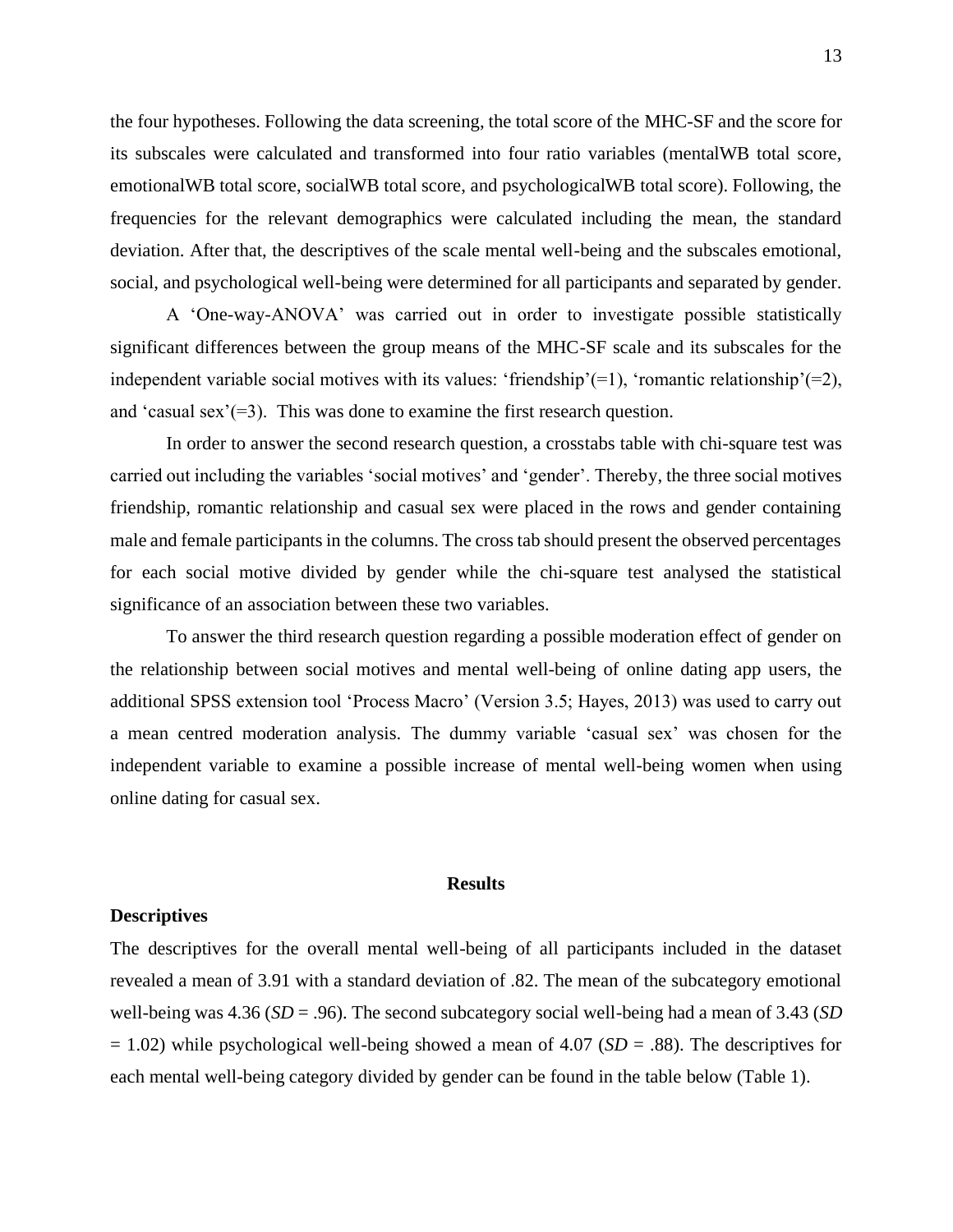### **Table 1**

| Category                     | Gender | Mean $(M)$ | <b>Standard Deviation</b><br>(SD) |
|------------------------------|--------|------------|-----------------------------------|
| mental well-being            | Male   | 3.81       | .920                              |
|                              | Female | 3.97       | .751                              |
| emotional well-being         | Male   | 4.21       | 1.085                             |
|                              | Female | 4.45       | .853                              |
| social well-being            | Male   | 3.41       | 1.071                             |
|                              | Female | 3.45       | .979                              |
| psychological well-<br>being | Male   | 3.94       | .960                              |
|                              | Female | 4.17       | .812                              |

*Means and Standard Deviation for Well-being Categories for Men (N=63) and Women (N=88)*

The one-way-ANOVA analysis revealed that people mainly interested in friendship had an overall mental well-being mean of 4.01 (*SD* = .854). Individuals looking for a romantic partner had a slightly lower mean of 3.90 (*SD* = .772) whilst individuals looking mainly for casual sex showed the lowest mean of 3.87 (*SD* = .898).

The descriptive results of the crosstabs table and the chi-square test have been summarized in the following table presenting the gender differences in social motives (Figure 1; Table 2). A visualization of these numbers can be found in the Appendices (Appendix A).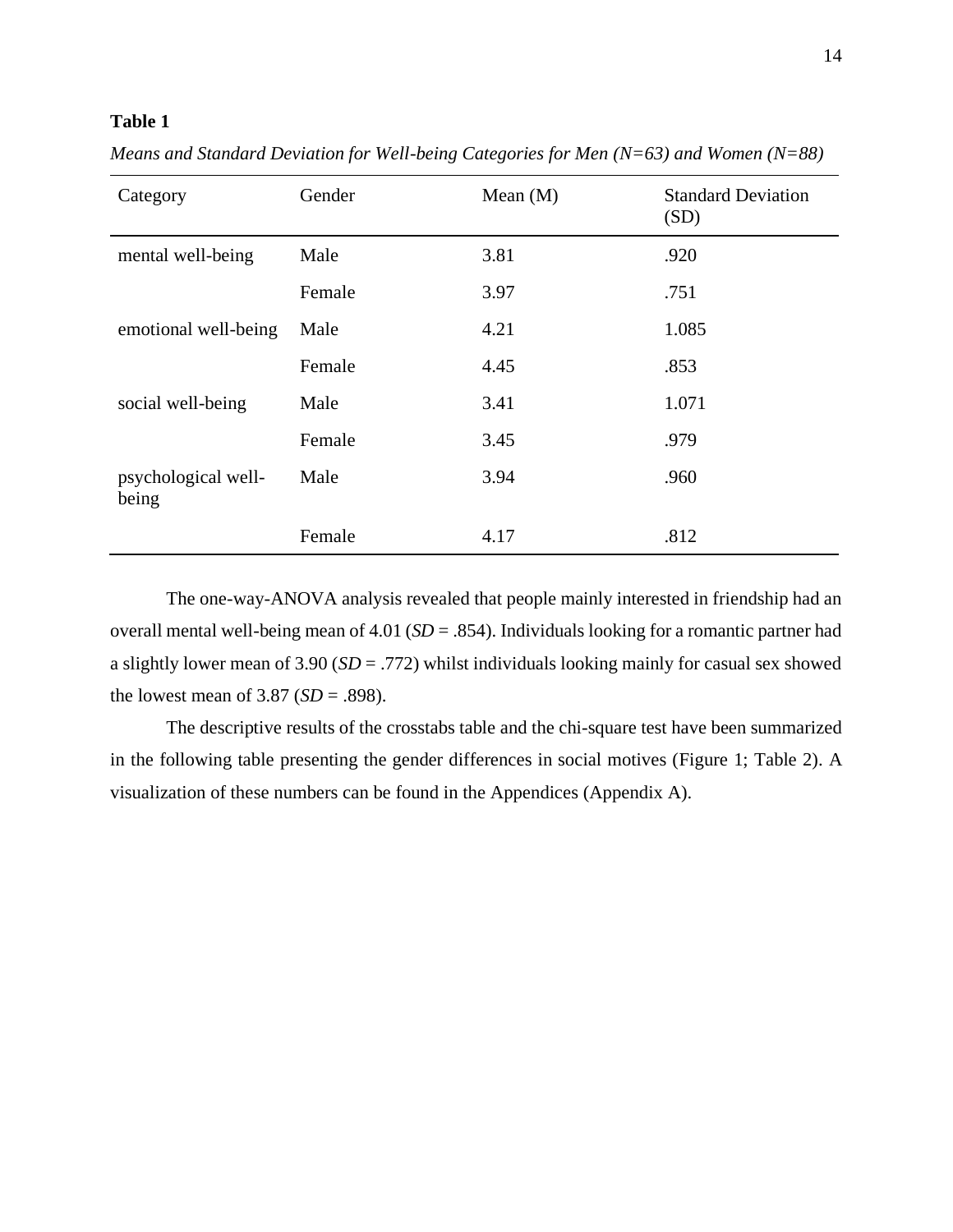#### **Table 2**

*Social Motives identification by Gender (Male/Female)*

|                      |                                                       |                              | Gender |        |        |
|----------------------|-------------------------------------------------------|------------------------------|--------|--------|--------|
|                      |                                                       |                              | Male   | Female | Total  |
| Social Motives for   | I want to meet new                                    | Count                        | 10     | 24     | 34     |
| <b>Online Dating</b> | people/ find new friends % within Gender <sup>a</sup> |                              | 15,9%  | 27,3%  | 22,5%  |
|                      | I am seeking a romantic Count                         |                              | 21     | 51     | 72     |
|                      | relationship                                          | % within Gender <sup>a</sup> | 33,3%  | 58,0%  | 47,7%  |
|                      | I am looking for casual                               | Count                        | 32     | 13     | 45     |
|                      | sex                                                   | % within Gender <sup>a</sup> | 50,8%  | 14,8%  | 29,8%  |
| Total                |                                                       | Count                        | 63     | 88     | 151    |
|                      |                                                       | % within Gender <sup>a</sup> | 100,0% | 100,0% | 100,0% |

a. Chi(df) =  $22,772(2)$ ,  $p < .001$ 

#### <span id="page-14-0"></span>**Correlation Regressions**

The results of the one-way ANOVA determined no statistically significant relationship between social motives and the overall mental well-being of individuals dating online  $(F(2,148) = .496, p$ = .610). Moreover, there was also no significant relationship between social motives and the subcategories of mental well-being 'emotional well-being'  $(F(2,148) = .007, p = .993)$ , 'social well-being'  $(F(2,148) = .209, p = .812)$ , and 'psychological well-being'  $(F(2,148) = 1.585, p = .812)$ .208).

The results of the Chi Squared Test showed that there is a significant association between 'gender' and 'social motives'  $(X^2 (2, N = 151) = 22,772, p < .001)$ . Women were more likely to use online dating to find new friends or a romantic partner while men more often dated online for casual sexual encounters.

Although there was no significant relationship between the social motives and mental well-being based on the 'One-way ANOVA' output, the moderator analysis was still carried out to fully examine the third research question. After investigating a possible interaction effect by 'gender' as a moderator variable on the relationship between the predictor variable 'casual sex' on the dependent variable 'mental well-being' of individuals dating online, the model summary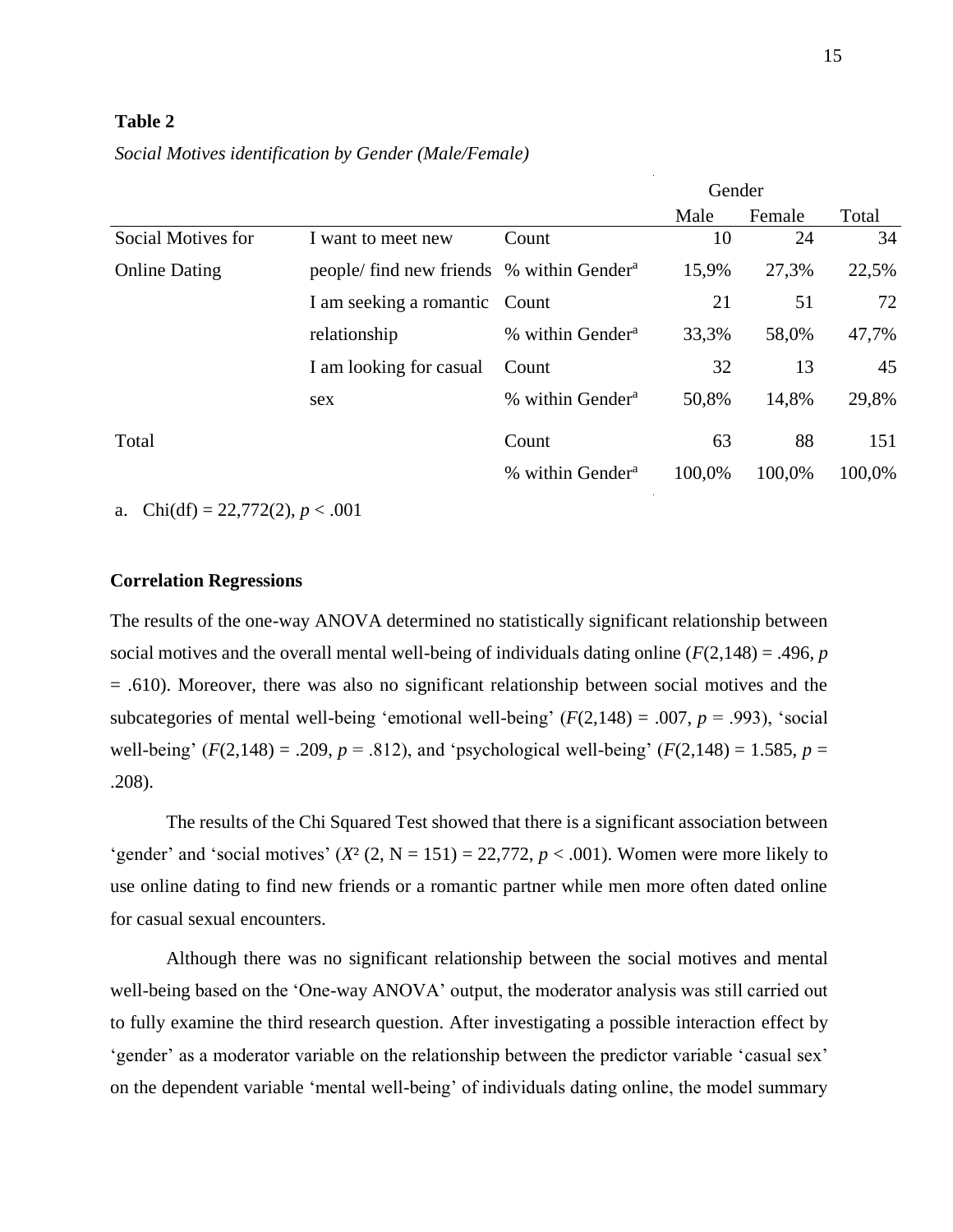revealed no statistical significance  $(F(3,147) = .686, p = .562)$ . Regarding 'casual sex' and the subcategories of mental well-being moderated by 'gender', the model summary showed as well no statistical significance for 'emotional well-being'  $(F(3,147) = .830, p = .480)$ , 'social wellbeing'  $(F(3,147) = .728, p = .537)$ , and 'psychological well-being'  $(F(3,147) = .898, p = .444)$ .

#### **Discussion**

#### <span id="page-15-1"></span><span id="page-15-0"></span>**Implications & Discussion**

This study aimed to examine possible different effects of social motives to use online dating services on the mental well-being of online dating users. Secondly, differences for men and women were examined to see if this research was in line with previous findings. Furthermore, the variable gender was analysed for a possible moderator effect on the relationship between social motives and mental well-being. For this the motive to encounter in casual sexual activities was chosen due to the high divergence between men and women in past research.

The literature research beforehand revealed that there was only limited English based research about these three factors combined. Studies by James (2015), or Timmermann and De Caluwé (2017) identified three most common social motives that made people use online dating services such as looking for friendship, romantic relationship, or casual sex. The frequency of those motives did not only differed among men and women but social motives were also found to influence mental well-being as they also affect the success rate to satisfy social needs (Ando  $\&$ Sakamoto, 2008; Finkel, Eastwick, Karney, Reis, & Sprecher, 2012; Kallis, 2020; Her & Timmermans, 2020).

#### <span id="page-15-2"></span>*First Research Question*

Related to the first research question, this frequency of the main social motives to use online dating services implied a certain success rate for the users. Therefore, it was predicted, that individuals that use online dating services for seeking friendship would have the highest level of well-being followed by romantic relationship and then lastly by casual sex. The statistical analysis revealed that friendship seeker had the highest mean level of mental well-being, however, the mean differences were relatively small and moreover, not statistically significant. This leads to the conclusion that an individual's motivations to use online dating services such as making new friends, seeking a romantic relationship, or for casual sex does not affect their levels of mental well-being.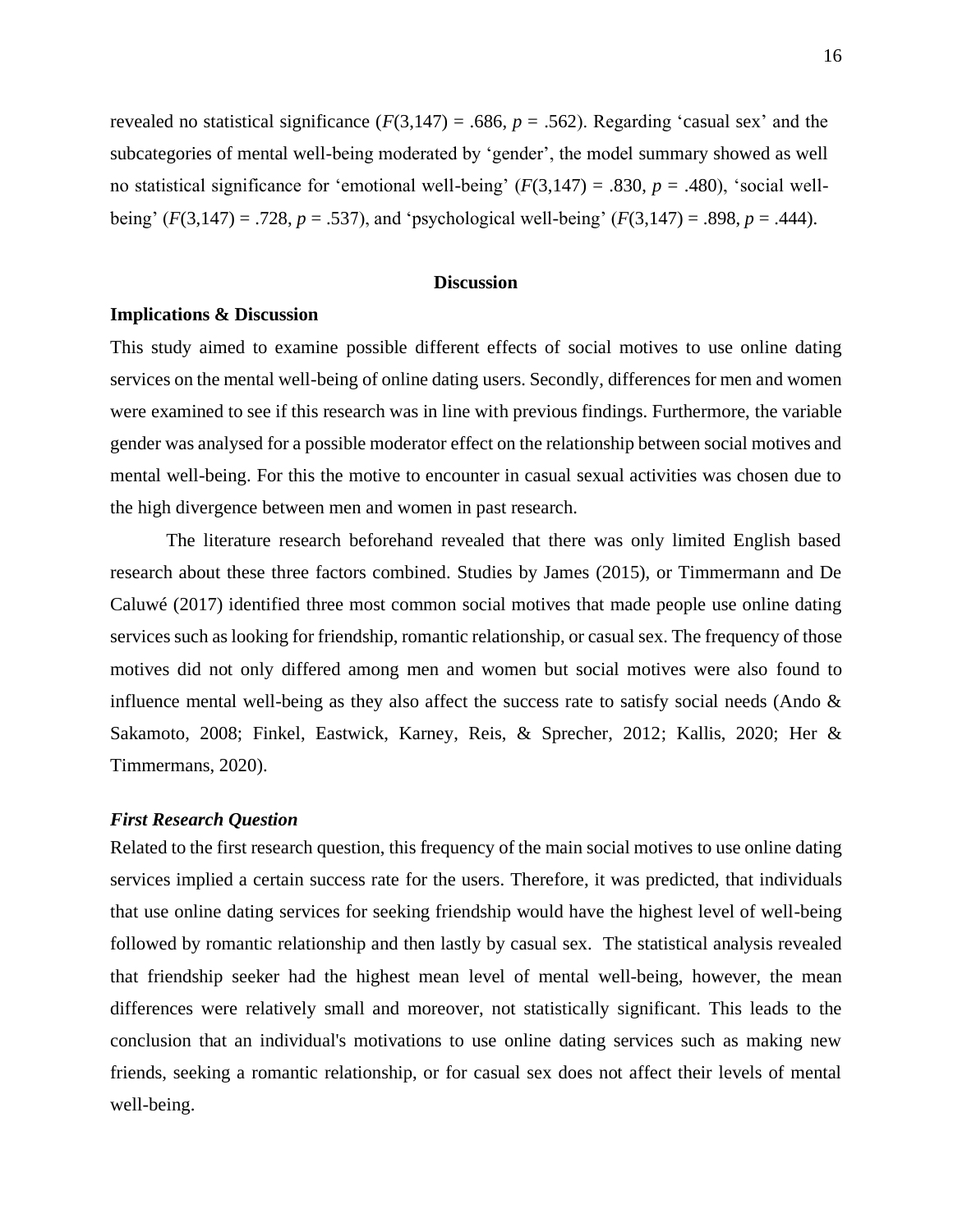This was against the expectations based on previous research by different researchers (Ando  $\&$ Sakamoto, 2008; Finkel, Eastwick, Karney, Reis, & Sprecher, 2012; Her & Timmermans, 2020; Timmermann & De Caluwé, 2017a; Timmermann & De Caluwé, 2017b). However, this could be due to a general increase in non-social motivates to use online dating services making them potentially more relevant factors for influencing mental well-being. Already James (2015), and Timmermans and De Caluwé found that non-social factors that motivated people to use online dating services such as boredom, ego-boost, relaxation, entertainment seeking, or to past time. More recent studies showed, that installing online dating applications like Tinder are more frequently used for mainly entertainment purposes instead of a need for social connections (Kallis, 2020). The motivation to use online dating services as an entertainment tool was also found to have a positive effect on mental well-being (Her & Timmermans, 2020). In terms of the 'Hierarchy of needs' by Maslow (1943) social needs of online dating app users could be already satisfied in the current user group of online dating as individuals more frequently reported to use e.g. Tinder on recommendations of their friends for entertainment purposes or self-esteem boost (Kallis, 2020; Her & Timmermans, 2020). This user group could already have a stable social network of friends, and family or even a romantic partner and could, therefore, enable them to target their 'esteem needs' (Kallis, 2020; Maslow, 1943).

#### <span id="page-16-0"></span>*Second Research Question*

The second research question was examining potential gender differences in the three most common social motives namely friendship, romantic relationship, and casual sex. The cross table presented statistically significant differences between men and women for all three social motives 'casual sex' and 'romantic relationship' and 'friendship'. In detail, men more often used online dating services with the motivation to participate in casual sex while women more commonly dated online to find a romantic partner. Furthermore, the chi-square test revealed that gender affects the social motivation of individuals to use online dating services.

These findings of this study were in line with previous research that found the same gender differences in motivations of men and women for dating online (Abramova et al., 2016; Kallis, 2020; Lopes & Vogel, 2019; Timmermanns & De Caluwé, 2017b).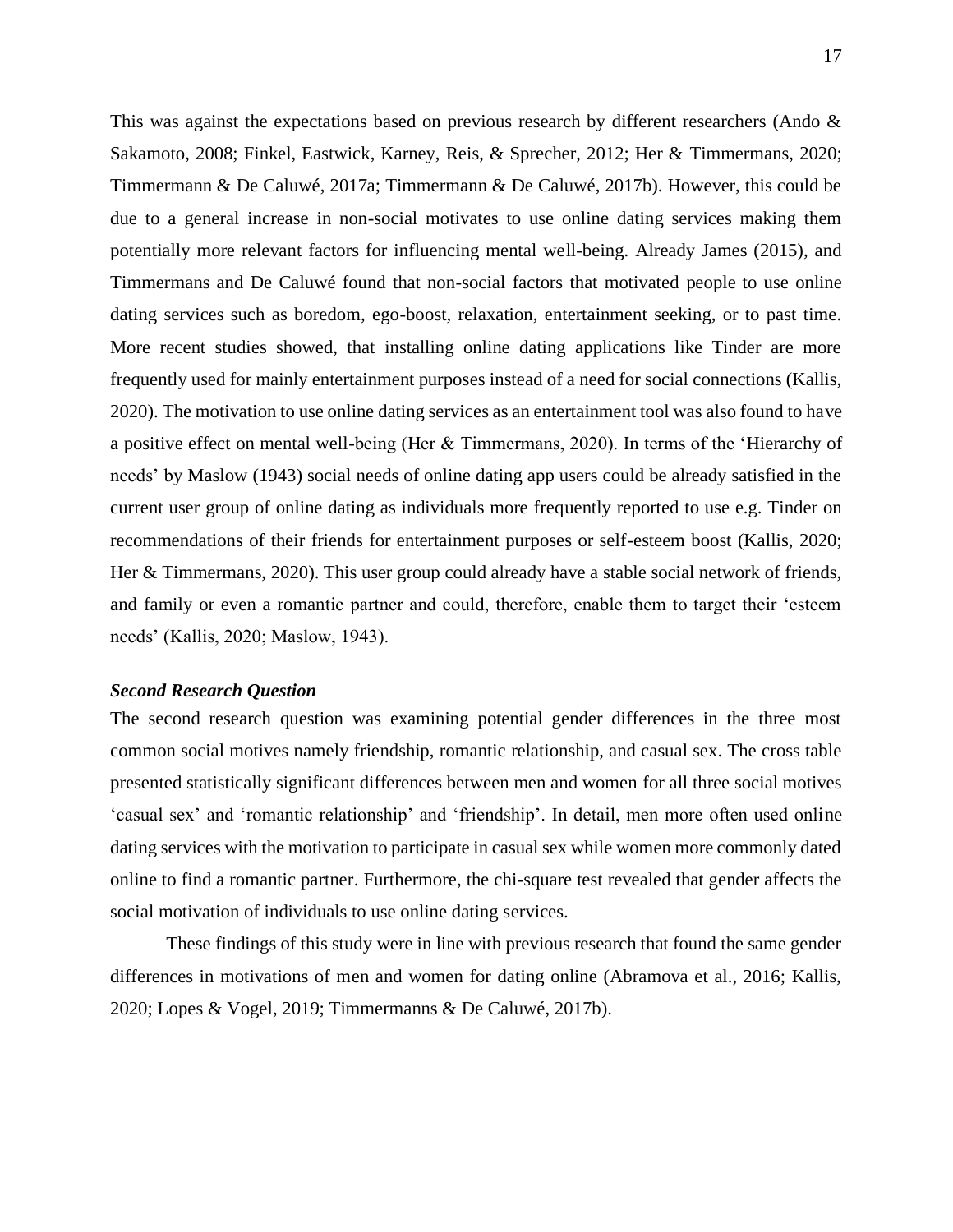#### <span id="page-17-0"></span>*Third Research Question*

The third aim of this study was to examine if the relationship between social motives and mental well-being could be potentially moderated by gender. For this, the social motive 'casual sex' was chosen as previous research indicated the highest gender differences for such motivation. In relation to the success rate to satisfy one's social needs, it was expected that using online dating apps would have a more negative effect on men than women. As fewer women would look for casual sex during dating online, men were predicted to have higher difficulty to find a partner with the same motivation. However, the moderator analysis of the model did not reveal statistical significance for a moderator effect of gender on the relationship between casual sex and mental well-being. In conclusion, gender did not change the strength or direction of an effect between social motives and mental well-being which was contrary to expectations based on previous research (Abramova et al., 2016; Her & Timmermans, 2019; Kallis, 2020; Xia et al., 2014).

Regardless of the non-significance of a moderator model, this research showed a relationship between gender and social motives. In addition, earlier research found gender differences in online dating behaviour and mental well-being (Abramova et al., 2016; Her & Timmermans, 2019; Kallis, 2020; Xia et al., 2014). This could mean that another composition e.g a mediation model of these variables would be more likely to be significant. However, this current research was not without limitations that could have affected the outcomes of this study.

#### <span id="page-17-1"></span>**Strengths & Limitations**

Regardless the outcomes of this study were partly in contrast to previous research, the study sample achieved to represent the main age group that uses online dating the most. However, certain aspects were identified at the end of the study that could have influenced the final outcomes.

One aspect would include an incomplete representation of important social motives forcing people to answer on only three available options regardless of inconsistency with their true social motives. One participant of this study gave additional feedback saying she would not really be interested in friendship, partnership or sex but sometimes just wants to talk to someone who does not know her. Making interaction with new people without attachment to another person a possible social motive. This would be in line with previous research by Kallis (2020) where socializing in terms of entertainment motivated individuals to use online dating apps such as Tinder.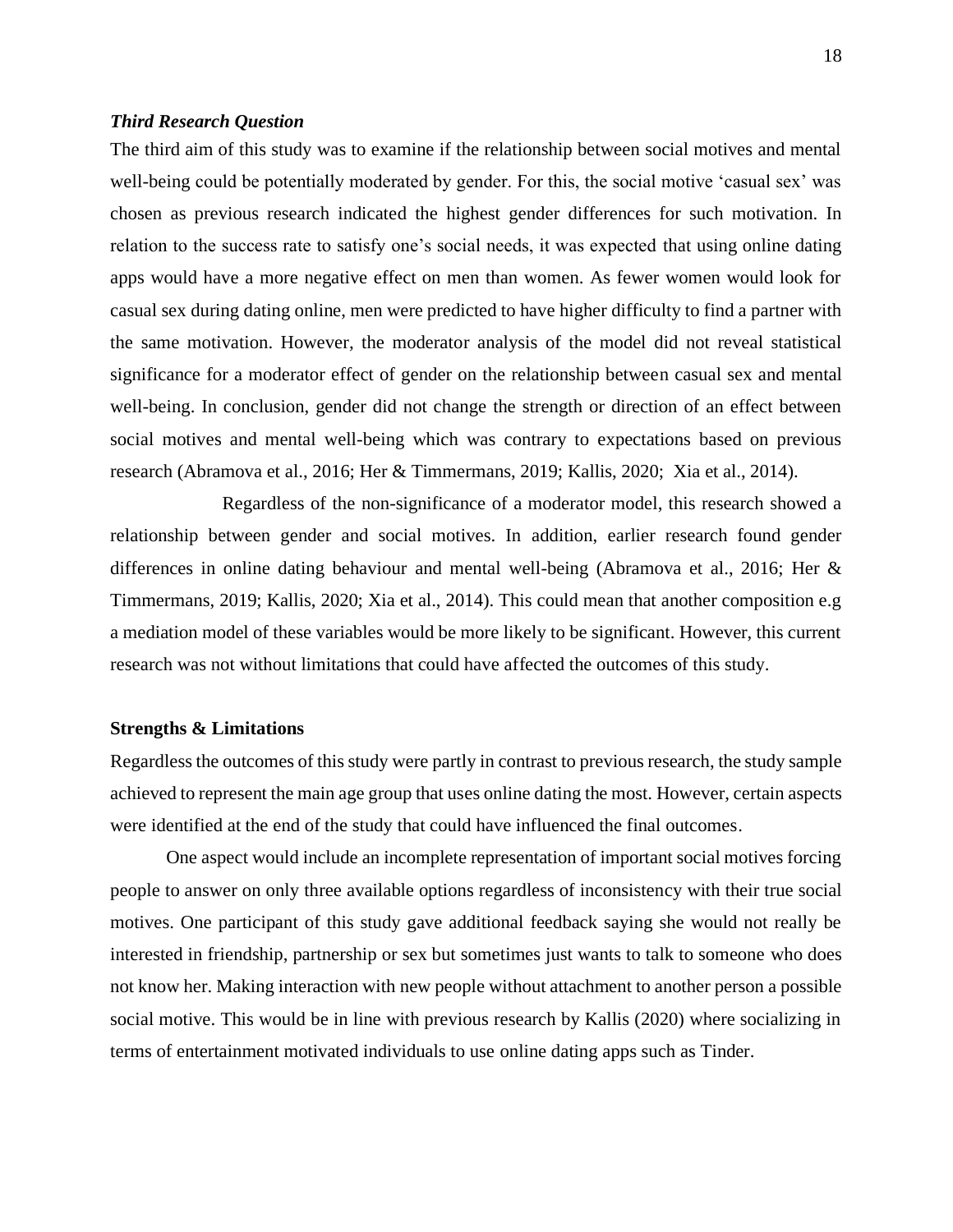Moreover, this research was conducted in times of a global pandemic resulting in lockdowns and social distancing in most countries all around the world that could have further promote the importance of non-social motives (Chakraborty & Maity, 2020). Due to the social distance rules, social face-to-face interactions were limited to one's own household. These social changes due to COVID19 did not only cause an increase in users of online dating platforms but also changed their behaviour and motivation (Fisher, 2020; Kießler, 2020; Oelsner, 2020). These changes in motivation to use online dating could have changed the success rate of different motives influencing mental health. Spending more time at home could have had a positive impact on interpersonal relationships with family or household members, leading to a satisfaction of social needs without using online dating services (Coughlan, 2020; Foster, 2020). As these 'Love/Belongingness needs' were fulfilled individuals could have used e.g. Tinder more commonly as an entertainment tool to reduce boredom or to relax and to escape tension by talking to others without deeper social motivation to create new bonds (Kießler, 2020; Maslow, 1943; Oelsner, 2020).

Lastly, another main limitation that could have influenced the outcome of this study was the choice of the MHC-SF since this scale only takes the measure of the well-being in a time period of one month. This study did not examine in detail the time period of participants using online dating services. The inclusion of participants that might have dated online two month or even years ago could have affected part of the data to be unreliable to some degree.

#### <span id="page-18-0"></span>**Recommendations**

Certain limitations of this study could have potentially influenced the final outcomes but therefore also revealed interesting aspects that can be recommended for future research. In detail, it would be advisable to provide more social motives which could give a more complete offer of response possibilities.

Furthermore, the influence of non-social motives should be further explored, as they seemed to be a more promising factor, as previous research revealed an entertainment factor of online dating services (Kallis, 2020). Regarding this, social and non-social motives need clear evaluation since individuals may use e.g. Tinder for entertainment purposes but at the same time seek socializing as their coping strategy to overcome boredom. As such differentiation might be difficult to make, it could influence the participants' responses.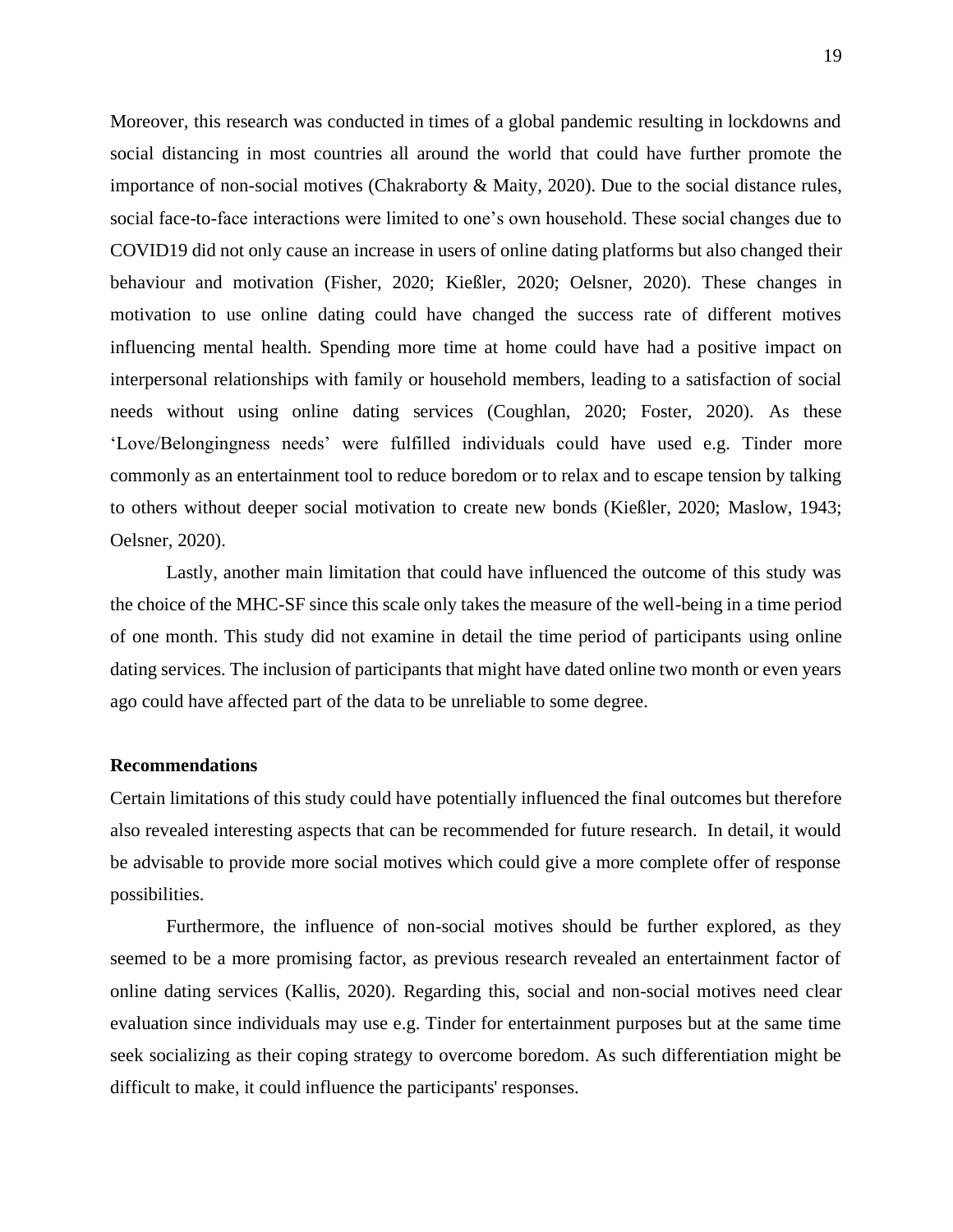Additionally, the research was conducted during the time of a global pandemic, which could have potentially caused a temporary shift of the main motives to use online dating towards boredom, stress relief, or procrastination. Therefore, the circumstances under which the study was conducted should be taken into consideration for future research, along with a general possible higher importance of non-social motives.

Another interesting aspect would be further research of the success rate for each social and non-social motive and if there have been changes over the time. Such changes might indicate why social motives to use online dating services potentially became less relevant for the mental wellbeing of the users.

Moreover, the targeted group should be limited to individuals that are currently dating online or used such services in the past including only a one-month time period. This would enable a more reliable use of the MHC-SF in terms of measuring mental health of online dating users. By narrowing down the target group, errors such as an inclusion of unreliable data can be avoided and could potentially result in a statistically significant relationship between mental well-being and social motives to use online dating.

Lastly, previous research found an effect of gender on motivation and mental well-being (Abramova et al., 2016; Her & Timmermans, 2019; Kallis, 2020; Xia et al., 2014). Thus, the idea of an interaction between all three variables should not be rejected but further examined in which way gender influences those variables. As this research only conducted a moderator analysis, a possible mediator effect cannot be ruled out.

#### <span id="page-19-0"></span>**Conclusion**

This research found significant gender differences between men and women in their social motivations to use online dating services. Nonetheless, no relationship between social motives and mental well-being could be found which also induced no moderation effect of gender on an earlier expected relationship between the social motive casual sex and mental well-being. However, this does not mean that the idea of influencing effects between these variables should be rejected but the composition should be further analysed and evaluated and for this the limitations of this study should be considered. Nevertheless, the findings of this study produced interesting recommendations for future research such as a potential shift in motivation to use online dating services. Such a shift could have led to changes in success rate of social motives and/or make nonsocial motives more relevant for current and future user and their mental well-being.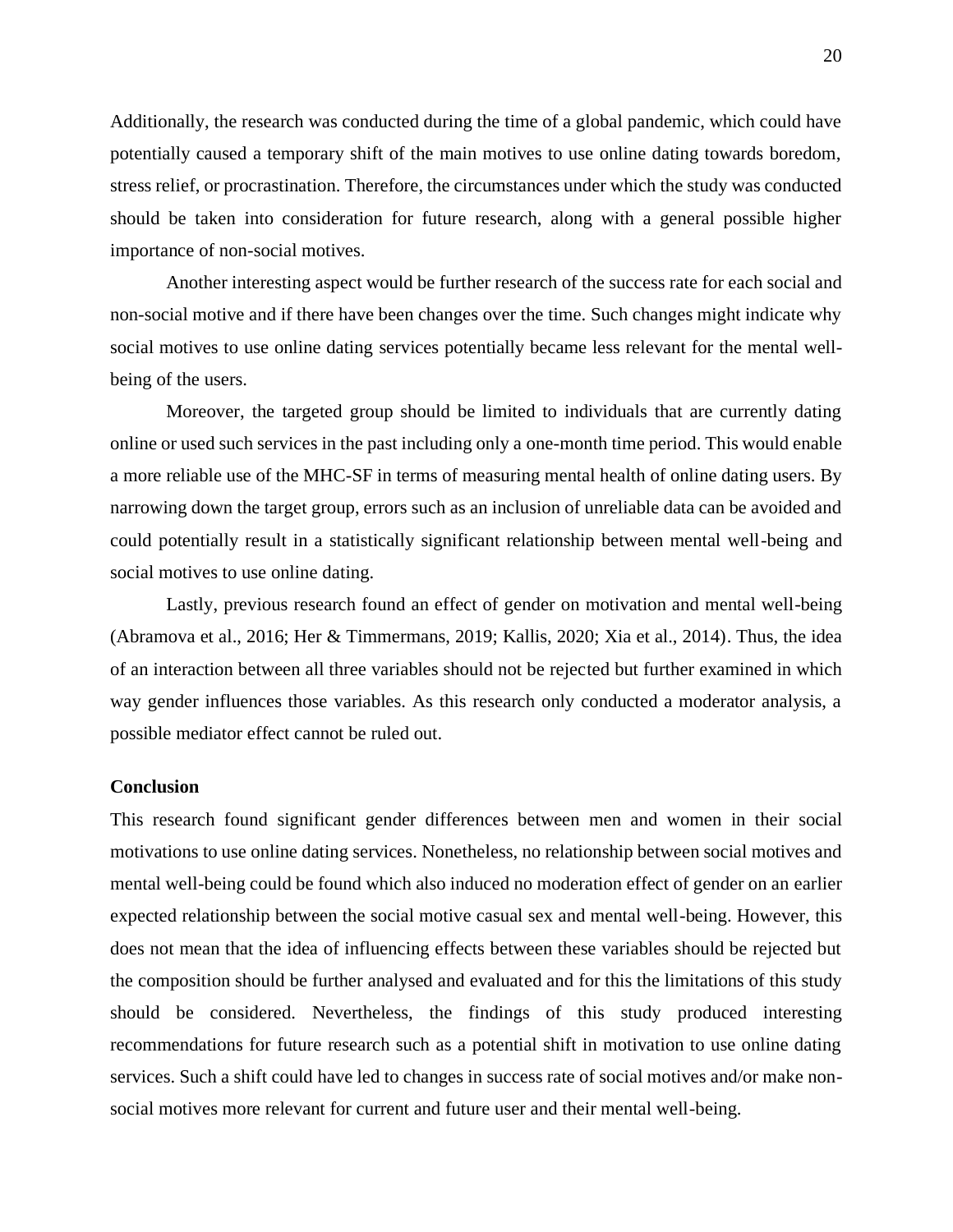#### **References**

- <span id="page-20-0"></span>Abramova, O., Baumann, A., Krasnova, H., & Buxmann, P. (2016). Gender differences in online dating: what do we know so far? A systematic literature review. In *2016 49th Hawaii International Conference on System Sciences (HICSS)* (pp. 3858-3867). doi:10.1109/hicss.2016.481
- Ali, A. I., & Wibowo, K. (2011). Online dating services-chronology and key features comparison with traditional dating. In *Competition Forum* (Vol. 9, No. 2, p. 481). American Society for Competitiveness. Retrieved from [https://www.questia.com/read/1P3-](https://www.questia.com/read/1P3-2548633921/online-dating-services-chronology-and-key-features) [2548633921/online-dating-services-chronology-and-key-features](https://www.questia.com/read/1P3-2548633921/online-dating-services-chronology-and-key-features)
- Anderson, M., Vogels, E. A., & Turner, E. (2020). The Virtues and Downsides of Online Dating. Retrieved from [https://www.pewresearch.org/internet/2020/02/06/the-virtues-and](https://www.pewresearch.org/internet/2020/02/06/the-virtues-and-downsides-of-online-dating/)[downsides-of-online-dating/](https://www.pewresearch.org/internet/2020/02/06/the-virtues-and-downsides-of-online-dating/)
- Ando, R., & Sakamoto, A. (2008). The effect of cyber-friends on loneliness and social anxiety: Differences between high and low self-evaluated physical attractiveness groups. *Computers in Human Behavior*, *24*(3), 993–1009. doi:1016/j.chb.2007.03.003
- Aron, A. (2012). Online Dating. *Psychological Science in the Public Interest*, *13*(1), 1–2. doi:10.1177/1529100612438173
- Bak, P. (2010). Sex differences in the attractiveness halo effect in the online dating environment. *Journal of Business and Media Psychology*, *1*(1), 1-7. Retrieved from [https://journal](https://journal-bmp.de/wp-content/uploads/JBMP-1-2010-Halo-Bak.pdf)[bmp.de/wp-content/uploads/JBMP-1-2010-Halo-Bak.pdf](https://journal-bmp.de/wp-content/uploads/JBMP-1-2010-Halo-Bak.pdf)
- Blackhart, G. C., Fitzpatrick, J., & Williamson, J. (2014). Dispositional factors predicting use of online dating sites and behaviors related to online dating. *Computers in Human Behavior, 33*, 113-118. doi:10.1016/j.chb.2014.01.022
- Brannan, D. & Mohr, C. D. (2020). Love, friendship, and social support. In R. Biswas-Diener & E. Diener (Eds), *Noba textbook series: Psychology.* Champaign, IL: DEF publishers. Retrieved from<http://noba.to/s54tmp7k>
- Chakraborty, I., & Maity, P. (2020). COVID-19 outbreak: Migration, effects on society, global environment and prevention. *Science of The Total Environment*, *728*, 138882. doi:10.1016/j.scitotenv.2020.138882
- Coughlan, S. (2020, April 6). As Easter holidays begin, families in lockdown feel strain. *BBC News*. Retrieved from<https://www.bbc.com/news/education-52145351>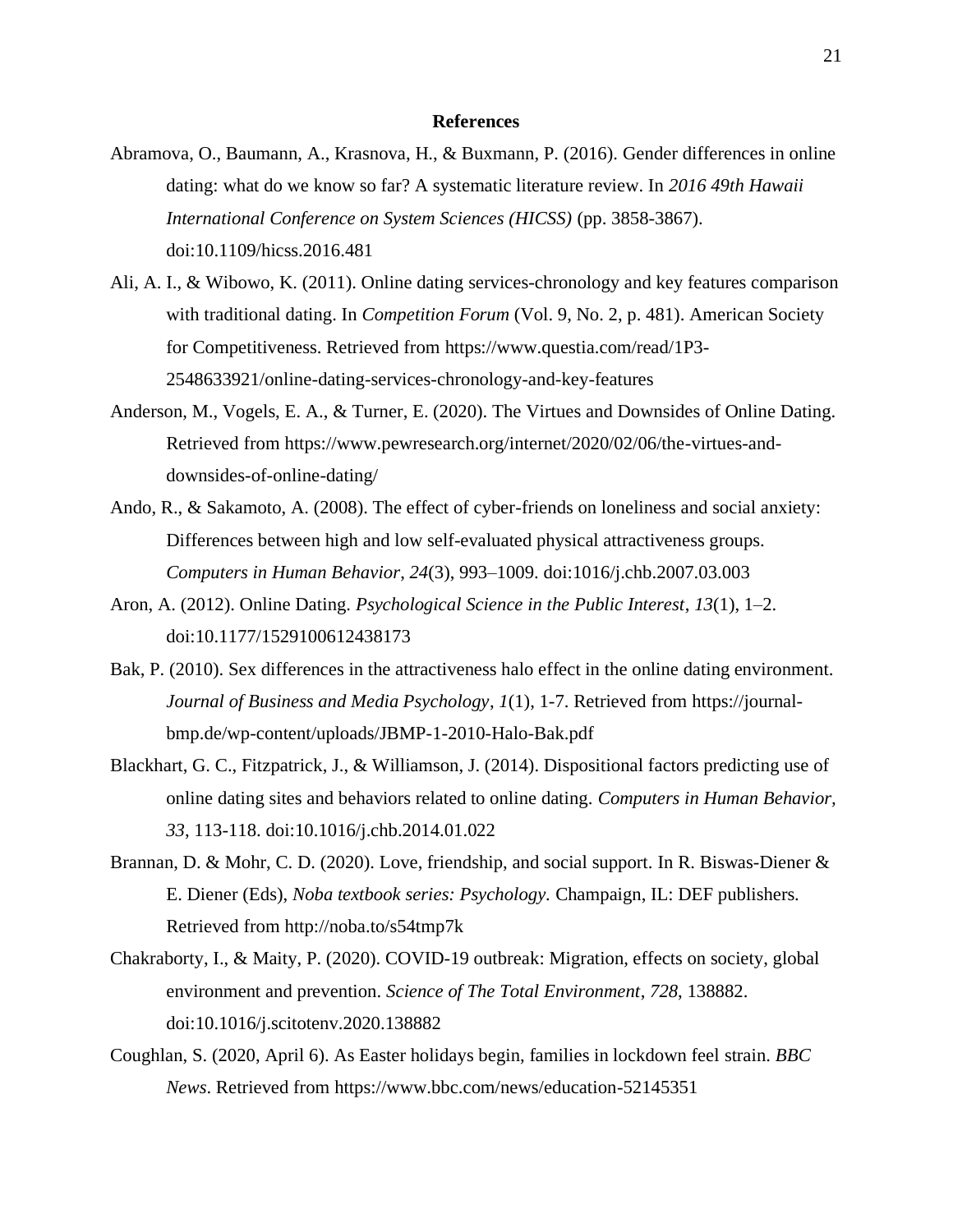- Finkel, E. J., Eastwick, P. W., Karney, B. R., Reis, H. T., & Sprecher, S. (2012). Online dating: A critical analysis from the perspective of psychological science. *Psychological Science in the Public interest*, *13*(1), 3-66. doi:10.1177/1529100612436522
- Finkel, E. J., Eastwick, P. W., Karney, B. R., & Sprecher, S. (2012). How to Find Love in a Digital World: Understanding the psychology of online dating can turn a frustrating experience into a fruitful mission. *Scientific American Mind*. Retrieved from <https://www.scientificamerican.com/article/dating-in-a-digital-world/>
- Fiore, A. T., & Donath, J. S. (2005, April). Homophily in online dating: when do you like someone like yourself?. In *CHI'05 extended abstracts on Human factors in computing systems* (pp. 1371-1374). doi:10.1145/1056808.1056919
- Firestone, L. (2019, December 16). The Problem With Shopping for Relationships Online. Retrieved from [https://www.psychologytoday.com/us/blog/compassion](https://www.psychologytoday.com/us/blog/compassion-matters/201912/the-problem-shopping-relationships-online)[matters/201912/the-problem-shopping-relationships-online](https://www.psychologytoday.com/us/blog/compassion-matters/201912/the-problem-shopping-relationships-online)
- Foster, O. (2020, May 6). 'Lockdown made me realise what's important': meet the families reconnecting remotely. *The Guardian*. Retrieved from [https://www.theguardian.com/keep-connected/2020/apr/23/lockdown-made-me-realise](https://www.theguardian.com/keep-connected/2020/apr/23/lockdown-made-me-realise-whats-important-meet-the-families-reconnecting-remotely)[whats-important-meet-the-families-reconnecting-remotely](https://www.theguardian.com/keep-connected/2020/apr/23/lockdown-made-me-realise-whats-important-meet-the-families-reconnecting-remotely)
- Fisher, H. (2020, May 7). How Coronavirus Is Changing the Dating Game for the Better. *The New York Times*. Retrieved from [https://www.nytimes.com/2020/05/07/well/mind/dating](https://www.nytimes.com/2020/05/07/well/mind/dating-coronavirus-love-relationships.html)[coronavirus-love-relationships.html](https://www.nytimes.com/2020/05/07/well/mind/dating-coronavirus-love-relationships.html)
- Hayes, A. F. (2013). Process Macro (Version 3.5) [Computer Software] (Version 3.5). Retrieved from http://www.processmacro.org
- Heino, R. D., Ellison, N. B., & Gibbs, J. L. (2010). Relationshopping: Investigating the market metaphor in online dating. *Journal of Social and Personal Relationships*, *27*(4), 427–447. doi:10.1177/0265407510361614
- Her, Y.-C., & Timmermans, E. (2020). Tinder blue, mental flu? Exploring the associations between Tinder use and well-being. *Information, Communication & Society*, 1–17. doi:10.1080/1369118x.2020.1764606
- Johnson, J. (2015). Online Courtship: Interpersonal Interactions Across Borders. Retrieved from <https://digitalcommons.stmarys-ca.edu/staff-works/97>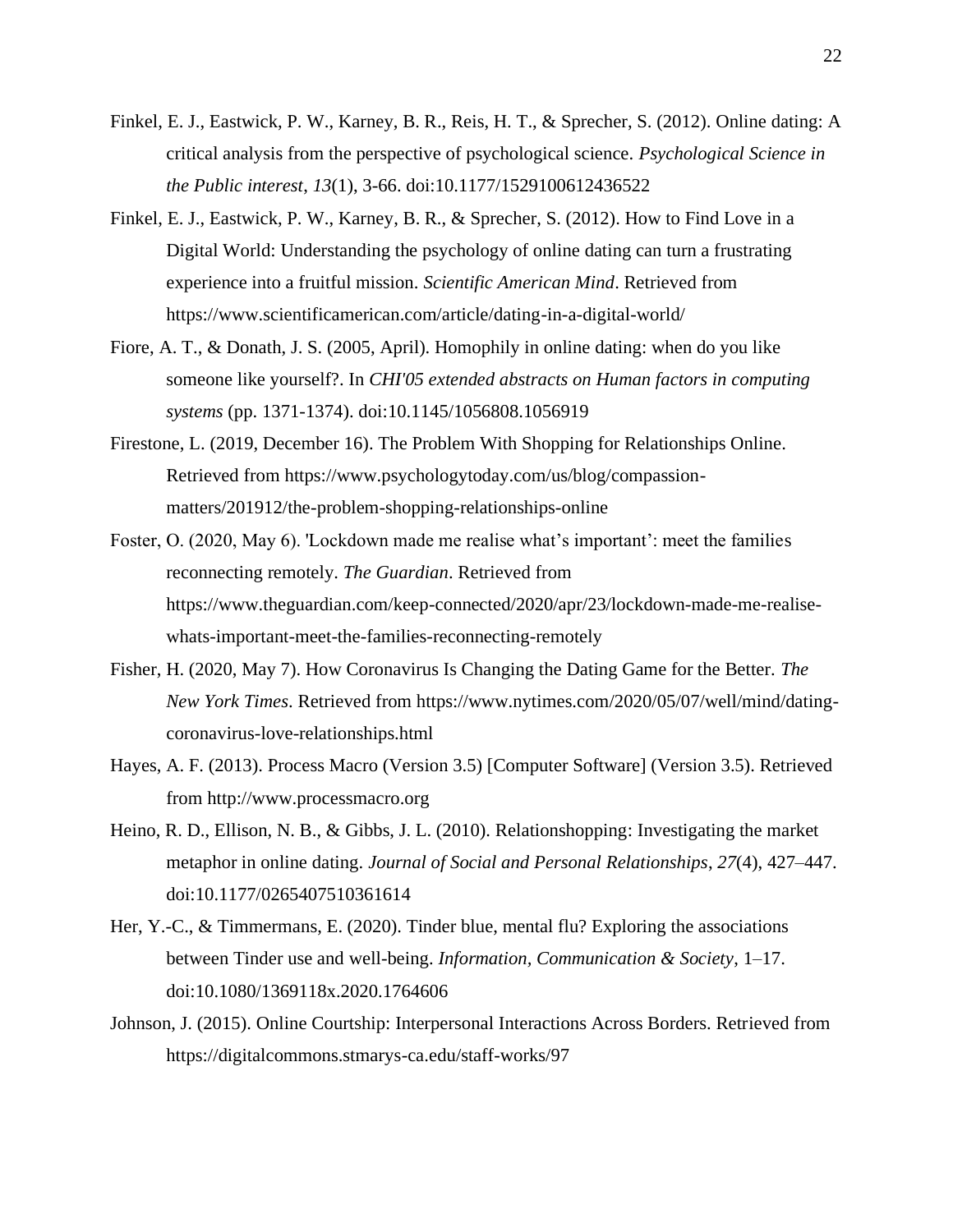- James, R. (2015). Mobile Dating in the Digital Age: Computer-Mediated Communication and Relationship Building on Tinder. Retrieved from <https://digital.library.txstate.edu/handle/10877/5529>
- Kallis, R. B. (2020). Understanding the motivations for using Tinder. *Qualitative Research Reports in Communication*, 1–8. doi:10.1080/17459435.2020.1744697
- Keyes, C. L. M. (2005). Mental Illness and/or Mental Health? Investigating Axioms of the Complete State Model of Health. *Journal of Consulting and Clinical Psychology*, *73*(3), 539–548. doi:10.1037/0022-006x.73.3.539
- Kießler, J. (2020, April 11). Online-Dating boomt in Zeiten des Coronavirus. Retrieved May 21, 2020, from [https://www.wdr.de/nachrichten/themen/coronavirus/online-dating](https://www.wdr.de/nachrichten/themen/coronavirus/online-dating-coronavirus-102.html)[coronavirus-102.html](https://www.wdr.de/nachrichten/themen/coronavirus/online-dating-coronavirus-102.html)
- Konijn, E. A., Utz, S., Tanis, M., & Barnes, S. B. (2008). *Mediated Interpersonal Communication*. Retrieved from <https://books.google.de/books?id=hxWOAgAAQBAJ&hl=de>
- Kreager, D. A., Cavanagh, S. E., Yen, J., & Yu, M. (2014). "Where have all the good men gone?" Gendered interactions in online dating. *Journal of Marriage and Family*, *76*(2), 387-410. doi:10.1111/jomf.12072
- Lopes, M. (2019). Gender Differences in Online Dating Experiences. In C. Vogel (Ed.), *IT HAPPENED ON TINDER* (pp. 32–48). Retrieved from https://www.researchgate.net/publication/340209292\_Gender\_Differences\_in\_Online\_Da ting\_Experiences
- Luijten, C. C., Kuppens, S., van de Bongardt, D., & Nieboer, A. P. (2019). Evaluating the psychometric properties of the mental health continuum-short form (MHC-SF) in Dutch adolescents. *Health and quality of life outcomes*, *17*(1), 157. doi:10.1186/s12955-019- 1221-y
- McKenna, K. Y. A., Green, A. S., & Gleason, M. E.J. (2002). Relationship formation on the Internet: What's the big attraction? *Journal of Social Issues, 58*(1), 9–31. doi[:10.1111/1540-4560.00246](https://psycnet.apa.org/doi/10.1111/1540-4560.00246)
- Oelsner, N. (2020, April 14). "Netflix and ill" anyone? Online dating in the time of coronavirus. *Euronews*. Retrieved from [https://www.euronews.com/2020/04/14/netflix-and-ill-anyone](https://www.euronews.com/2020/04/14/netflix-and-ill-anyone-online-dating-in-the-time-of-coronavirus)[online-dating-in-the-time-of-coronavirus](https://www.euronews.com/2020/04/14/netflix-and-ill-anyone-online-dating-in-the-time-of-coronavirus)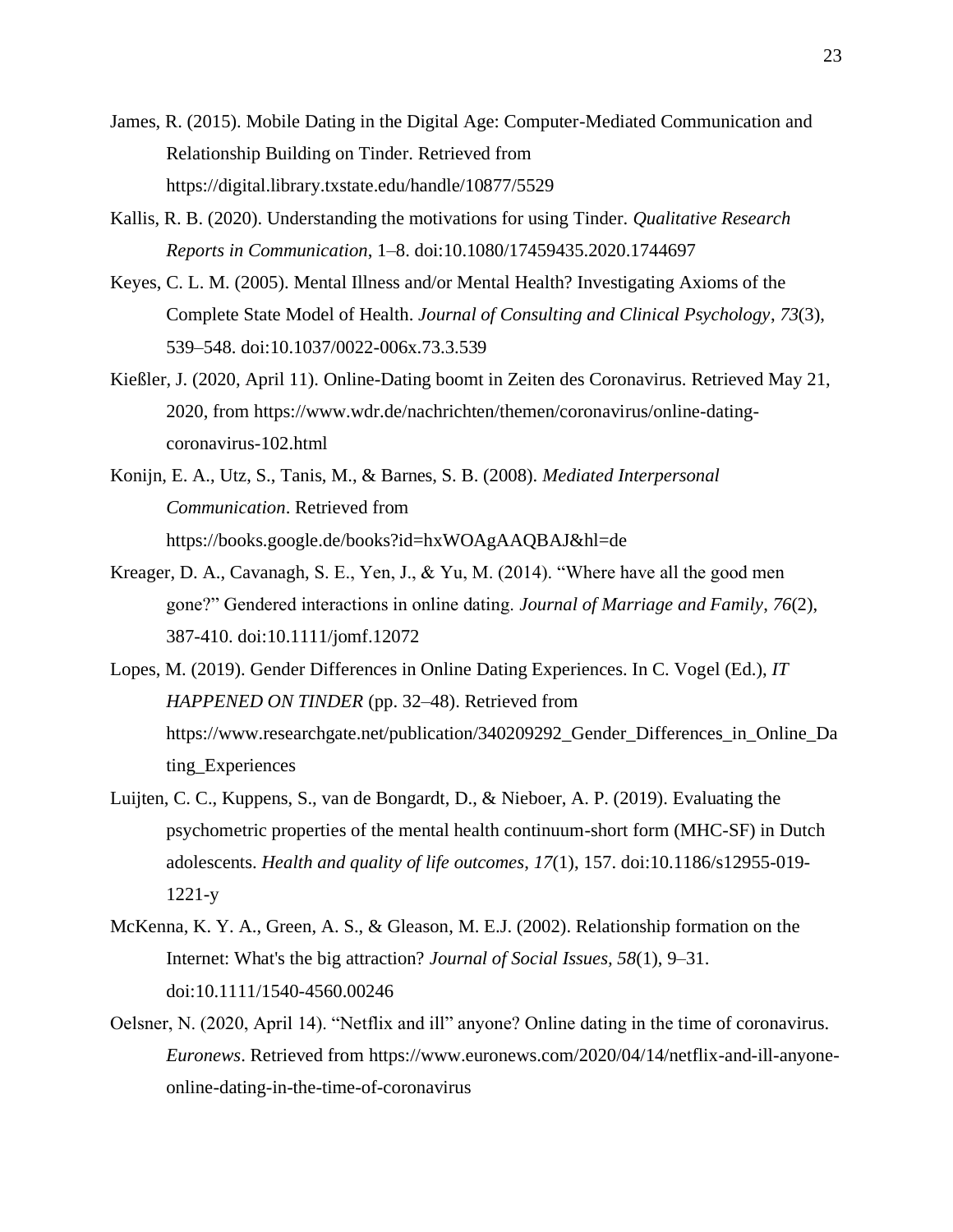- Pujazon-Zazik, M., & Park, M. J. (2010). To Tweet, or Not to Tweet: Gender Differences and Potential Positive and Negative Health Outcomes of Adolescents' Social Internet Use. American Journal of Men's Health, 4(1), 77–85. doi:10.1177/1557988309360819
- Scheinbaum, A. C., & Zinkhan, G. (2004). Romance and the Internet: the e-mergence of edating. *Advances in consumer research*, *31*, 153-157. Retrieved from <https://ssrn.com/abstract=1985945>
- Smith, A. W., & Duggan, M. (2013). *Online dating & relationship*. Washington, DC: Pew Research Center. Retrieved from: <https://www.pewresearch.org/internet/2013/10/21/online-dating-relationships/>
- Smith, S. M., Smith, R., Smith, J., & Orgill, S. (2002). *Qualtrics* [Computer Software]. Retrieved from [https://www.qualtrics.com](https://www.qualtrics.com/)
- *Sona Systems* [Computer Software]. (2002). Retrieved from http://www.sona-systems.com
- Timmermans, E., & De Caluwé, E. (2017a). Development and validation of the Tinder Motives Scale (TMS). *Computers in Human Behavior*, *70*, 341–350. doi[:10.1016/j.chb.2017.01.028](https://doi.org/10.1016/j.chb.2017.01.028)
- Timmermans, E., & De Caluwé, E. (2017b). To Tinder or not to Tinder, that's the question: An individual differences perspective to Tinder use and motives. *Personality and Individual Differences*, *110*, 74–79. doi:10.1016/j.paid.2017.01.026
- Vandeweerd, C., Myers, J., Coulter, M., Yalcin, A., & Corvin, J. (2016). Positives and negatives of online dating according to women 50+. *Journal of Women & Aging*, *28*(3), 259–270. doi:10.1080/08952841.2015.1137435
- Wiederhold, B. K. (2015). Twenty Years of Online Dating: Current Psychology and Future Prospects. *Cyberpsychology, Behavior, and Social Networking*, *18*(12), 695–696. doi:10.1089/cyber.2015.29017.bkw
- Xia, P., Jiang, H., Wang, X., Chen, C., & Liu, B. (2014, May). Predicting user replying behavior on a large online dating site. In *Eighth International AAAI Conference on Weblogs and Social Media*. Retrieved from <https://www.aaai.org/ocs/index.php/ICWSM/ICWSM14/paper/viewPaper/8061>
- Young, D. G., & Caplan, S. E. (2010). Online Dating and Conjugal Bereavement. *Death Studies*, *34*(7), 575–605. doi:10.1080/07481181003761542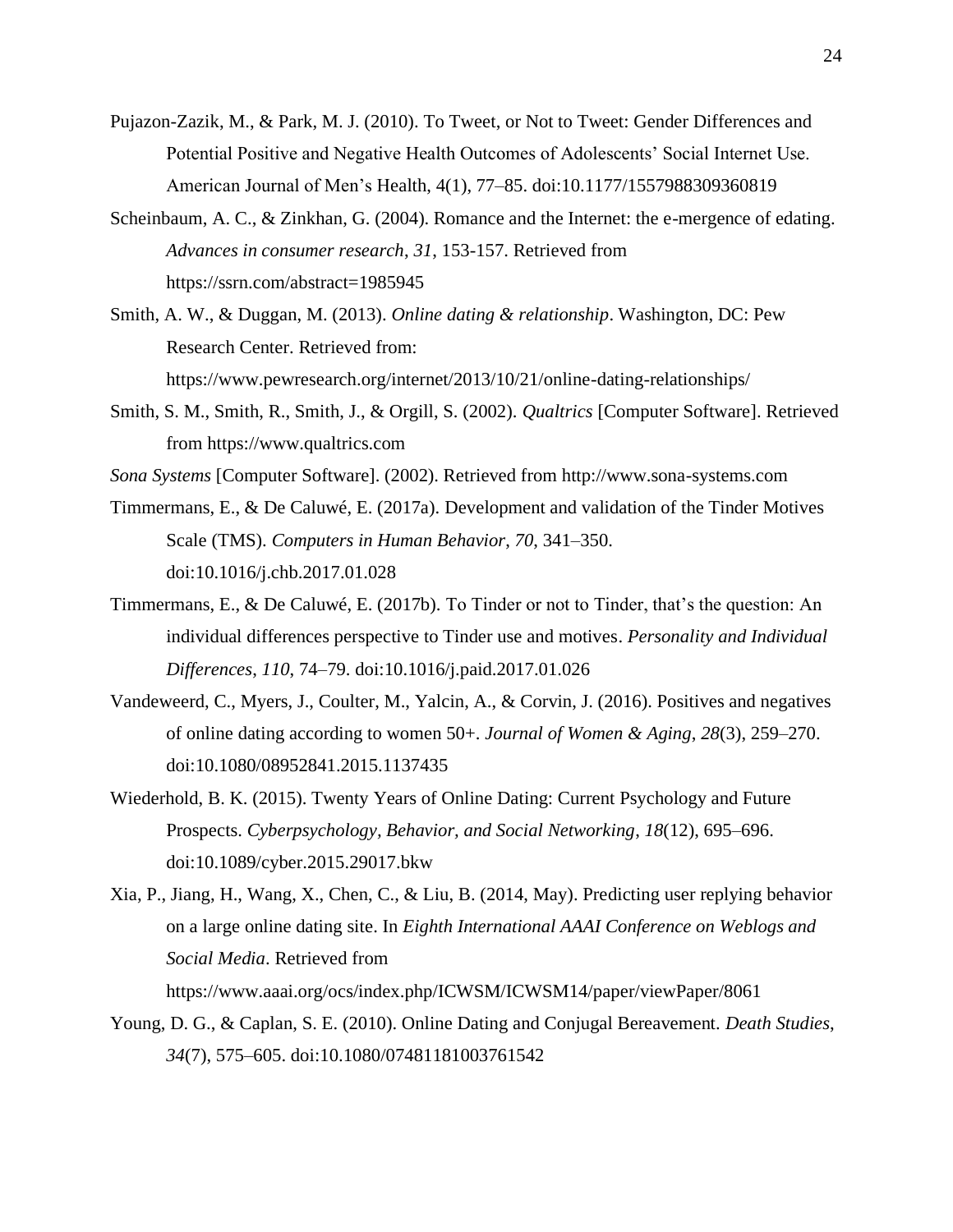# **Appendices**

# <span id="page-24-0"></span>**Appendix A – Histogram of Gender Differences in Social Motives**

# **Figure 1**



*Social motives gender differences* 

*Note*. This figure is a visualization of the differences between men and women in their social motives to use online dating services.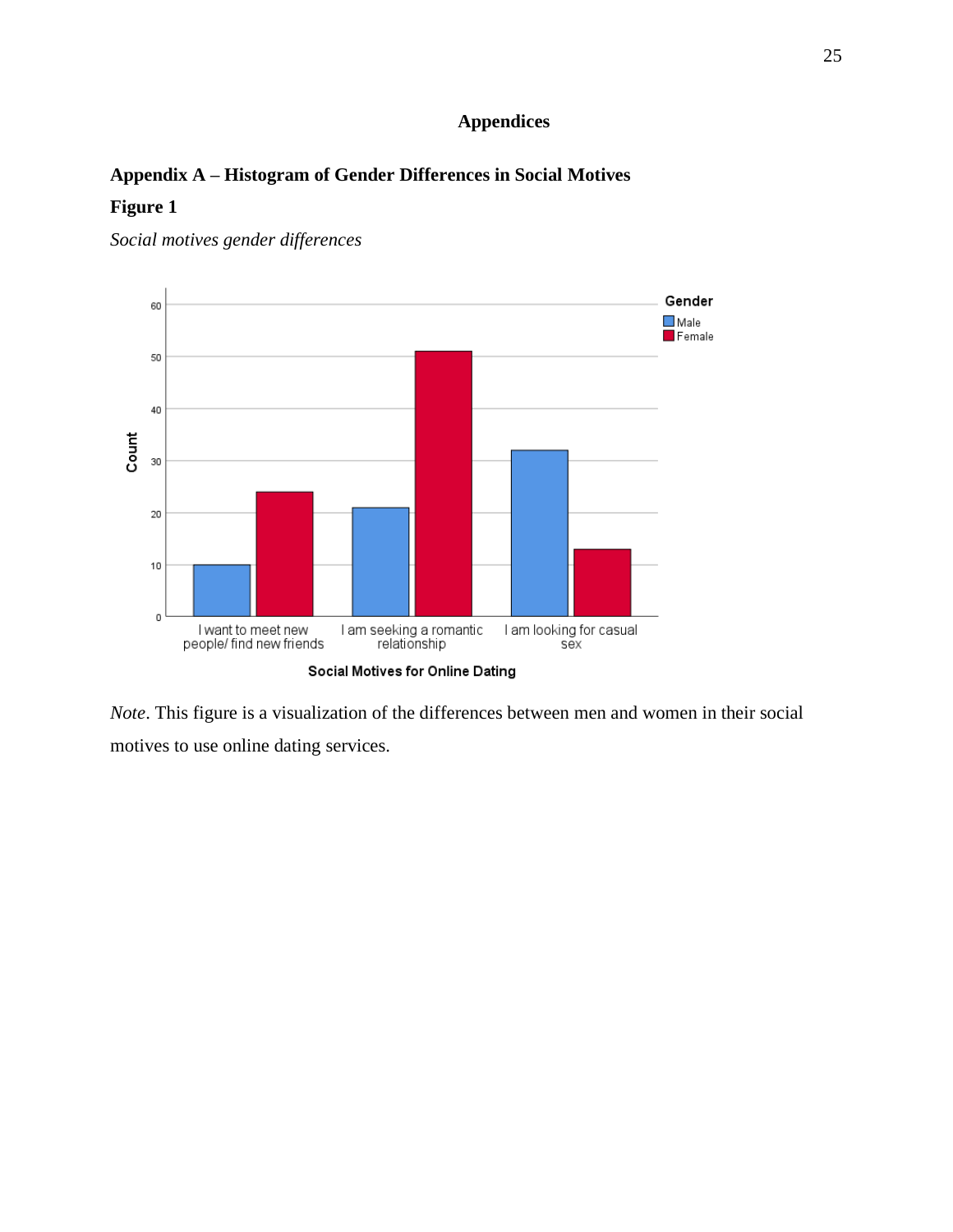#### **Appendix B - Questionnaire**

Dear participant,

You are being invited to participate in a research study about "Mental wellbeing in an era of online dating". This study is being done by a group of third-year Psychology students from the University of Twente from the Faculty of Behavioural, Management, and Social Sciences at the University of Twente.

The purpose of this research is to investigate the relationship between online dating and different facets of mental wellbeing and will take approximately 20-30 minutes to complete. The data collected in this online survey will be treated strictly confidential. As such, all analysis of the collected data occurs anonymously and only for the purpose of this study. If the data is published, measures will be taken to ensure that no data of any individual is recognizable as such.

Your participation in this study is entirely voluntary and you can withdraw at any time. There are no right or wrong answers to the questions. Try to go along with the first thoughts you have.

We believe there are no known risks associated with this research study. We will minimize any risks by safely storing the data and anonymize all of your answers. However, during the study you are asked to individually self-reflect upon different constructs of your current mental well-being level. If you have the feeling that your current level of mental well-being is at risk we kindly invite you (if you are a student of the University of Twente to contact the student psychologist (please contact the secretariat of SACC on office hours: +31 53 489 2035 or visit the desk in the Vrijhof, 3rd floor, room 311) or your study advisor) to get help by contacting self-help hotlines:(https://www.nhs.uk/conditions/stress-anxiety-depression/mental-health-helplines/).

Study contact details for further information: Miriam Sanhaji, m.sanhaji@student.utwente.nl Charlie Chrie, c.s.chrie@student.utwente.nl Lea Faesing, l.m.faesing@student.utwente.nl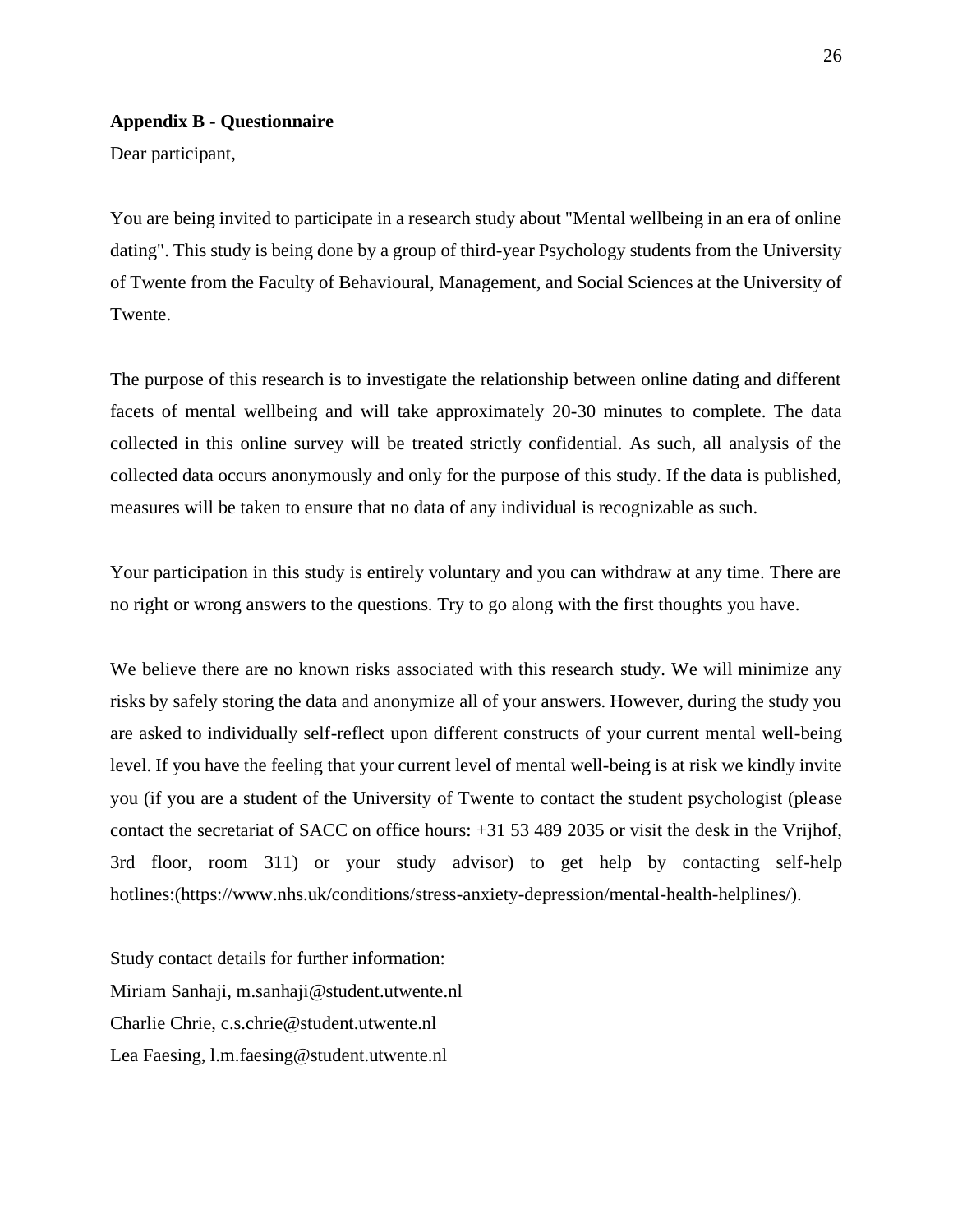Thank you for your participation.

**In compliance with the EU General Data Protection Regulation GDPR for collection of new data active, informed consent is required.**

**I understand and consent that:**

**1. I am 18 years old or older.**

**2. The procedure will approximately take 20-30 minutes.**

**3. I understood the content and agreed to contribute my data for the use of this research.**

**4. I can withdraw from this research at any time by informing the researchers and all my data will be deleted.**

**5. My personal information will be anonymised to protect my privacy.**

**6. With my permission, I agree that all my data can be evaluated and used for the research. 7. I have been given the guarantee that this research project has been reviewed and approved by the BMS Ethics Committee. For research problems or any other questions regarding the research project, the Secretary of the Ethics Commission of the faculty Behavioural, Management and Social Sciences at the University of Twente may be contacted through ethicscommittee-bms@utwente.nl**

**In the case of questions or ambiguities, the researchers Miriam Sanhaji (m.sanhaji@student.utwente.nl), Charlie Chrie (c.s.chrie@student.utwente.nl) , Lea Faesing (l.m.faesing@student.utwente.nl) will be available in order to help.**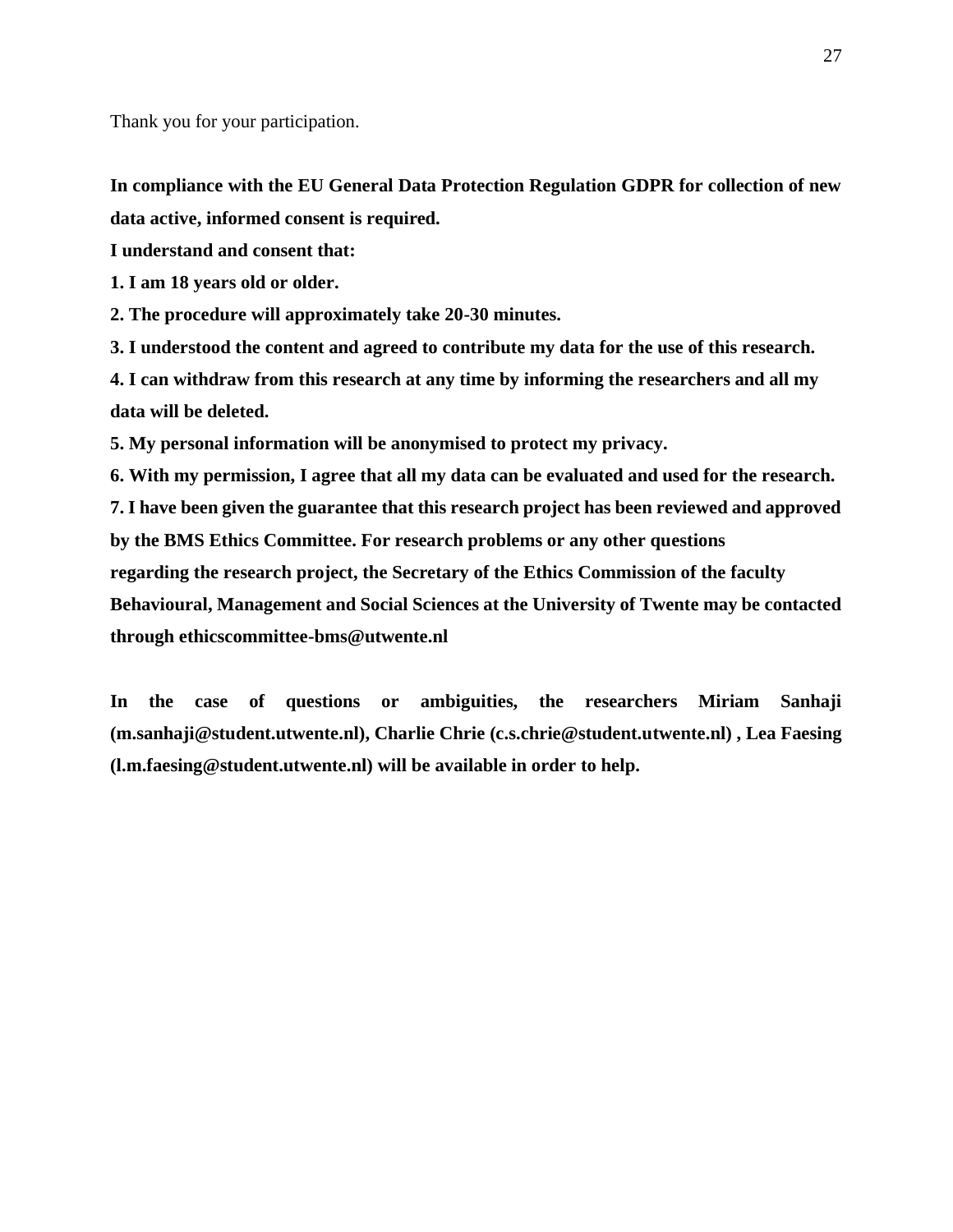# **Background questions:**

What is your age?

\_\_\_\_\_\_\_\_\_\_

\_\_\_\_\_\_\_\_\_\_

\_\_\_\_\_\_\_\_\_\_

What is your gender?

What is your nationality?

### **How often do you make use of online dating apps/websites?**

- $($ ) Never  $\rightarrow$  forwarded to the end of the questionnaire
- ◯ Once a month
- $\bigcap$  2–3 times a month
- ◯ Once a week
- $\bigcirc$  2–3 times per week
- $\bigcirc$  4–5 times per week
- $\bigcirc$  Daily
- $\bigcirc$  2–3 times per day
- $\bigcirc$  4–6 times per day
- ◯ Once an hour
- $\bigcirc$  2 or more times per hour

### **Which online dating apps do you use? (more than one answer is possible)**

- ○Tinder
- ⚪Lovoo
- ⚪Bumble
- OBadoo
- ⚪Others, namely:\_\_\_\_\_\_\_\_\_\_\_\_

# **Which statements can you most identify with regarding the social motives to use online dating services (e.g. Tinder, OkCupid, Match.com,...)?**

- ⚪I want to meet new people/find new friends.
- ⚪I am seeking a romantic relationship.
- $\bigcirc$ I am looking for casual sex.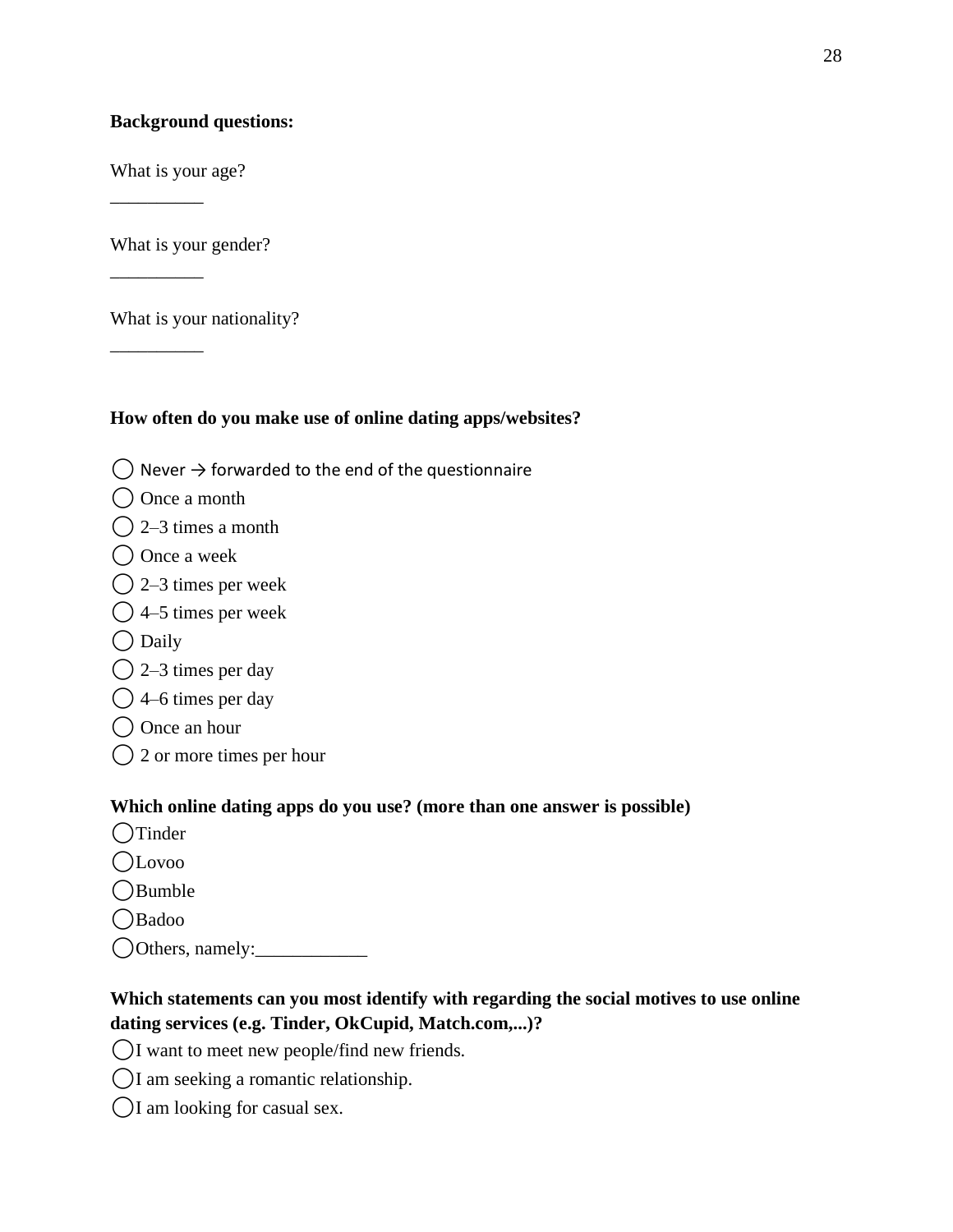# **Which statements can you most identify with regarding the non-social motives to use online dating services (e.g. Tinder, OkCupid, Match.com…)?**

⚪Because it passes time when I'm bored.

OAs a self-confidence boost.

⚪To procrastinate things I should be doing (working, studying,...).

# **In case that you used online dating in the past, did you make experiences that you evaluate as positive?**

 $\bigcirc$  Yes

- $\bigcap$  No
- ⚪ I never used online dating before

# **In case that you used online dating in the past, did you make experiences that you evaluate as positive?**

- ⚪ Yes
- $\bigcirc$  No
- ⚪ I never used online dating before

# **Do you intend to use online dating in the future?**

- $\bigcap$  Yes
- $\bigcap$  No

 $\bigcap$  I am not sure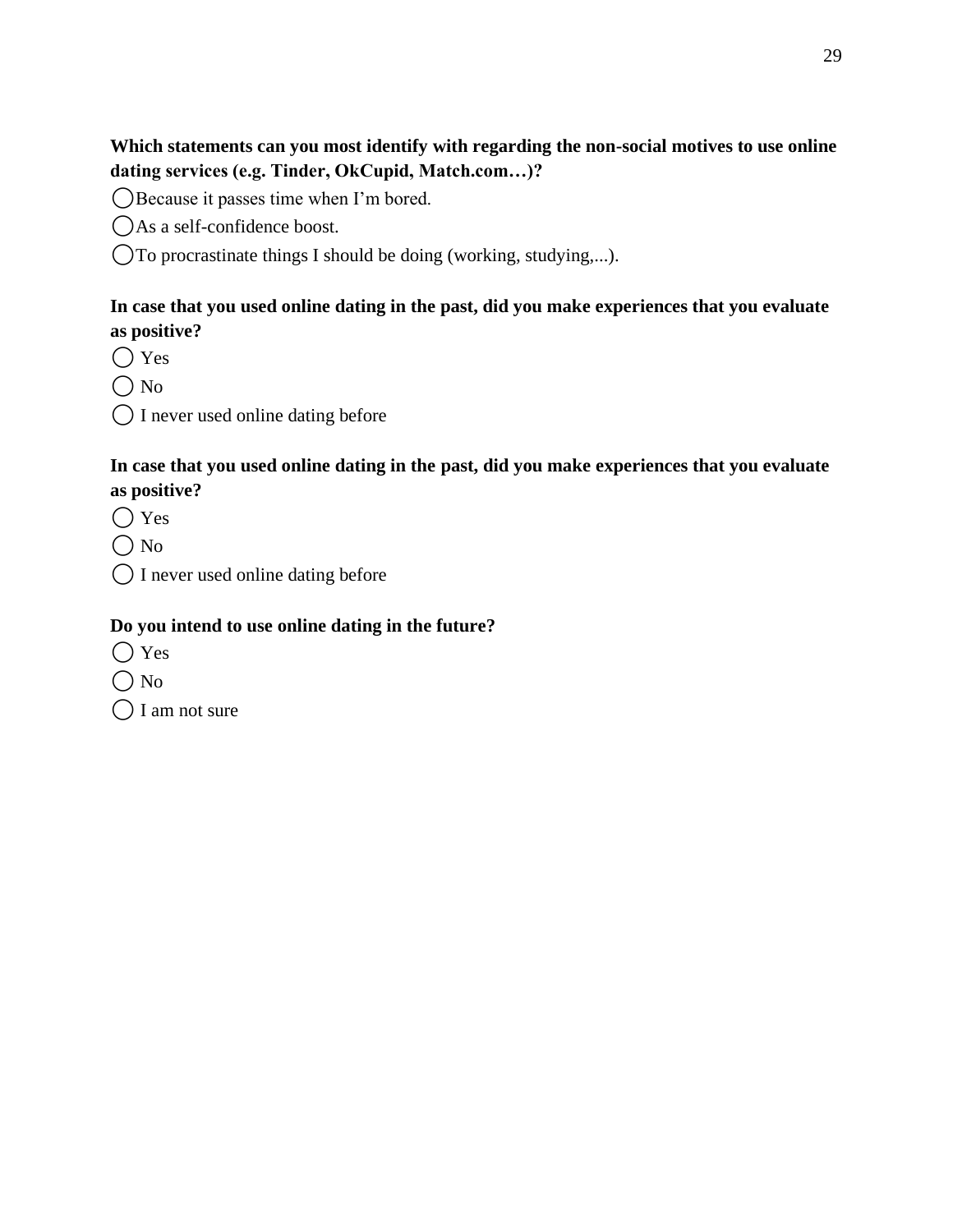# **Rosenberg Self-Esteem Scale**

Below is a list of statements dealing with your general feelings about yourself. Please indicate how strongly you agree or disagree with each statement.

|                                                                  | Strongly<br>Agree        | Agree | Disagree | Strongly<br>Disagree |
|------------------------------------------------------------------|--------------------------|-------|----------|----------------------|
| 1. On the whole,<br>I am satisfied<br>with myself.               |                          |       |          |                      |
| 2. At times I<br>think I am no<br>good at all.                   |                          |       |          |                      |
| 3. I feel that I<br>have a number<br>of good<br>qualities.       |                          |       |          |                      |
| 4. I am able to<br>do things as<br>well as most<br>other people. |                          |       |          |                      |
| 5. I feel I do not<br>have much to be<br>proud of.               | $\overline{\phantom{a}}$ |       |          |                      |
| 6. I certainly<br>feel useless at<br>times.                      |                          |       |          |                      |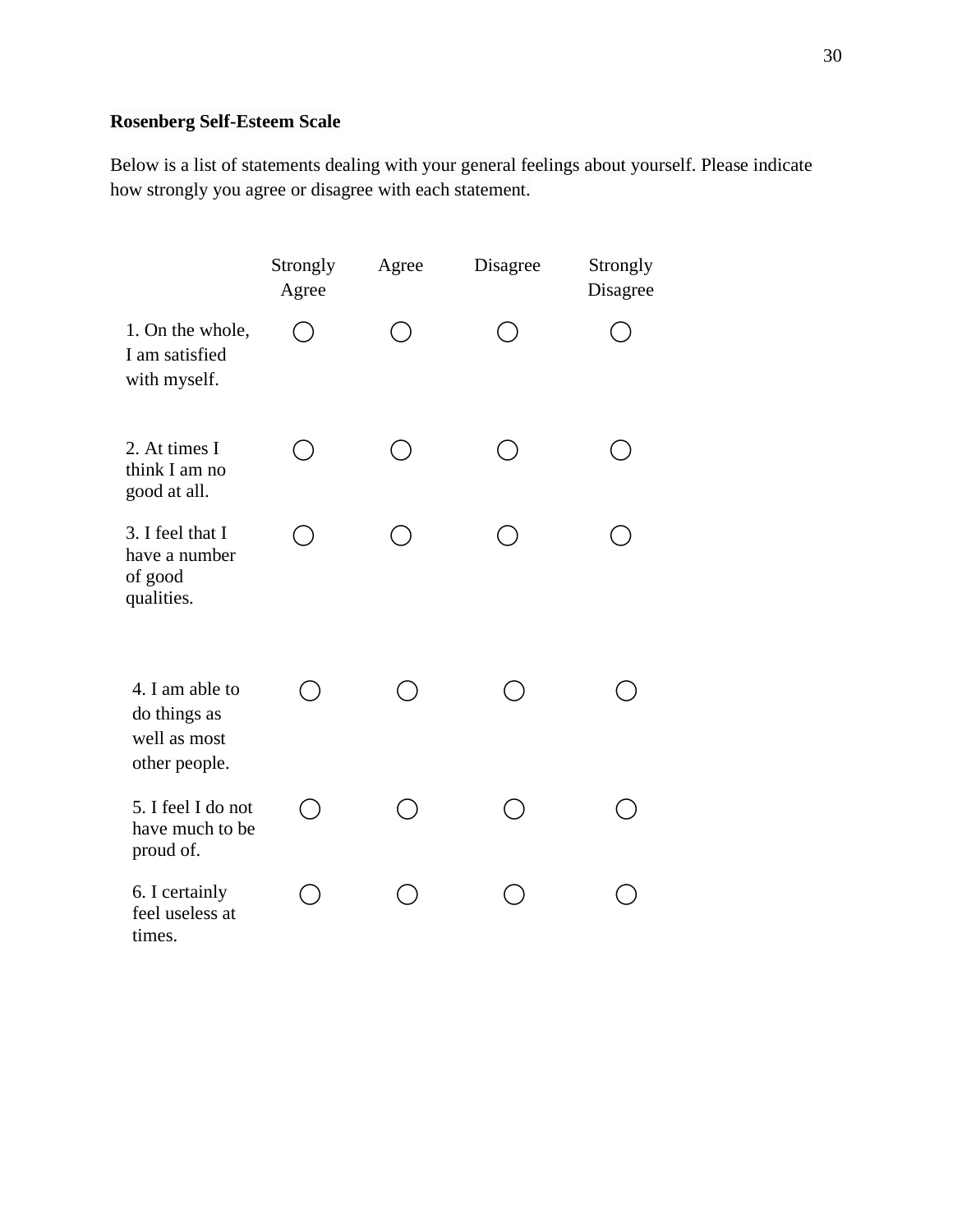| 7. I feel that I<br>am a person of<br>worth, at least<br>on an equal<br>plane with<br>others.                              |  |  |
|----------------------------------------------------------------------------------------------------------------------------|--|--|
| 8. I wish I could<br>have more<br>respect for<br>myself.                                                                   |  |  |
| 9. All in all, I<br>am inclined to<br>feel that I am a<br>failure.<br>10. I take a<br>positive attitude<br>towards myself. |  |  |
| 10. I take a<br>positive attitude<br>towards myself.                                                                       |  |  |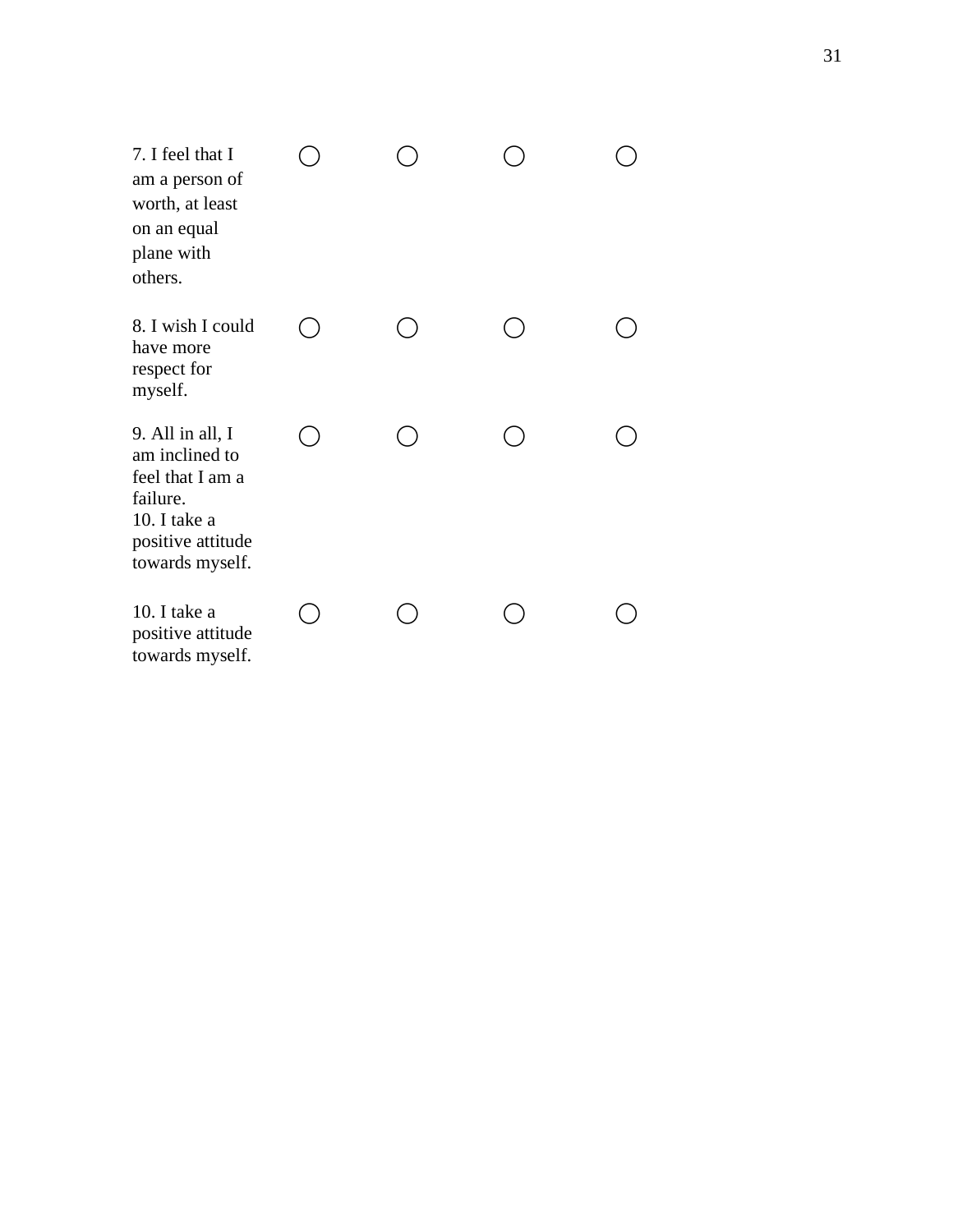# **Questions about emotional well-being**

Emotional well-being 1. happy 2. interested in life 3. satisfied with life

| During the past<br>month, how<br>often did you<br>feel | <b>NEVER</b> | <b>ONCE OR</b><br><b>TWICE</b> | <b>ABOUT</b><br><b>ONCE A</b><br><b>WEEK</b> | 2 OR 3<br><b>TIMES A</b><br><b>WEEK</b> | <b>ALMOST</b><br><b>EVERY DAY</b> | <b>EVERY</b><br><b>DAY</b> |
|--------------------------------------------------------|--------------|--------------------------------|----------------------------------------------|-----------------------------------------|-----------------------------------|----------------------------|
| happy                                                  |              |                                |                                              |                                         |                                   |                            |
| interested in<br>life                                  |              |                                |                                              |                                         |                                   |                            |
| satisfied with<br>life                                 |              |                                |                                              |                                         |                                   |                            |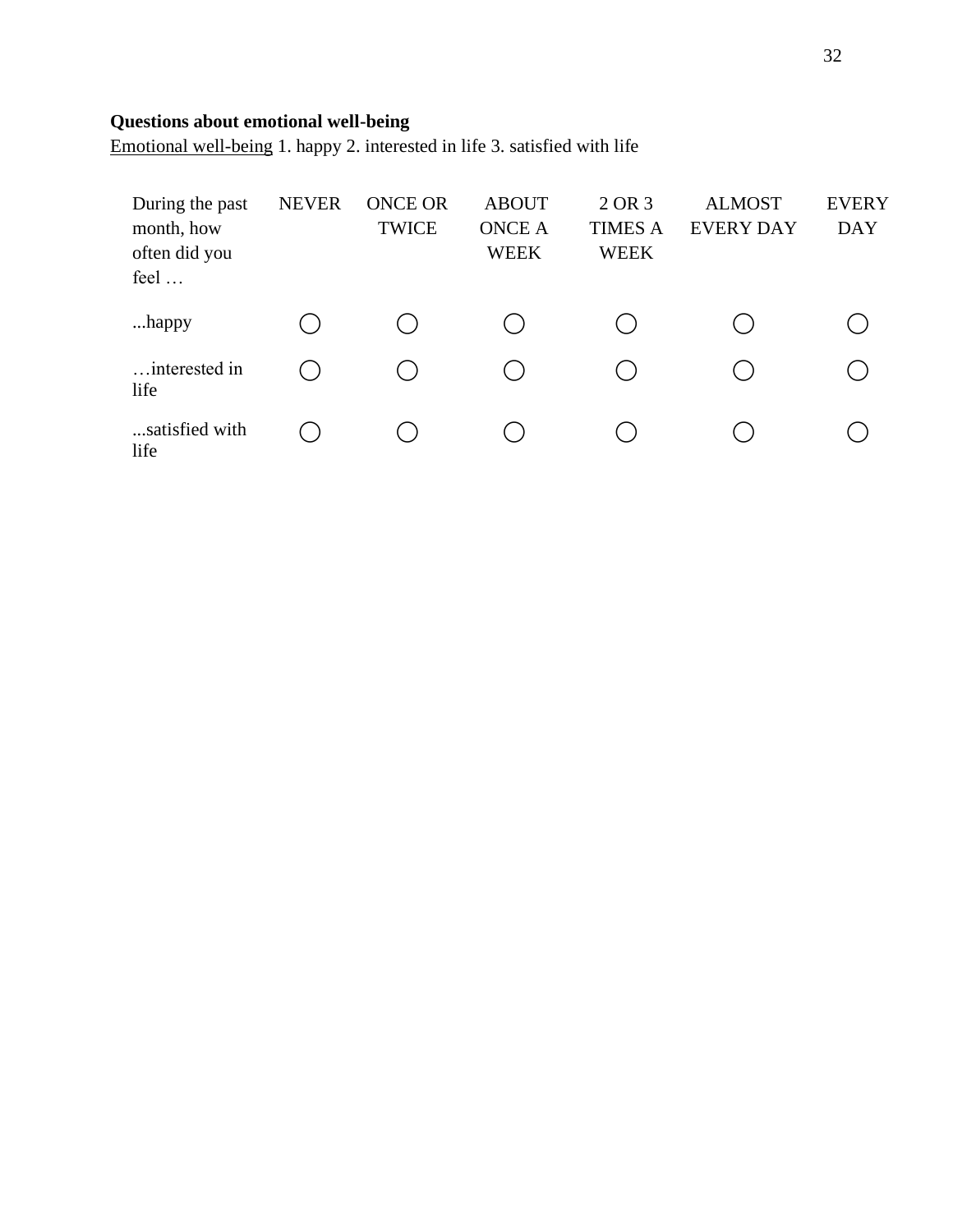Social well-being

| During the past<br>month, how<br>often did you<br>feel                                                      | <b>NEVER</b> | <b>ONCE OR</b><br><b>TWICE</b> | <b>ABOUT</b><br><b>ONCE A</b><br><b>WEEK</b> | 2 OR 3<br><b>TIMES A</b><br><b>WEEK</b> | <b>ALMOST</b><br><b>EVERY DAY</b> | <b>EVERY</b><br><b>DAY</b> |
|-------------------------------------------------------------------------------------------------------------|--------------|--------------------------------|----------------------------------------------|-----------------------------------------|-----------------------------------|----------------------------|
| that you had<br>something<br>important to<br>contribute to<br>society                                       |              |                                |                                              |                                         |                                   |                            |
| that you<br>belonged to a<br>community (like<br>a social group,<br>your school, or<br>your<br>neighborhood) |              |                                |                                              |                                         |                                   |                            |
| that our<br>society is a good<br>place, or is<br>becoming a<br>better place, for<br>all people              |              |                                |                                              |                                         |                                   |                            |
| that people are<br>basically good                                                                           |              |                                |                                              |                                         |                                   |                            |
| that the way<br>our society<br>works<br>made sense to<br>you                                                |              |                                |                                              |                                         |                                   |                            |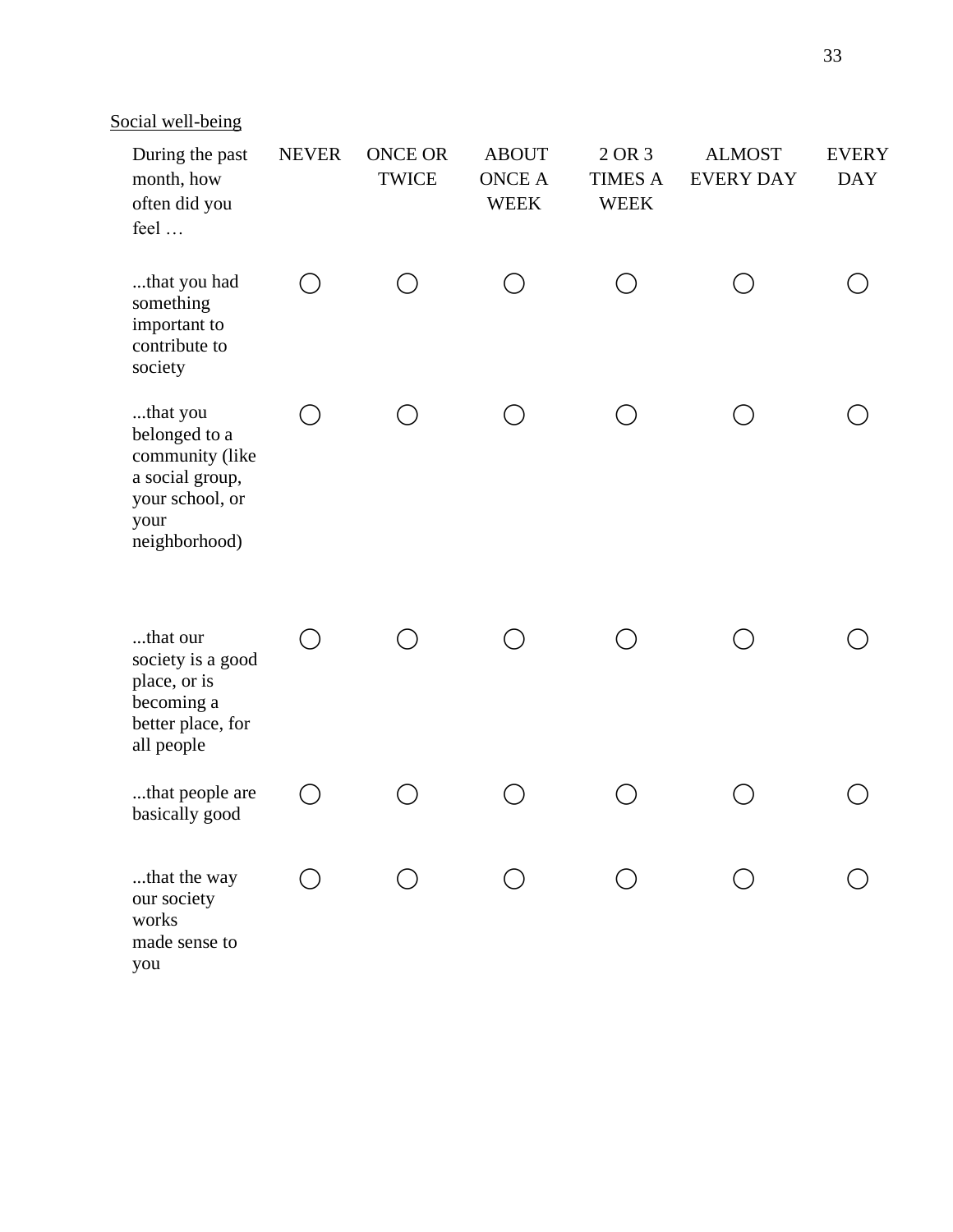# Psychological well-being

| During the past<br>month, how<br>often did you<br>feel                                         | <b>NEVER</b> | <b>ONCE OR</b><br><b>TWICE</b> | <b>ABOUT</b><br><b>ONCE A</b><br><b>WEEK</b> | 2 OR 3<br><b>TIMES A</b><br><b>WEEK</b> | <b>ALMOST</b><br><b>EVERY DAY</b> | <b>EVERY</b><br><b>DAY</b> |
|------------------------------------------------------------------------------------------------|--------------|--------------------------------|----------------------------------------------|-----------------------------------------|-----------------------------------|----------------------------|
| that you liked<br>most<br>parts of your<br>personality                                         | $\bigcap$    |                                | ◯                                            | ◯                                       |                                   |                            |
| good at<br>managing<br>the<br>responsibilities<br>of your daily<br>life                        |              |                                |                                              |                                         |                                   |                            |
| that you had<br>warm and<br>trusting<br>relationships<br>with others                           | $( \ )$      |                                |                                              |                                         |                                   |                            |
| that you had<br>experiences that<br>challenged you<br>to grow and<br>become a better<br>person | $(\ )$       |                                |                                              |                                         |                                   |                            |
| confident to<br>think or express<br>your own ideas<br>and opinions                             |              |                                |                                              |                                         |                                   |                            |
| that your life<br>has a sense of<br>direction or<br>meaning to it                              |              |                                |                                              |                                         |                                   |                            |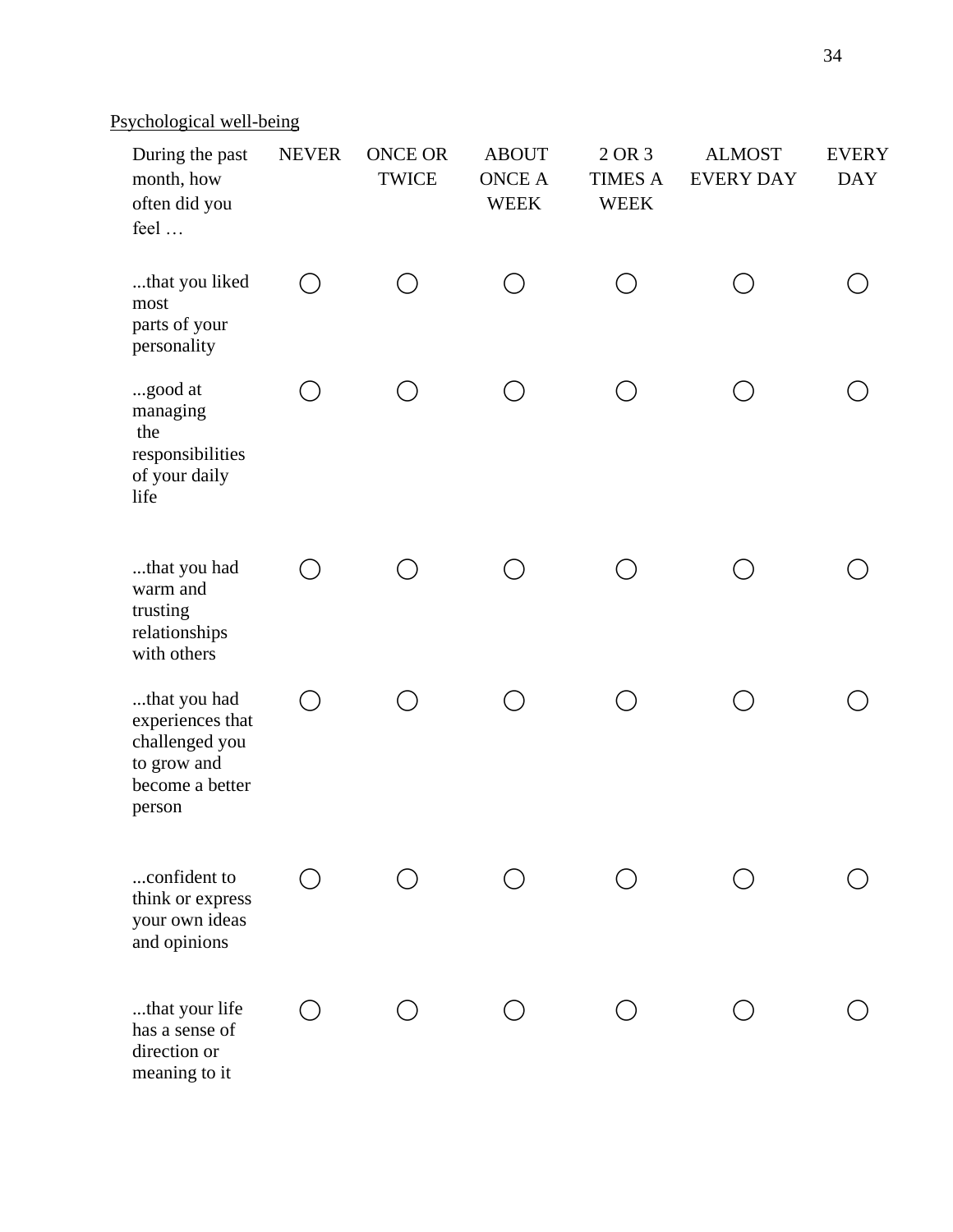#### **Self-compassion Scale - Short form:**

Please read each statement carefully before answering. To the left of each item, indicate how often you behave in the stated manner, using the following scale:

#### Almost never **Almost always**

| $\mathbf{1}$ |  | $\frac{4}{5}$ |
|--------------|--|---------------|

\_\_\_\_\_1. When I fail at something important to me I become consumed by feelings of inadequacy.

2. I try to be understanding and patient towards those aspects of my personality I don't like.

\_\_\_\_\_3. When something painful happens, I try to take a balanced view of the situation.

4. When I'm feeling down, I tend to feel like most other people are probably happier than I am.

\_\_\_\_\_5. I try to see my failings as part of the human condition.

\_\_\_\_\_6. When I'm going through a very hard time, I give myself the caring and tenderness I need.

\_\_\_\_\_7. When something upsets me I try to keep my emotions in balance.

8. When I fail at something that's important to me, I tend to feel alone in my failure 9. When I'm feeling down I tend to obsess and fixate on everything that's wrong.

\_\_\_\_\_10. When I feel inadequate in some way, I try to remind myself that feelings of inadequacy are shared by most people.

11. I'm disapproving and judgmental about my own flaws and inadequacies.

\_\_\_\_\_12. I'm intolerant and impatient towards those aspects of my personality I don't like.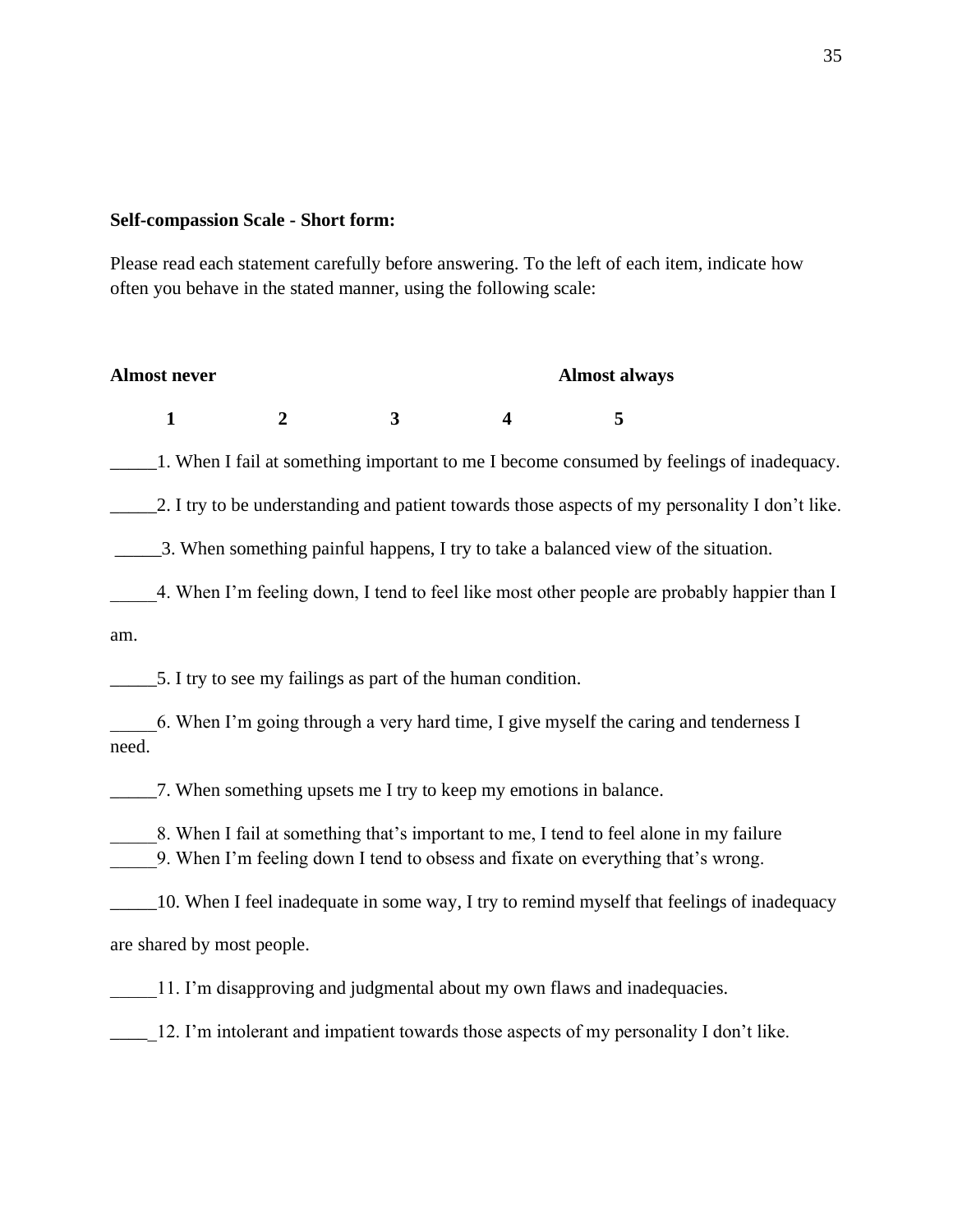# **Social Anxiety: SIAS**

**Instructions:** For each item, please circle the number to indicate the degree to which you feel the statement is characteristic or true for you. The rating scale is as follows:

| $0 =$ <b>Not at all</b> characteristic or true of me.<br>$1 =$ <b>Slightly</b> characteristic or true of me.<br>$2 =$ <b>Moderately</b> characteristic or true of me.<br>$3 =$ <b>Very</b> characteristic or true of me<br>$4 =$ <b>Extremely</b> characteristic or true of me. |          |            |      |  |
|---------------------------------------------------------------------------------------------------------------------------------------------------------------------------------------------------------------------------------------------------------------------------------|----------|------------|------|--|
| 1. I get nervous if I have to speak with someone in authority (teacher, boss etc)                                                                                                                                                                                               |          |            |      |  |
| Not at all<br>extremely                                                                                                                                                                                                                                                         | Slightly | Moderately | Very |  |
| 2. I have difficulty making eye contact with others.                                                                                                                                                                                                                            |          |            |      |  |
| Not at all<br>extremely                                                                                                                                                                                                                                                         | Slightly | Moderately | Very |  |
| 3. I become tense if I have to talk about my feelings                                                                                                                                                                                                                           |          |            |      |  |
| Not at all<br>extremely                                                                                                                                                                                                                                                         | Slightly | Moderately | Very |  |
| 4. I find it difficult to mix comfortable with the people I work with                                                                                                                                                                                                           |          |            |      |  |
| Not at all<br>extremely                                                                                                                                                                                                                                                         | Slightly | Moderately | Very |  |
| 5. I find it easy to make friends my own age                                                                                                                                                                                                                                    |          |            |      |  |
| Not at all<br>extremely                                                                                                                                                                                                                                                         | Slightly | Moderately | Very |  |
| 6. I tense up if I meet an acquaintance in the street                                                                                                                                                                                                                           |          |            |      |  |
| Not at all<br>extremely                                                                                                                                                                                                                                                         | Slightly | Moderately | Very |  |
| 7. When mixing socially, I feel uncomfortable                                                                                                                                                                                                                                   |          |            |      |  |
| Not at all<br>extremely                                                                                                                                                                                                                                                         | Slightly | Moderately | Very |  |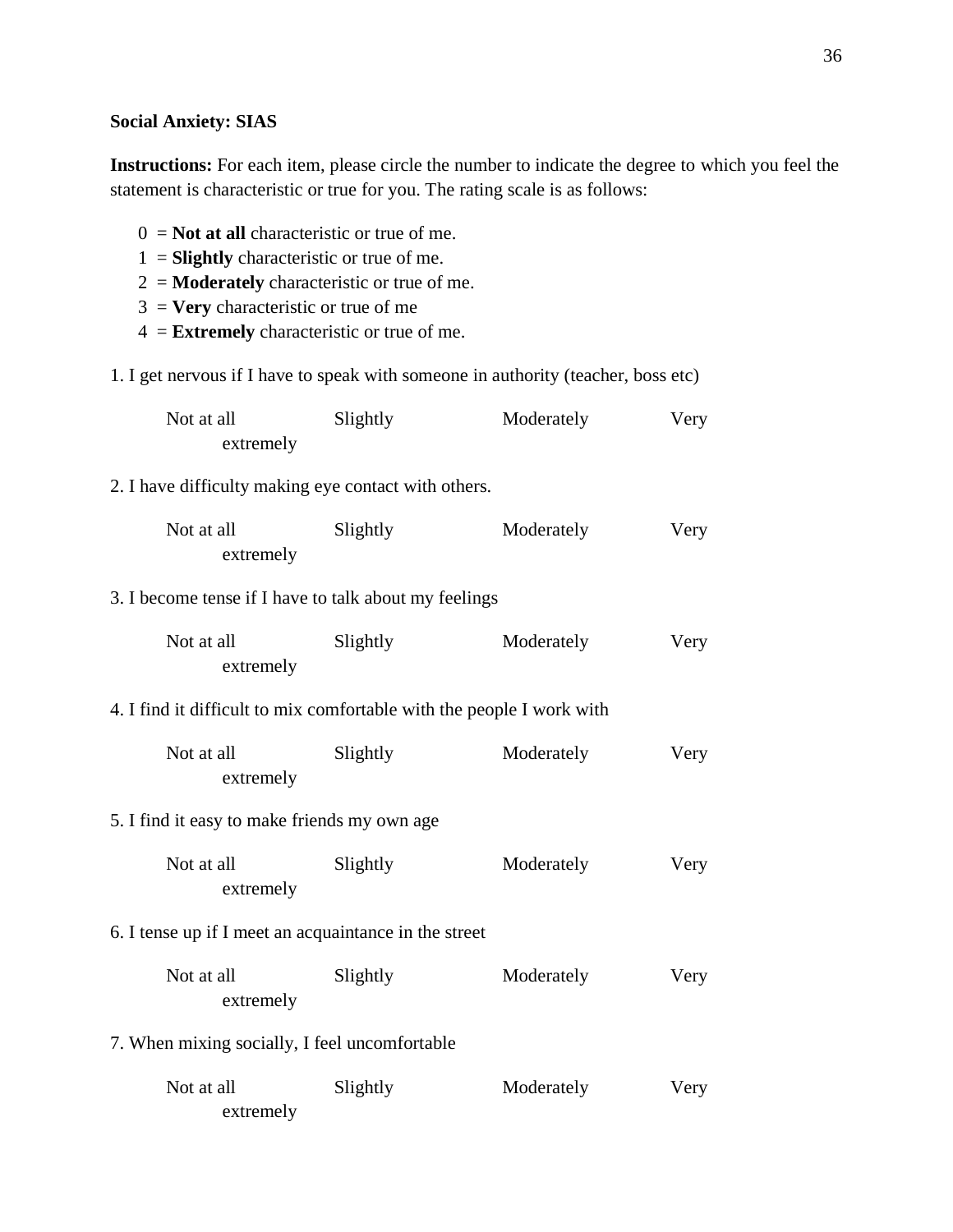| Not at all<br>extremely                                                       | Slightly | Moderately | Very |  |  |
|-------------------------------------------------------------------------------|----------|------------|------|--|--|
| 9. I am at ease meeting people at parties etc.                                |          |            |      |  |  |
| Not at all<br>extremely                                                       | Slightly | Moderately | Very |  |  |
| 10. I have difficulty talking with other people                               |          |            |      |  |  |
| Not at all<br>extremely                                                       | Slightly | Moderately | Very |  |  |
| 11. I find it easy to think of things to talk about                           |          |            |      |  |  |
| Not at all<br>extremely                                                       | Slightly | Moderately | Very |  |  |
| 12. I worry about expressing myself in case I appear awkward                  |          |            |      |  |  |
| Not at all<br>extremely                                                       | Slightly | Moderately | Very |  |  |
| 13. I find it difficult to disagree with another's point of view              |          |            |      |  |  |
| Not at all<br>extremely                                                       | Slightly | Moderately | Very |  |  |
| 14. I have difficulty talking to attractive persons of the opposite sex       |          |            |      |  |  |
| Not at all Slightly<br>extremely                                              |          | Moderately | Very |  |  |
| 15. I find myself worrying that I won't know what to say in social situations |          |            |      |  |  |
| Not at all<br>extremely                                                       | Slightly | Moderately | Very |  |  |
| 16. I am nervous mixing with people I don't know well                         |          |            |      |  |  |
| Not at all<br>extremely                                                       | Slightly | Moderately | Very |  |  |

8. I feel tense if I am alone with just another person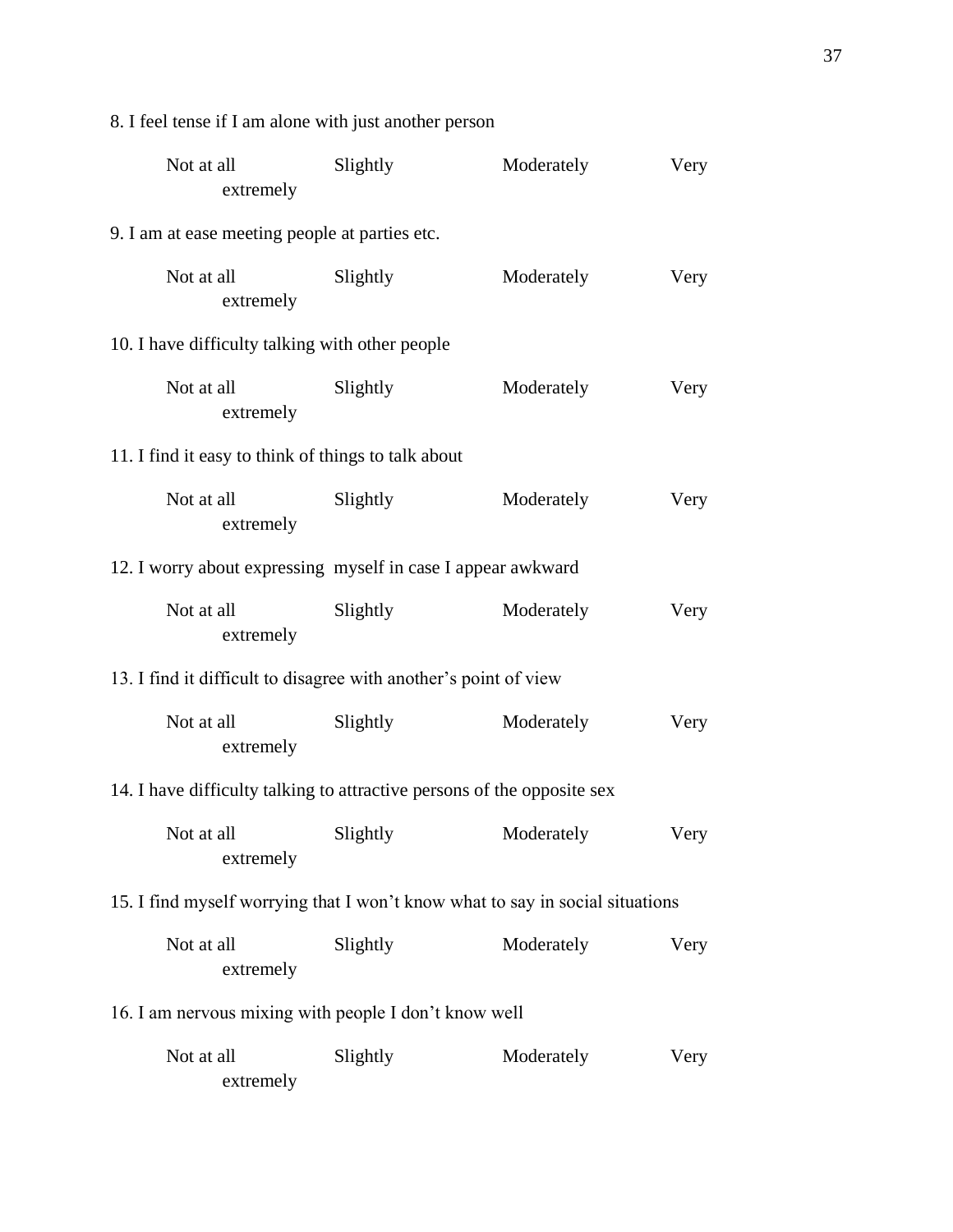| Not at all<br>extremely                                              | Slightly | Moderately | Very |
|----------------------------------------------------------------------|----------|------------|------|
| 18. When mixing in a group, I find myself worrying I will be ignored |          |            |      |
| Not at all<br>extremely                                              | Slightly | Moderately | Very |
| 19. I am tense mixing in a group                                     |          |            |      |
| Not at all<br>extremely                                              | Slightly | Moderately | Very |
| 20. I am unsure whether to greet someone I know only slightly        |          |            |      |
| Not at all<br>extremely                                              | Slightly | Moderately | Very |

17. I feel I'll say something embarrassing when talking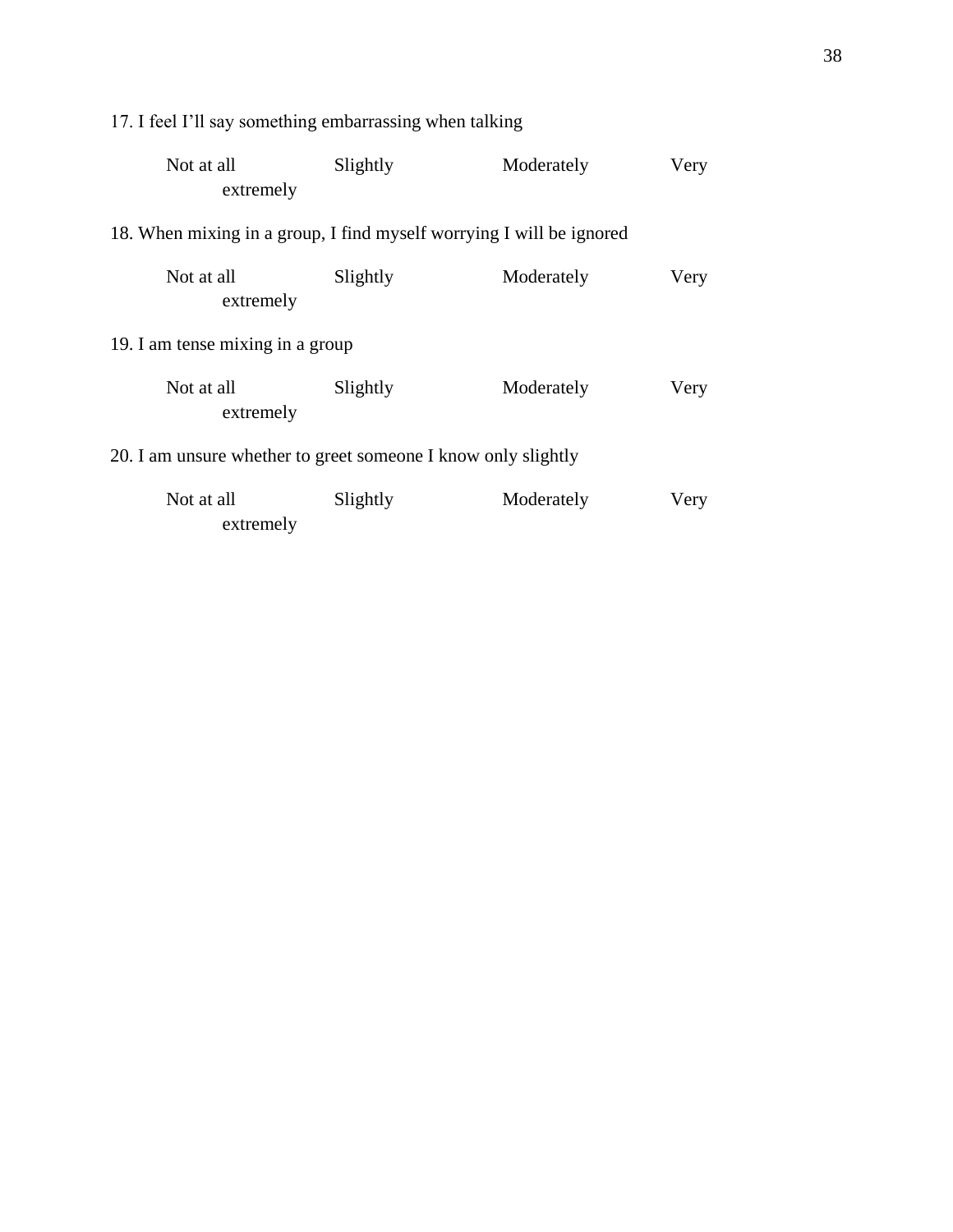# **Body satisfaction scale (BSS) (or Body Image Scale with 30 items)**

Please rate how satisfied you are with the following body-parts of you

- $1 =$  very satisfied
- $2 =$  moderately satisfied
- $3 =$  slightly satisfied
- $4 =$ undecided
- $5 =$  slightly unsatisfied
- 6 = moderately unsatisfied
- $7 =$  very unsatisfied
- \_\_ 1. Head
- $\_\_$ 2. Face
- $\frac{3. \text{ Jaw}}{2}$
- $-4.$  Teeth
- $-$  5. Nose
- $\overline{\phantom{0}}$  6. Mouth
- $-7.$  Eyes
- \_\_ 8. Shoulders
- $-9.$  Chest
- $\equiv$  10. Tummy
- $=$  11. Arms
- \_\_ 12. Hands
- $\_\_$ 13. Legs
- \_\_ 14. Feet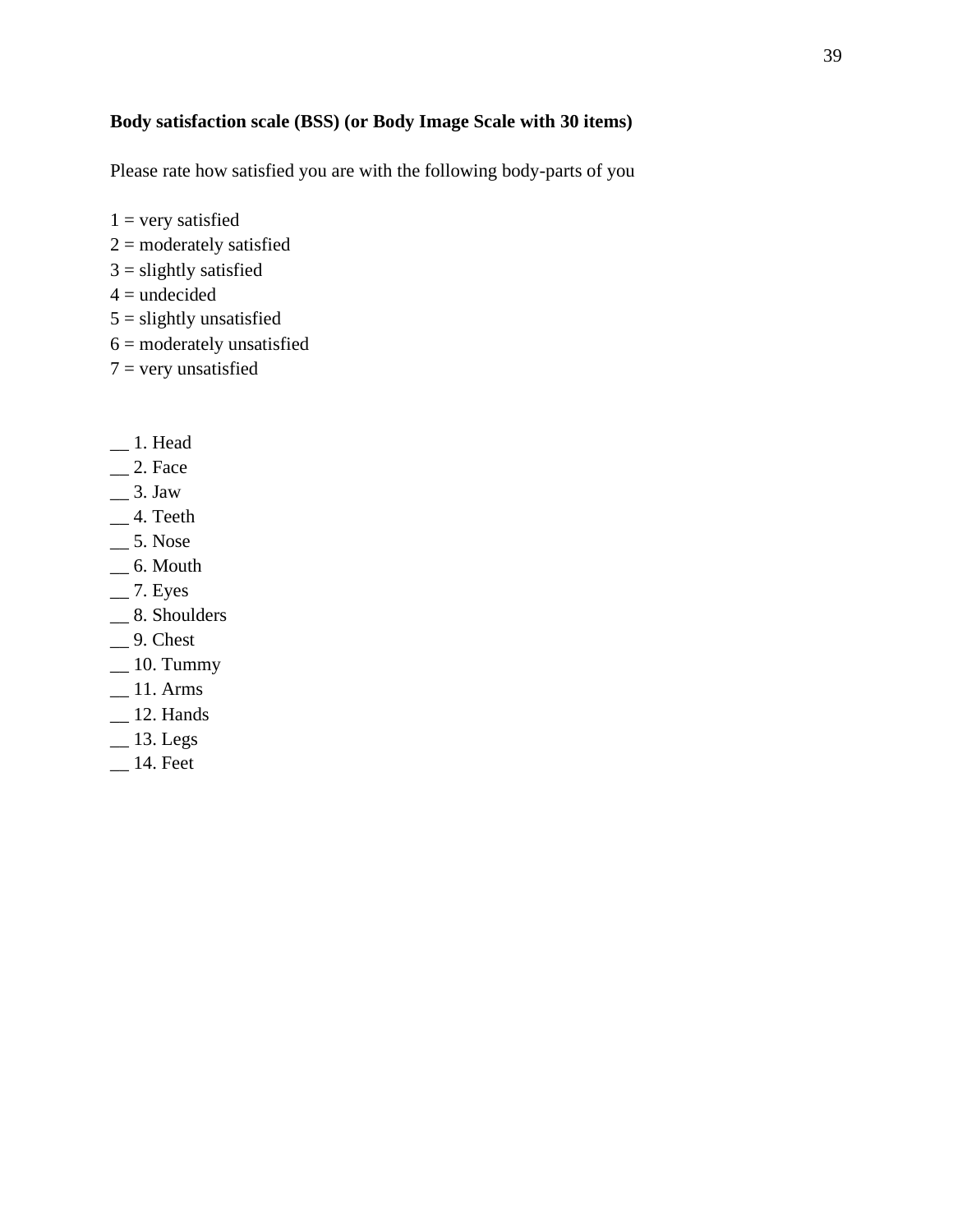Please mark the answer which best expresses your experience at the moment.

 $0 =$  never

- $1 =$  seldom
- $2 =$ sometimes
- $3 =$  often
- $4 =$  very often
- $5 =$ always
- \_\_ 1. I like those clothes which hide my body.
- \_\_ 2. I spend a lot of time thinking about some defects of my physical appearance.
- \_\_ 3. I think my life would change significantly if I could correct some of my aesthetic defects.
- \_\_ 4. I would do anything to change some parts of my body.
- \_\_ 5. I feel I am laughed at because of my appearance.
- \_\_ 6. I am dissatisfied with my appearance.
- \_\_ 7. My physical appearance is disappointing compared to my ideal image.
- \_\_ 8. I can't stand the idea of living with the appearance I have.
- \_\_ 9. I am ashamed of my body.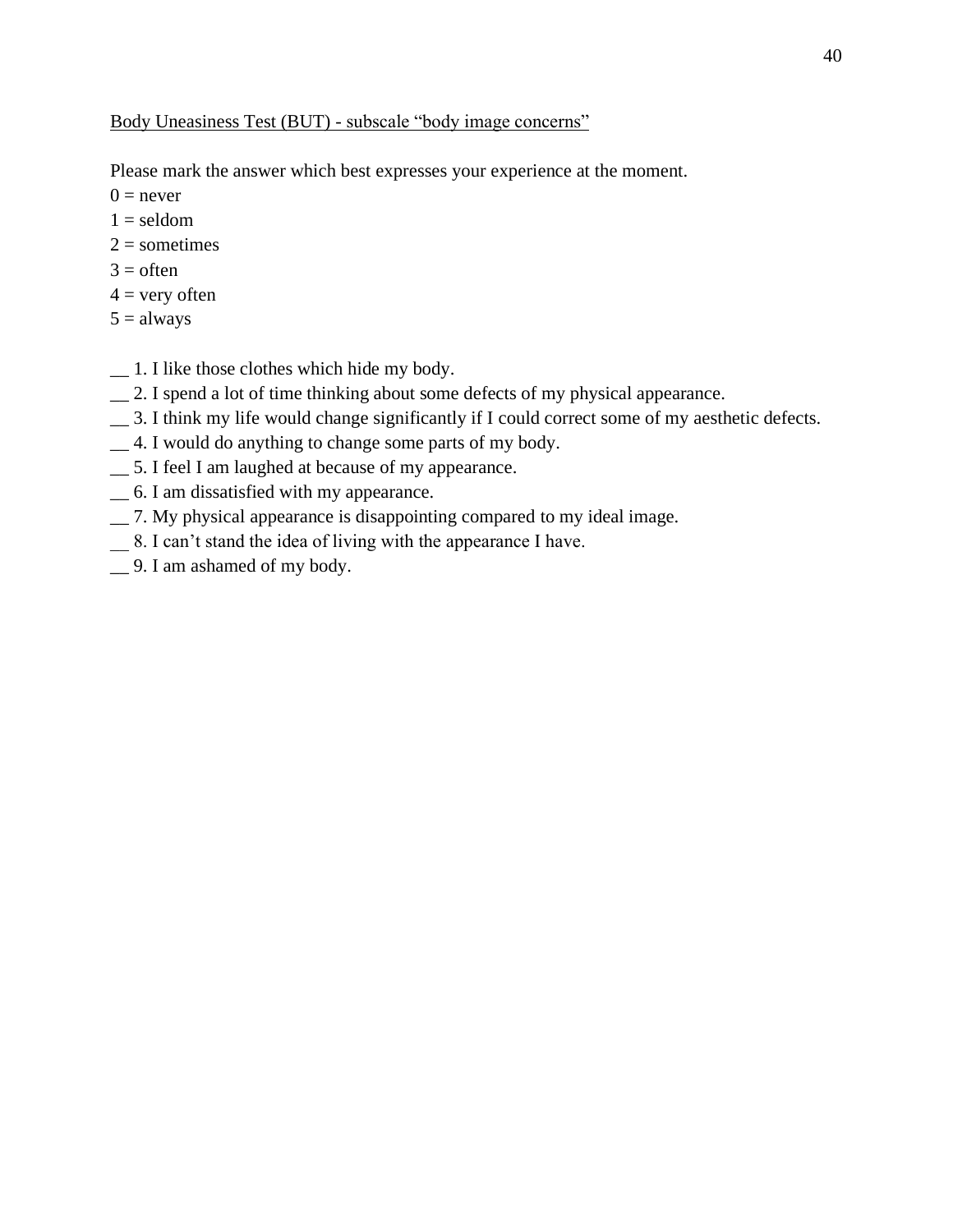### Self-Objectification Scale (SOQ)

Please rank order these body attributes from that which has the greatest impact on your physical self-concept (rank this a "9"), to that which has the least impact on your physical self-concept (rank this a "0").

Important: Do not assign the same rank to more than one attribute!

When considering your physical self-concept...

- \_\_ 1. What rank do you assign to physical coordination?
- \_\_ 2. What rank do you assign to health?
- \_\_ 3. What rank do you assign to weight?
- \_\_ 4. What rank do you assign to strength?
- \_\_ 5. What rank do you assign to sex appeal?
- \_\_ 6. What rank do you assign to physical attractiveness?
- \_\_ 7. What rank do you assign to energy level (e.g., stamina)?
- \_\_ 8. What rank do you assign to firm / sculpted muscles?
- \_\_ 9. What rank do you assign to physical fitness level?
- \_\_ 10. What rank do you assign to measurements (e.g., chest, waist, hips)?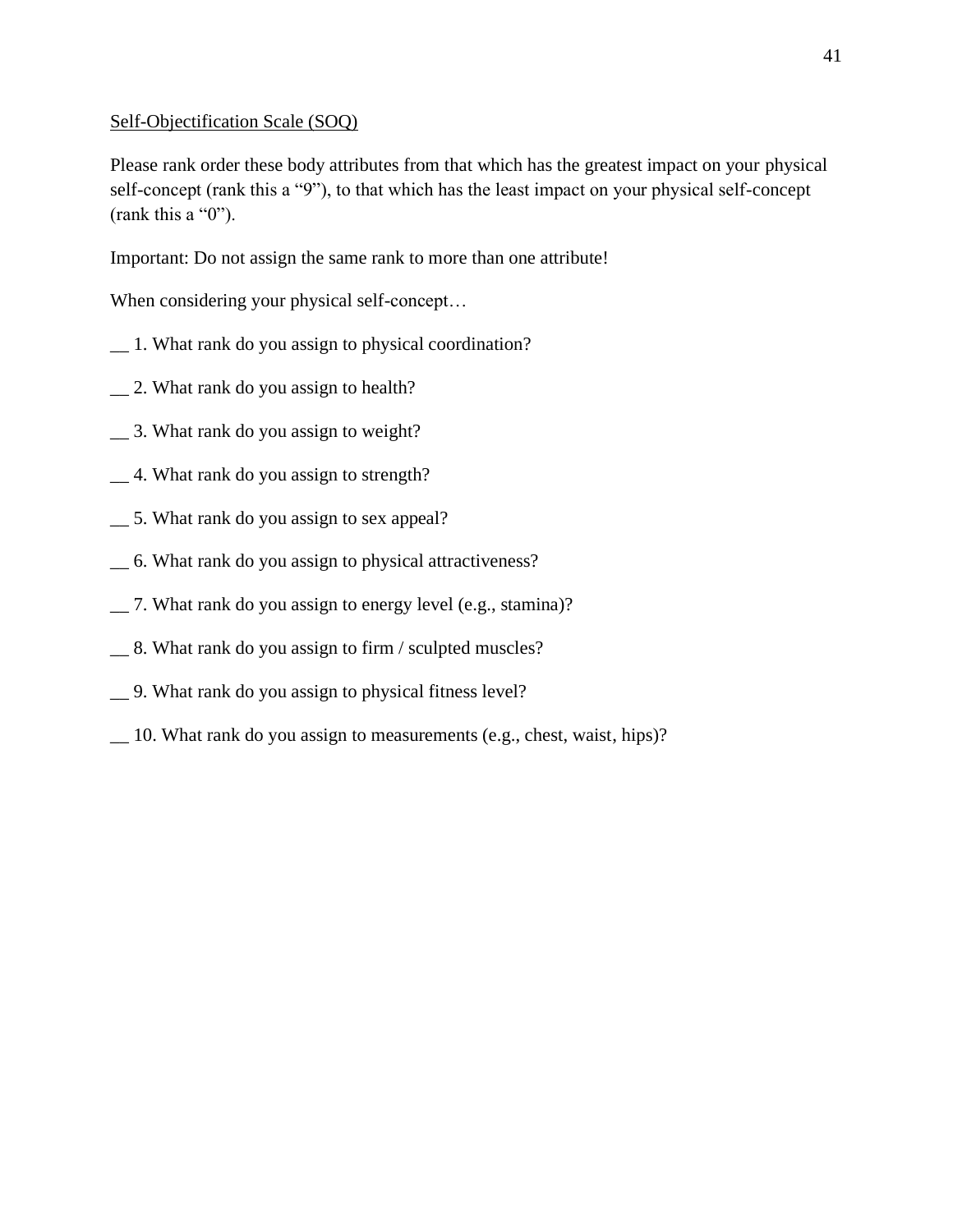Sociocultural Attitudes Towards Appearance Questionnaire-4 - subscales "thin internalization," "muscular internalization," & "media pressure"

Please mark the answer which best expresses your experience.

- $1 =$  Definitely disagree
- $2 =$ Mostly disagree
- $3$  = Neither agree nor disagree
- $4 =$ Mostly agree
- $5 =$  Definitely agree
- \_\_ 1. It is important to me to look athletic.
- \_\_ 2. I think a lot about looking muscular.
- \_\_ 3. I want my body to look very thin.
- \_\_ 4. I want my body to look like it has a little fat.
- \_\_ 5. I think a lot about looking thin.
- \_\_ 6. I spend a lot of time doing things to look more athletic.
- \_\_ 7. I think a lot about looking athletic.
- \_\_ 8. I want my body to look very lean.
- \_\_ 9 . I think a lot about having very little body fat.
- \_\_ 10. I spend a lot of time doing things to look more muscular.
- \_\_ 11. I feel pressure from the media to look in better shape.
- \_\_ 12. I feel pressure from the media to look thinner.
- \_\_ 13. I feel pressure from the media to improve my appearance.
- \_\_ 14. I feel pressure from the media to decrease my level of body fat.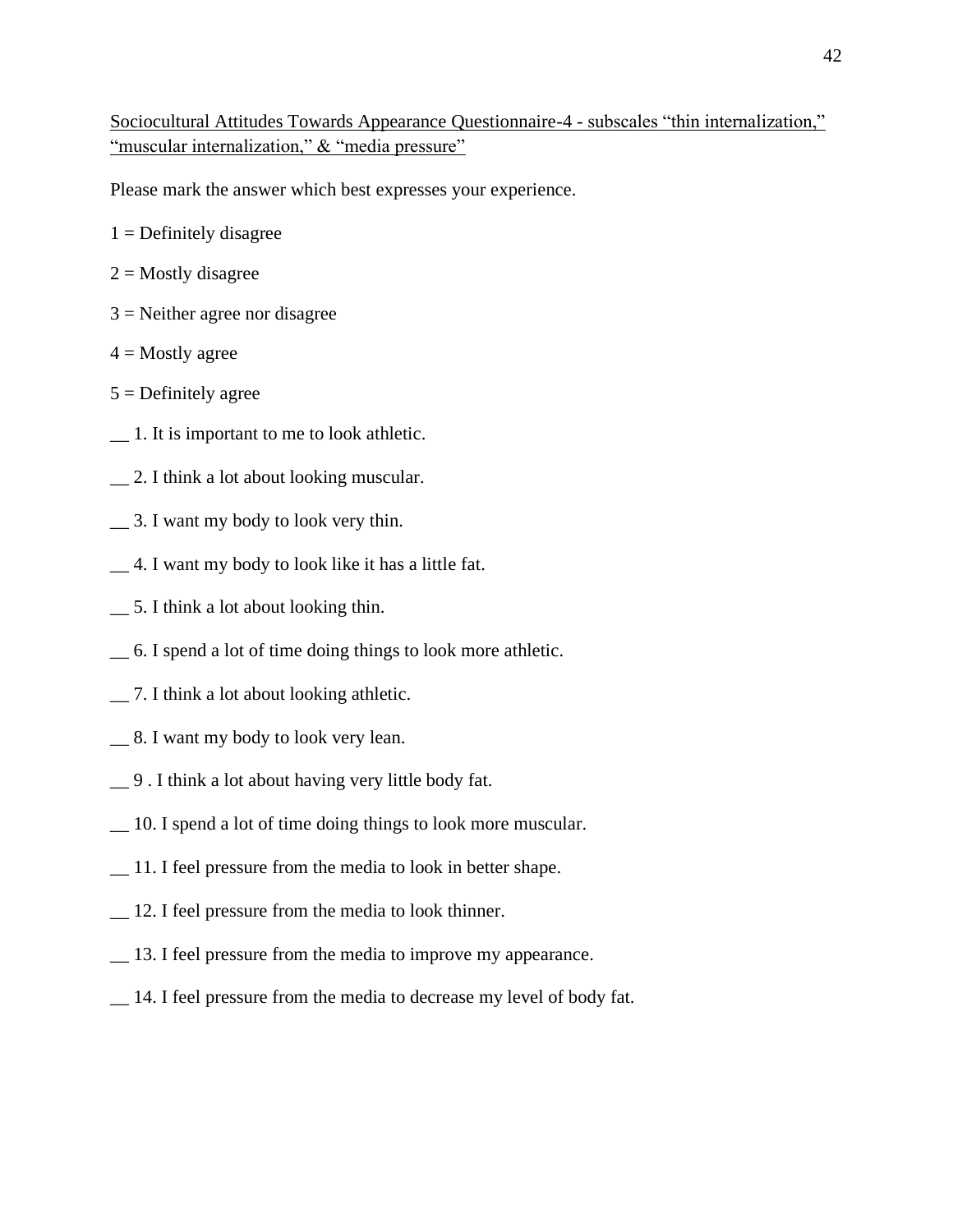#### **Self-objectification**

Surveillance Scale (from the objectified body consciousness scale)

From 1 (strongly disagree) to 7 (strongly agree)

- 1. I rarely think about how I look.
- 2. I think it is more important that my clothes are comfortable than whether they look good on me.
- 3. I think more about how my body feels than how my body looks.
- 4. I rarely compare how I look with how other people look.
- 5. During the day, I think about how I look many times.
- 6. I often worry about whether the clothes I am wearing make me look good.
- 7. I rarely worry about how I look to other people.
- 8. I am more concerned with what my body can do than how it looks.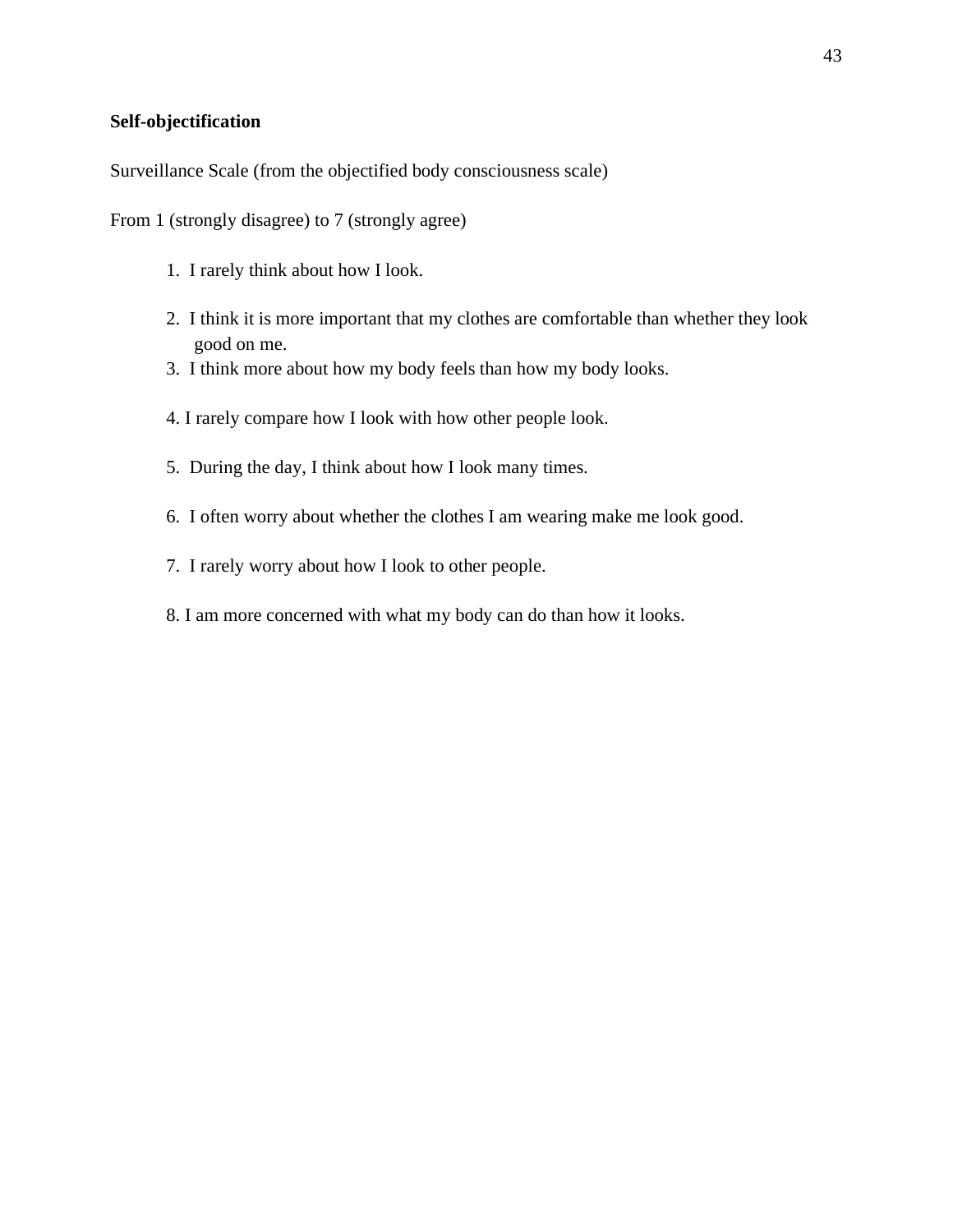# **Questionnaire: Rejection in online dating**

# **1.What does rejection in the context of online dating mean to you ?**

- 1. Getting ghosted
- 2. Getting ignored
- 3. Getting blocked
- 4. all of the three

# **2.Have you ever experienced rejection in the context of online dating ?**

Yes/No

# **3.How frequently do you experience rejection through online dating ?**

5 Point Likert scale from 1. Always to Never

- $0 =$  never
- $1 =$  seldom
- $2 =$ sometimes
- $3 =$  often
- $4 =$  very often
- $5 =$ always

# **4.What is the most common form of rejection that you experience?**

1.ghosting (People just stop replying to messages)

2.ignoring, rejection message( stating you are not interested/ tell them its not going to work out)

3.blocking

# **5. Did you ever rejected somebody in an online dating app ?**

Yes/ No